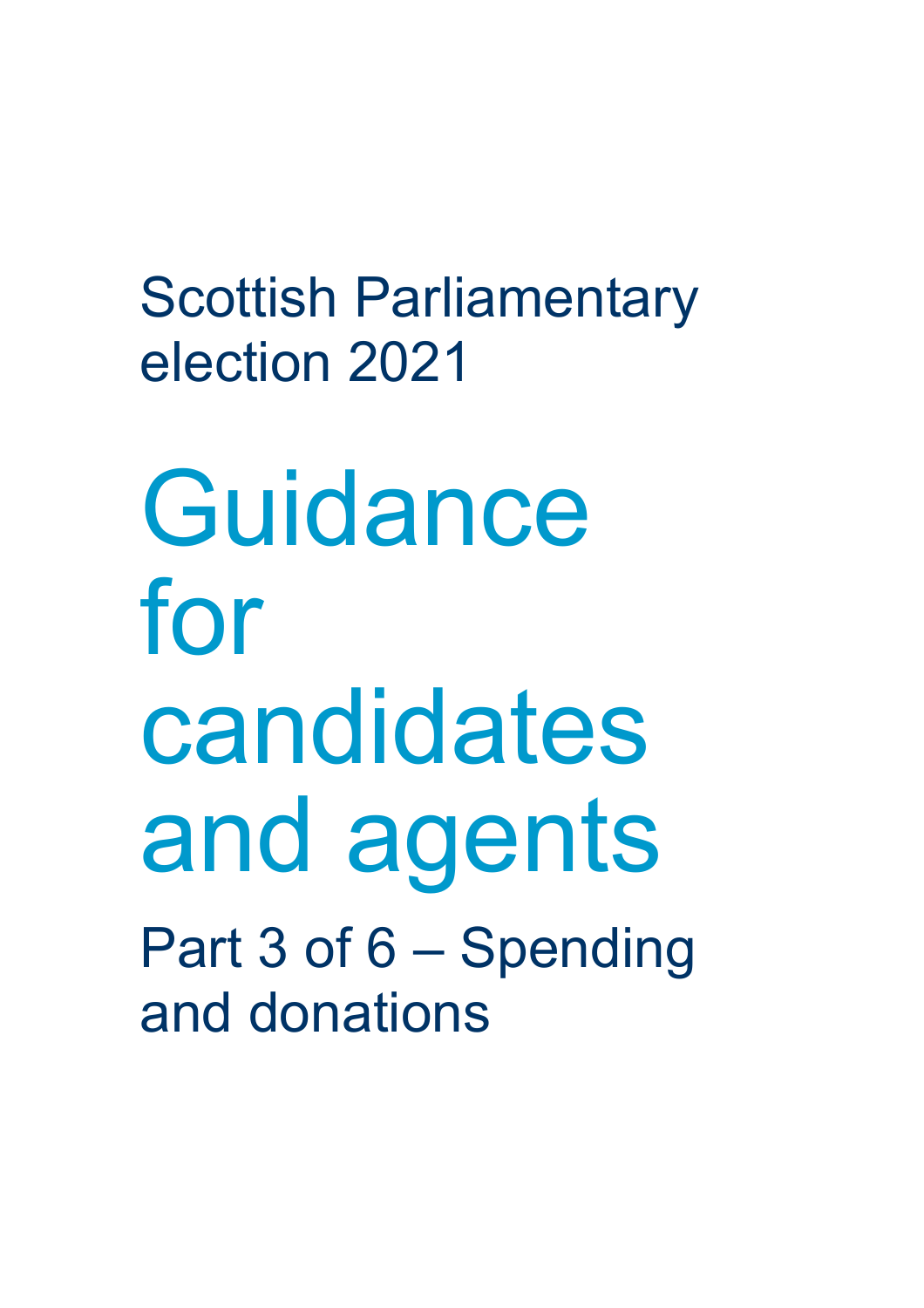# Translations and other formats

For information about obtaining this publication in another language or in a large-print or Braille version please contact the Electoral Commission:

Tel: 020 7271 0500

Email: [publications@electoralcommission.org.uk](mailto:publications@electoralcommission.org.uk)

# Terms and expressions we use

You will normally be doing enough to comply with the law if you follow this guidance.

We use **'must'** when we refer to a specific requirement. We use **'should'** for items we consider to be minimum good practice, but which are not legal or regulatory requirements.

# What happens if you don't follow the rules?

If you do not comply with the legal or regulatory requirements you may be subject to criminal sanctions. If you win the election and someone succeeds in an election petition against your campaign activities or reporting, you could be barred from holding office.

If you take donations that you can't legally accept, we may apply to the courts for them to be forfeited.

You can find more information about the Commission's regulatory role at:

[https://www.electoralcommission.org.uk/who-we-are-and-what](https://www.electoralcommission.org.uk/who-we-are-and-what-we-do/our-enforcement-work)[we-do/our-enforcement-work](https://www.electoralcommission.org.uk/who-we-are-and-what-we-do/our-enforcement-work)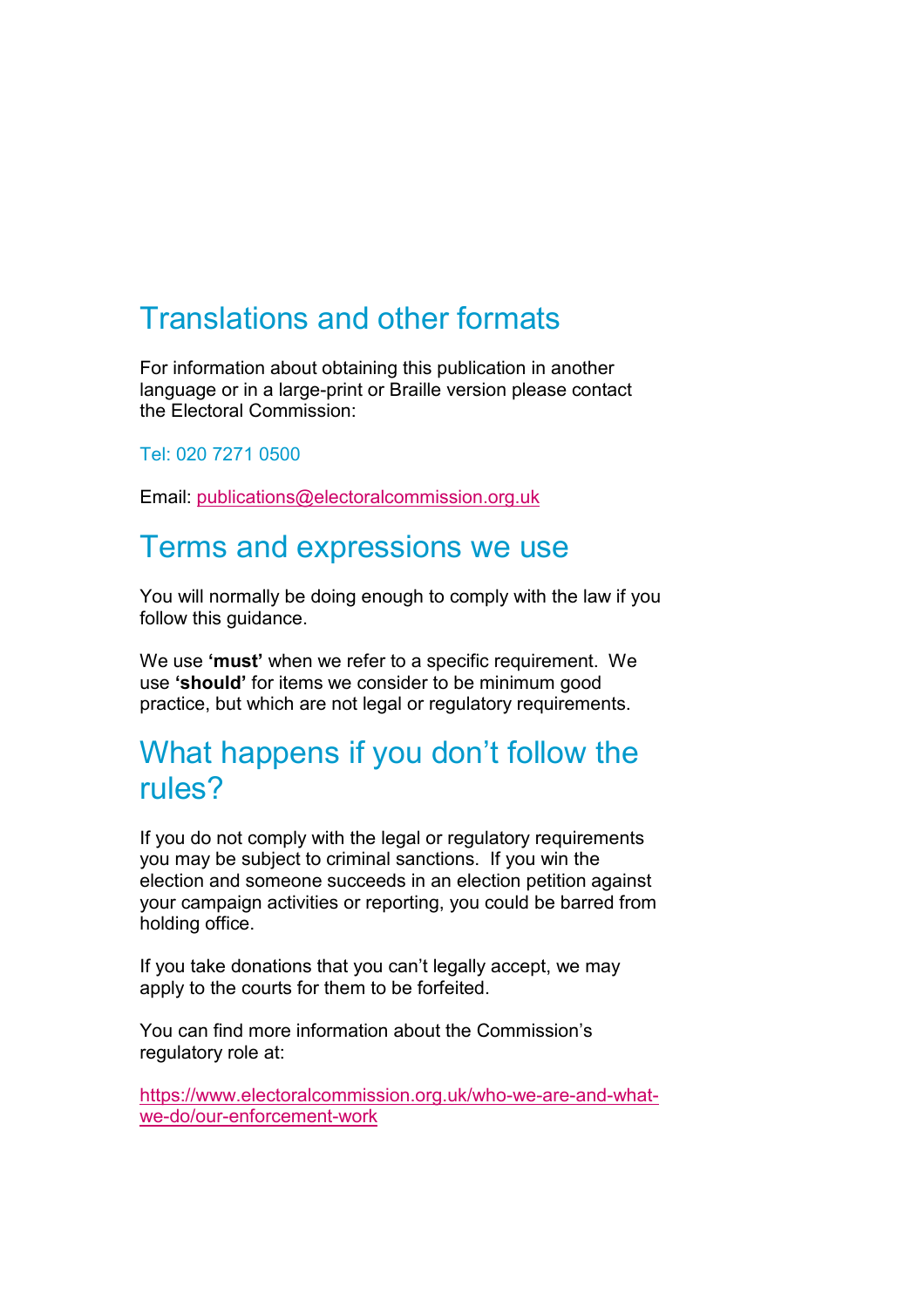# Spending and donations

# This document explains:

The rules on spending and donations for candidates and agents in the run-up to the Scottish Parliamentary election on 6 May 2021.

# The document covers:

- key guidance changes
- types of candidates
- the regulated period
- how much you can spend
- the activities covered by the rules
- which donations you can accept
- how to check donations you receive
- what information needs to be recorded and reported

# Forms and explanations:

- [Return of candidate spending long campaign](https://www.electoralcommission.org.uk/media/5080)
- [Return of candidate spending and donations short](https://www.electoralcommission.org.uk/media/3469)  [campaign](https://www.electoralcommission.org.uk/media/3469)
- [Candidate's declaration](https://www.electoralcommission.org.uk/media/189)
- [Agent's](https://www.electoralcommission.org.uk/media/4033) declaration
- [Regional party list candidate declaration](https://www.electoralcommission.org.uk/media/2234)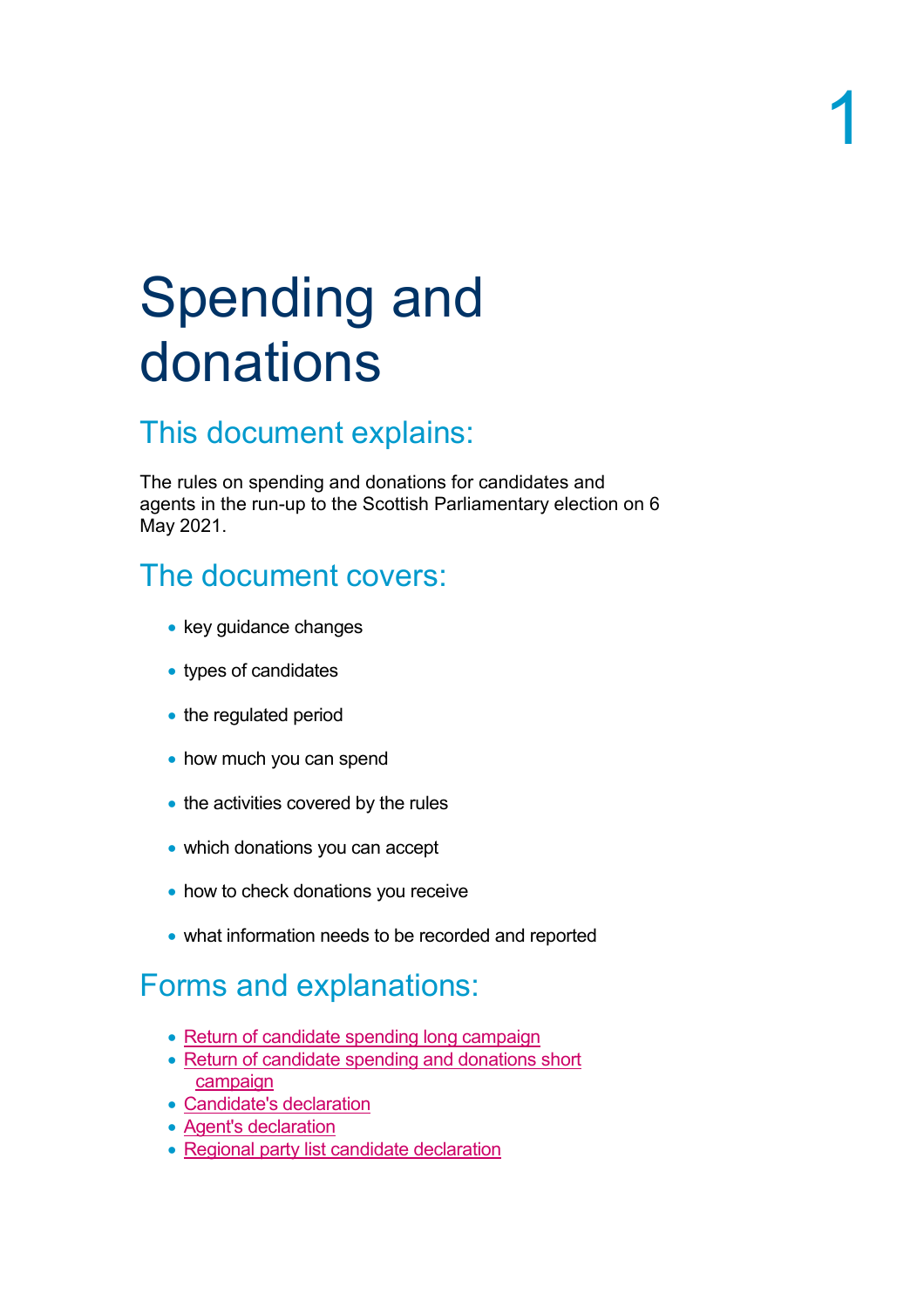# Key guidance changes for May 2021

There are a number of changes to the guidance this year as a result of recent amendments to the Scottish Parliament (Elections etc.) Order 2015. Other legislative changes are pending.

The rules in this guidance reflect the law as we expect it to be at the start of the regulated period.

If the law does change, we will update the guidance and our website accordingly.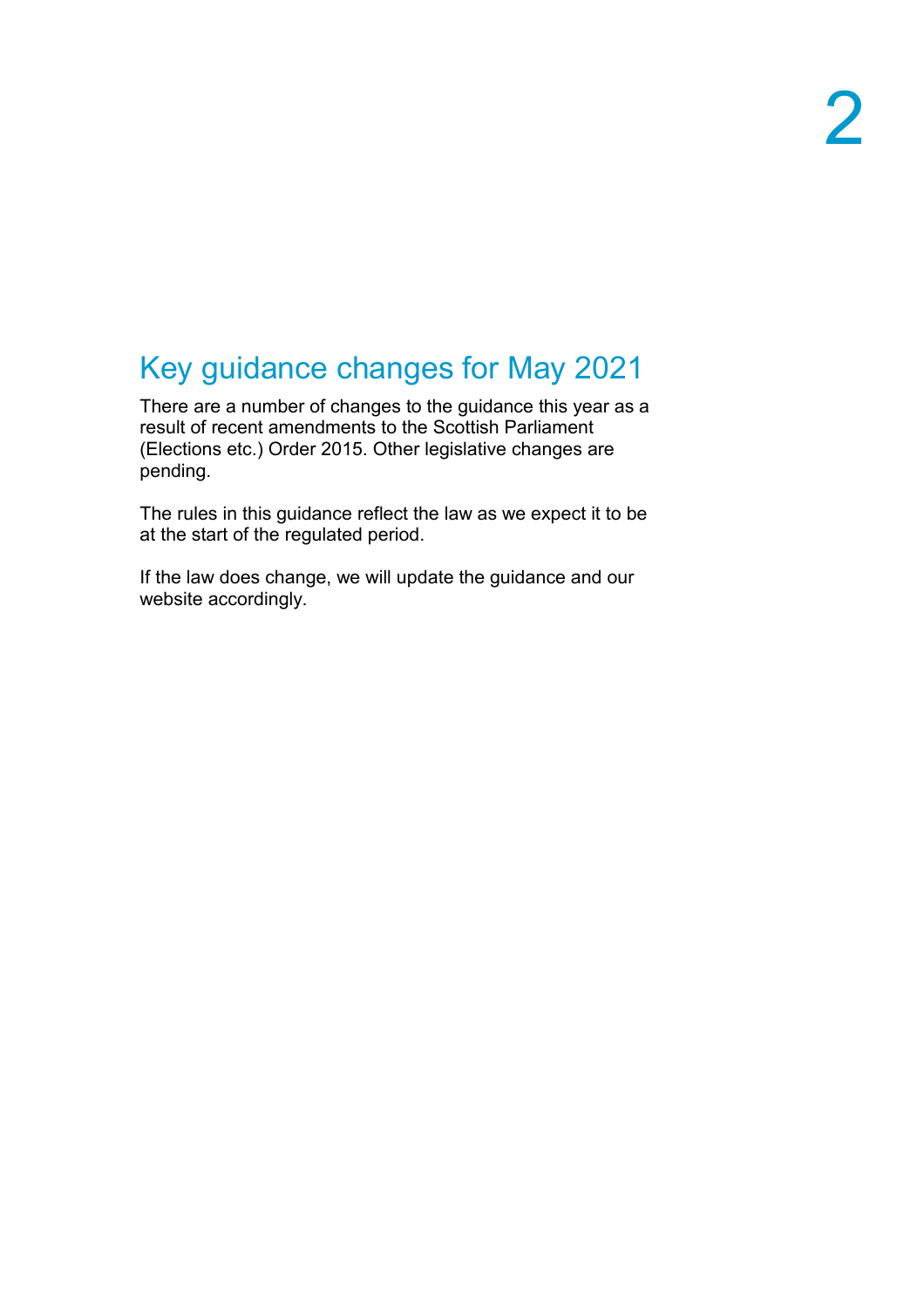| <b>Issue</b>                                       | <b>Change</b>                                                                                                                                 | Page  |
|----------------------------------------------------|-----------------------------------------------------------------------------------------------------------------------------------------------|-------|
| Key dates for<br>2021                              | Regulated period                                                                                                                              | 9     |
|                                                    | Reporting                                                                                                                                     | 78    |
| Donations<br>rules                                 | The rules on which companies are<br>permissible donors are expected to<br>change on 31 December 2020,<br>following the UK's exit from the EU. | 58    |
|                                                    | Under the new rules a permissible<br>company must be incorporated in<br>the UK, rather than in an EU<br>member state.                         |       |
| <b>Exemptions</b><br>from<br>candidate<br>spending | The following costs will no longer<br>count towards the spending limit for<br>candidates at Scottish<br>Parliamentary elections:              |       |
|                                                    | Reasonable security costs for<br>public events<br>Reasonable translation costs                                                                | 38    |
|                                                    | Costs that are reasonably<br>attributable to a person's disability                                                                            | 36    |
| General<br>updates<br>made to<br>guidance          | More detail on what costs are or are<br>not included under each category of<br>spending                                                       | 14-30 |
|                                                    | New examples: Staff costs                                                                                                                     | 25    |
|                                                    | New examples: Mobile phones                                                                                                                   | 29    |
|                                                    | New examples: Candidate or party<br>spending                                                                                                  | 45-49 |
|                                                    | New examples: Material distributed<br>across a number of electoral areas                                                                      | 48-49 |
| New rules on<br>digital<br>imprints                | We have published separate factsheets for:<br><b>Candidates</b><br><b>Political parties</b><br><u>Non-party campaigners</u>                   |       |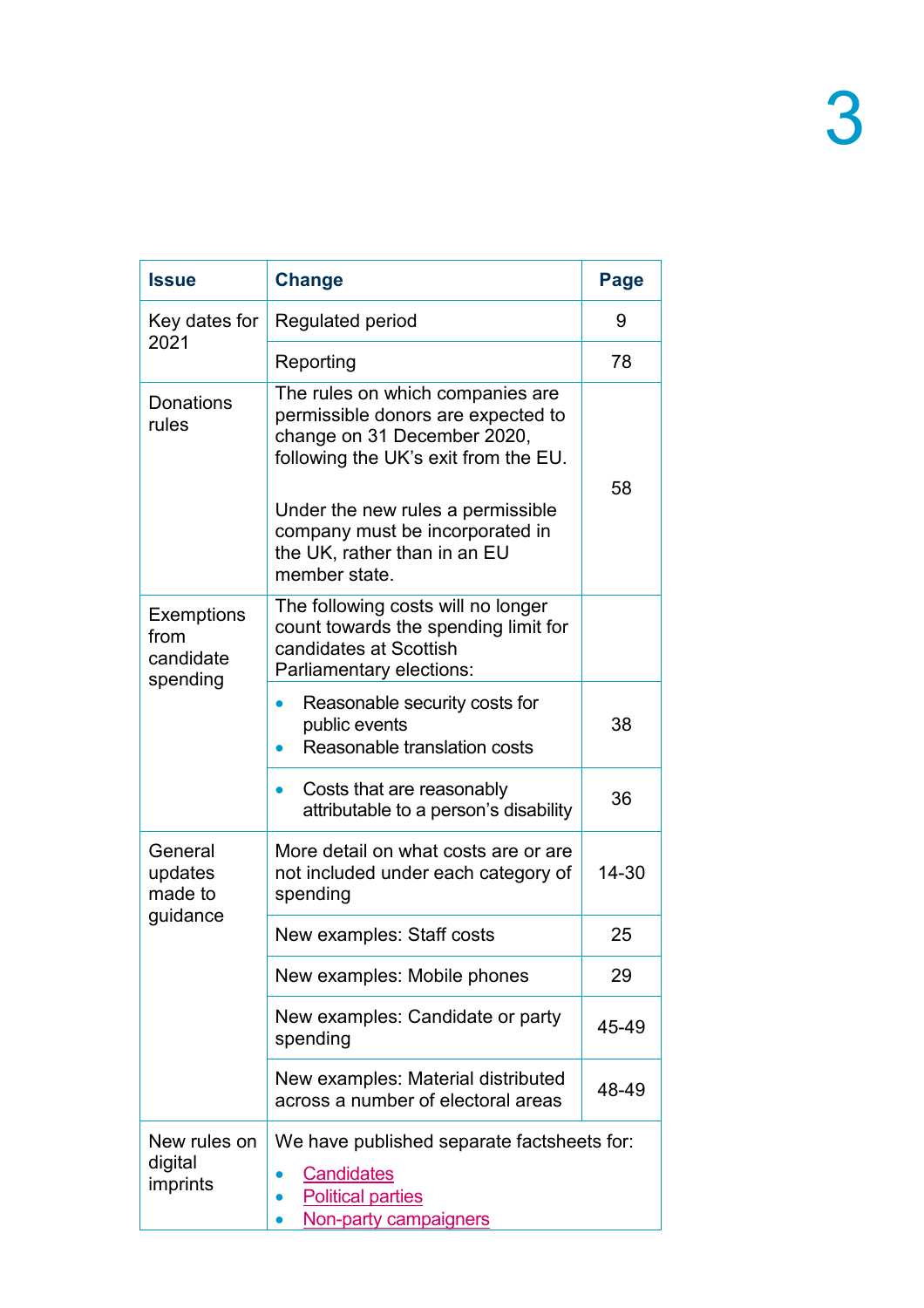# Introduction

Candidates and their agents at the Scottish Parliamentary election must follow certain rules about how much they can spend, who they can accept donations from, and what they must report after the election.

This document explains the rules for the 2021 Scottish Parliamentary election.

**Section A** sets out the different types of candidates, rules on how much you can spend, the activities covered by the rules, and what information needs to be recorded.

**Section B** sets out the rules on donations, how to check if you can accept them and what records you must keep. Donations include contributions of money, goods or services towards your spending.

**Section C** explains how to report your campaign finances after the election. **Even if you don't spend any money, you must still submit a report**.

If an election agent is appointed, they have the main responsibility for complying with these rules.

However, after the election, both the candidate and the agent must sign declarations to say that their spending and donation return is complete and correct to the best of their knowledge.

This means that candidates also need to be fully aware of the rules, and ensure that their agent is following them.

We use 'you' to cover both the candidate and the agent.

This document is part of our suite of guidance for candidates and agents.

You can find out more about other aspects of standing for election on our [guidance page for](http://www.electoralcommission.org.uk/i-am-a/candidate-or-agent/scottish-parliamentary-elections)  [candidates and](http://www.electoralcommission.org.uk/i-am-a/candidate-or-agent/scottish-parliamentary-elections)  [agents.](http://www.electoralcommission.org.uk/i-am-a/candidate-or-agent/scottish-parliamentary-elections)



Party candidates standing for election on a regional list will only have to submit a declaration of personal expenses.

Spending on promoting regional party list candidates must be reported by the party.

For more information see our [guidance on party](https://www.electoralcommission.org.uk/media/7817)  [spending.](https://www.electoralcommission.org.uk/media/7817)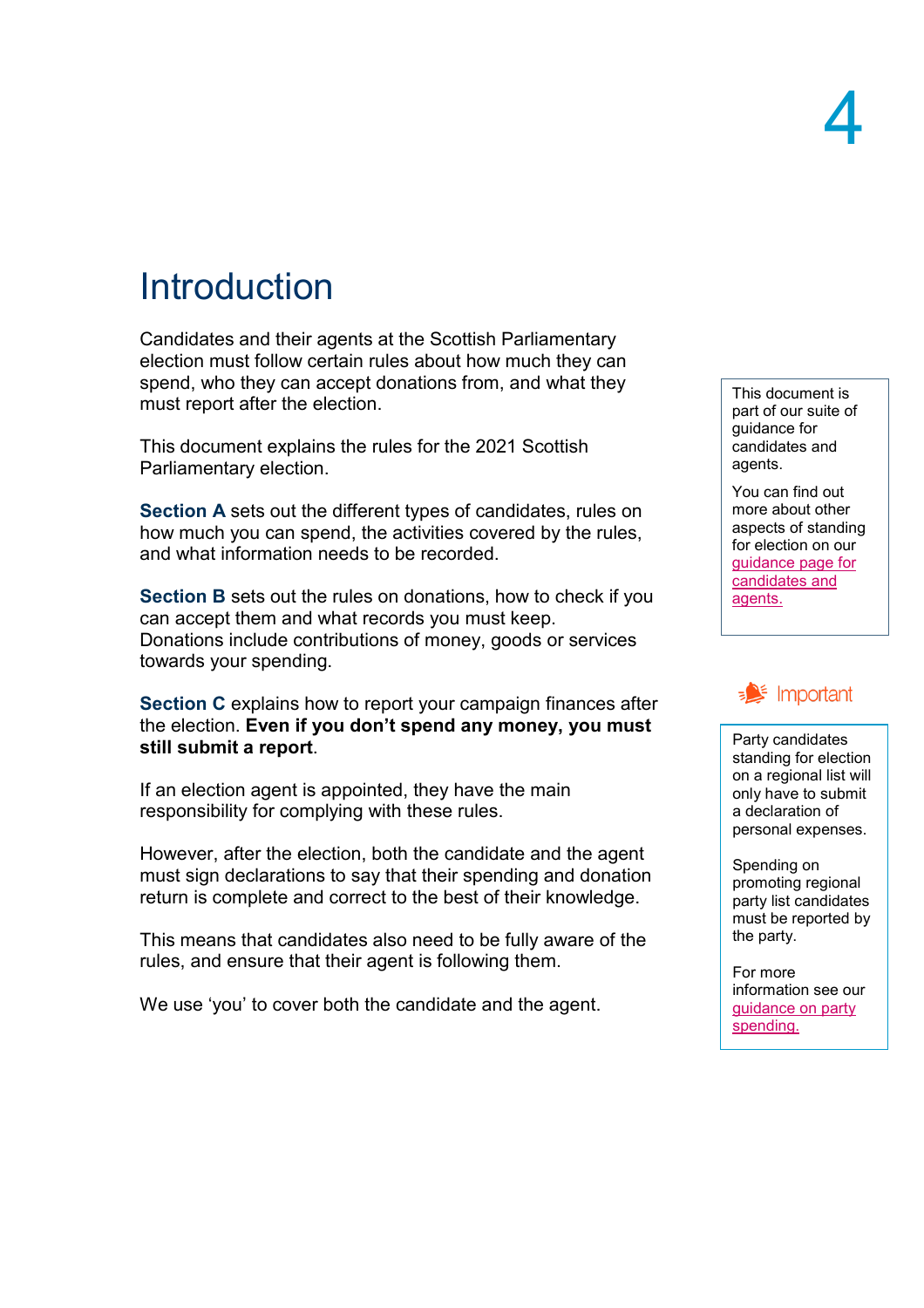# Section A - Your spending

This section explains the types of candidates that can stand for election at the Scottish Parliamentary election, the rules on what a candidate can spend, the activities covered by the rules and what information needs to be recorded.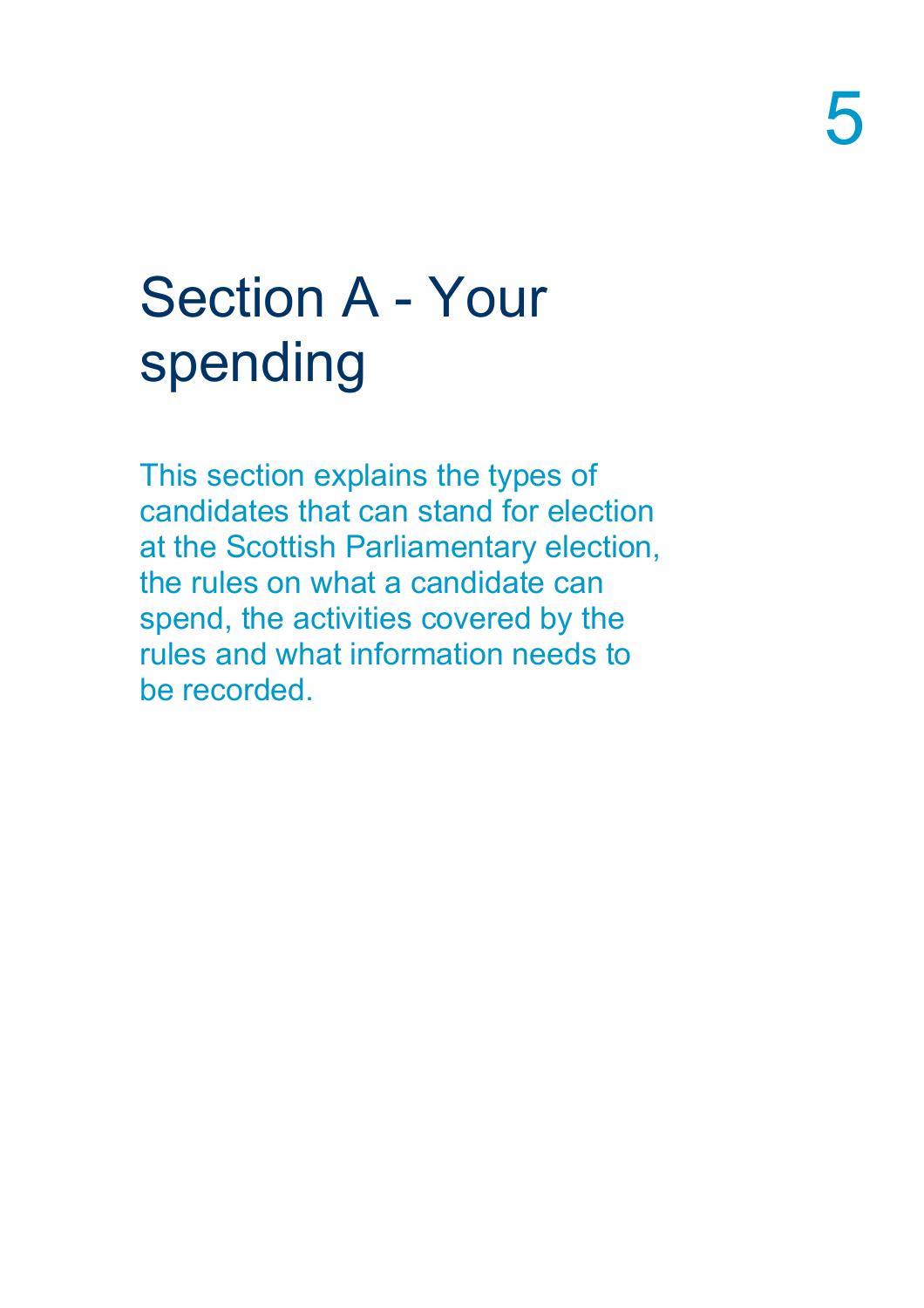# An overview of the rules

The rules apply to spending on activities to promote your candidacy, or to criticise other candidates, during a particular period in the run-up to the election.

This period is called the 'regulated period'. When we use the term 'regulated period' we mean the time when spending limits and rules apply.

There are different types of candidates at the Scottish Parliamentary election with different spending limits and reporting obligations.

Candidate spending includes any expenses incurred, whether on goods, services, property or facilities, for the purposes of the candidate's election during the regulated period.

This includes:

- items or services bought before the regulated period begins, but used during it
- the value of items or services given to you free or charge or at a non-commercial discount of more than 10% - known as 'notional spending'

There are rules covering:

- who can authorise spending and pay for items and services
- how much you can spend
- which activities count towards your spending limit
- deadlines for receiving and paying invoices
- what records you must keep
- how and when you report your spending

It is **your** responsibility to fully and accurately report candidate spending. You should ensure you understand the rules and that all spending is properly authorised, recorded and reported.



Candidate spending is often known as 'expenses'.

Sometimes people think this means that spending can be reclaimed from the local council, or from us. This is not the case. You are not entitled to recover any spending from public funds.

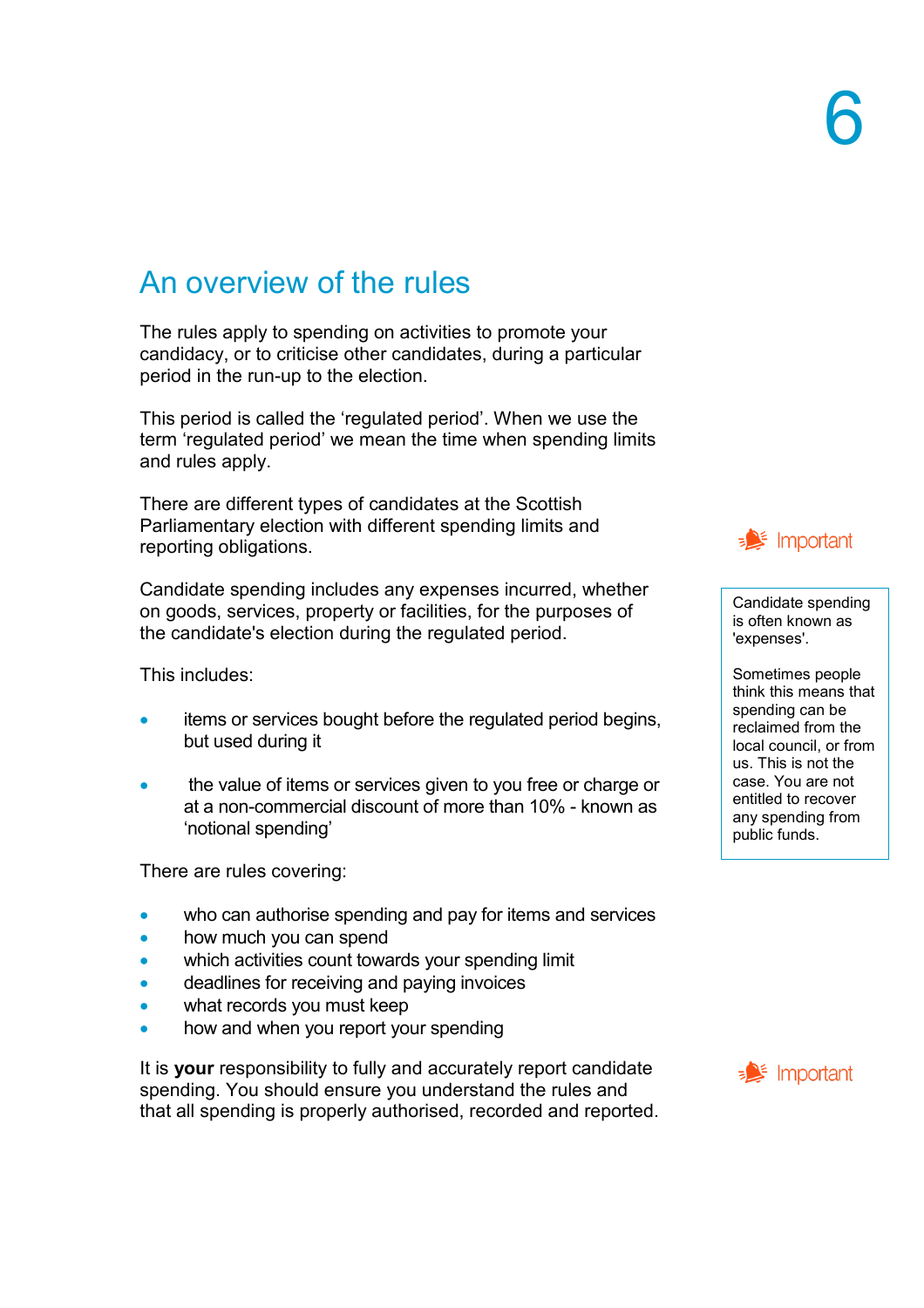# Types of candidate

At the Scottish Parliamentary election you can stand for election as:

- a constituency candidate
- a regional party list candidate
- an independent regional candidate
- a dual candidate (a candidate that stands as a constituency and a regional candidate)

**Constituency candidates** are candidates standing for election in one of the 73 constituencies in Scotland. You can stand as either a party candidate or an independent candidate.

**Regional party list candidates** are candidates standing on a party list for one of the 56 regional seats in Scotland. A party can list up to 12 regional candidates in each of the 8 regions in Scotland.

**Independent regional candidates** are not standing on behalf of a party can stand for election in one of the 8 regions in Scotland.

There are 56 regional seats in total. There are 7 seats in each of the 8 regions.

For constituency and independent regional candidates, the election agent is responsible for recording and reporting all campaign spending and donations.

For regional party list candidates, campaign spending and donations are recorded and reported by the **party**. Any spending will count towards the party's spending limit. For this reason, most of the candidate spending rules in this guidance document do not apply to party list candidates.

The exception is that regional party list candidates must record their personal expenses and submit a declaration after the election. For more information on personal expenses, see page 34.

For the rules on party spending, please see our [guidance.](https://www.electoralcommission.org.uk/media/7817)

A candidate can stand as a constituency candidate and also as a regional candidate simultaneously. We call this a "dual candidate".

However you can only stand in a constituency within the region you are standing in as a regional candidate.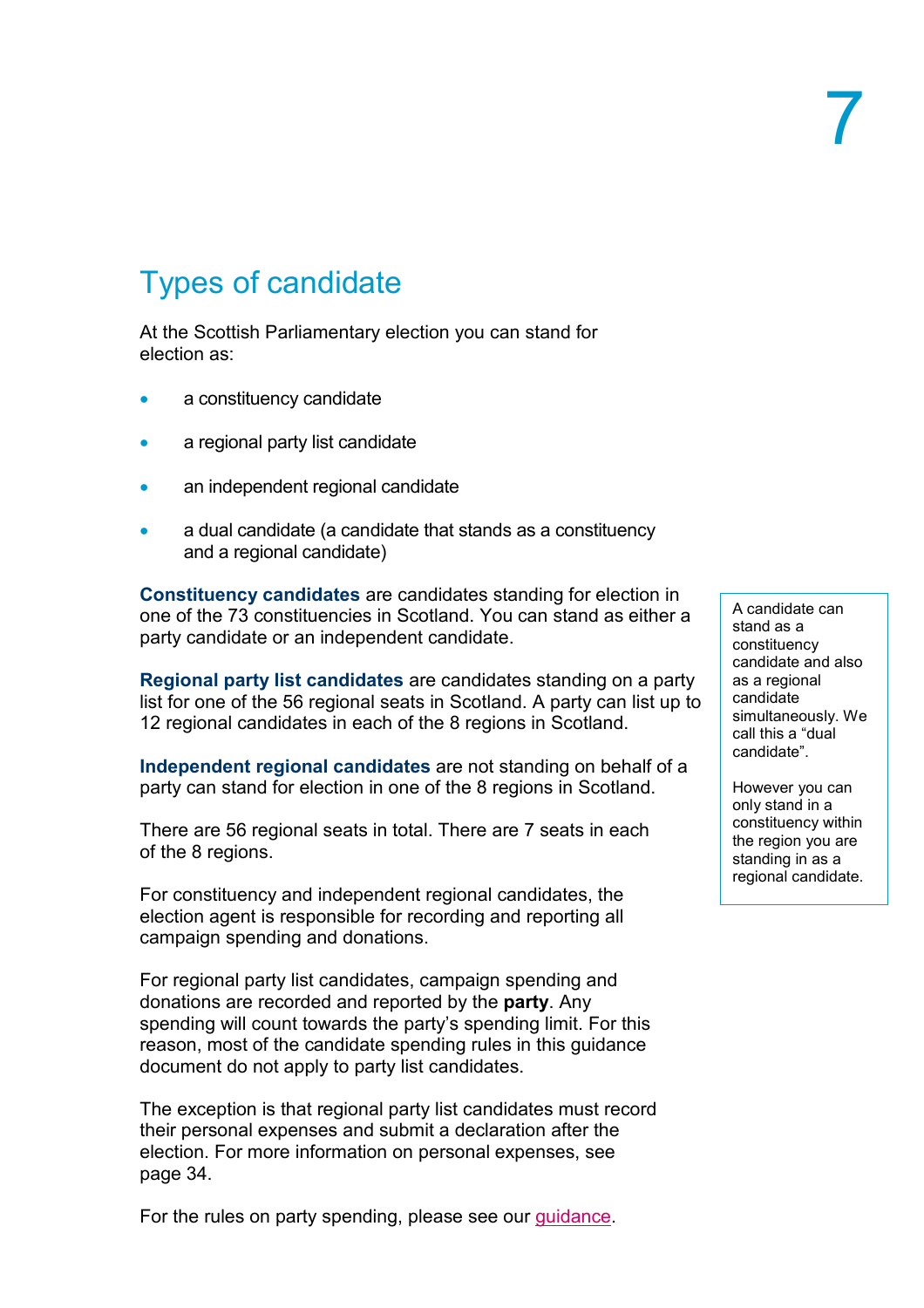## **Dual candidates**

If you are standing as a dual candidate, all campaign spending and donations to promote your candidacy in the constituency seat must be recorded and reported by your election agent.

If you are standing as a regional party list candidate and a constituency candidate, all campaign spending towards your regional candidacy will be regarded as party campaign spending and must be reported by the party.

If you are standing as an independent regional candidate and a constituency candidate, your election agent will need to keep separate records of campaign spending and donations to promote your regional and constituency candidacies. This is because you need to submit separate returns for your constituency and regional campaigns.

You may find that you need to split your costs between activities and materials that count as campaign spending for your constituency and regional candidacy. For more information on splitting spending, please see page 43.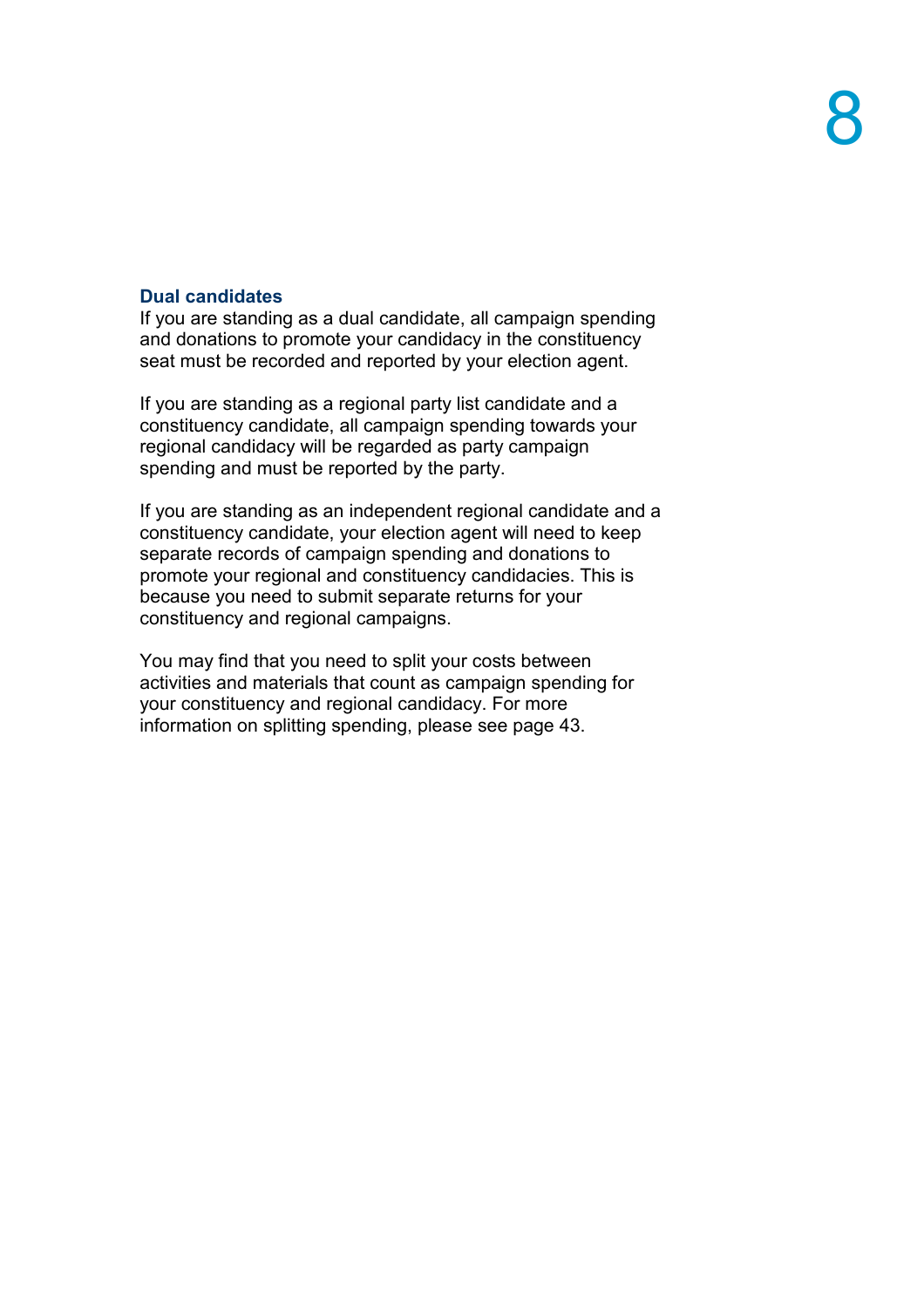# When do the candidate spending and donation rules apply?

We call the time when the spending and donation rules apply the 'regulated period'.

# The regulated period

The regulated period for the Scottish Parliamentary election in 2021 is divided into two periods: the 'long campaign' and the 'short campaign'. Each period has its own spending limit.

You must keep within the spending limit for each period. You should also keep separate records of your spending for each period.

## **Long campaign**

The long campaign begins on 6 January 2021. It will end on **the day** you officially become a candidate

### **Short campaign**

The short campaign begins on the day **after** you officially become a candidate and ends on polling day, 6 May 2021.

### **When does a person officially become a candidate?**

The earliest date you can officially become a candidate is 25 March 2021.

You will become a candidate on this date if you or others have already announced your intention to stand. For example, your party may have issued a press release when you were selected, or you might have announced your intention at a residents' meeting.

If you start spending money on campaigning but later decide not to stand as a candidate, or your nomination is rejected for any reason, you will not need to account for your expenses during the regulated period or submit a return.

More information on becoming a candidate is available on our website:

[Guidance for](http://www.electoralcommission.org.uk/i-am-a/candidate-or-agent/scottish-parliamentary-elections)  [candidates and](http://www.electoralcommission.org.uk/i-am-a/candidate-or-agent/scottish-parliamentary-elections)  [agents](http://www.electoralcommission.org.uk/i-am-a/candidate-or-agent/scottish-parliamentary-elections)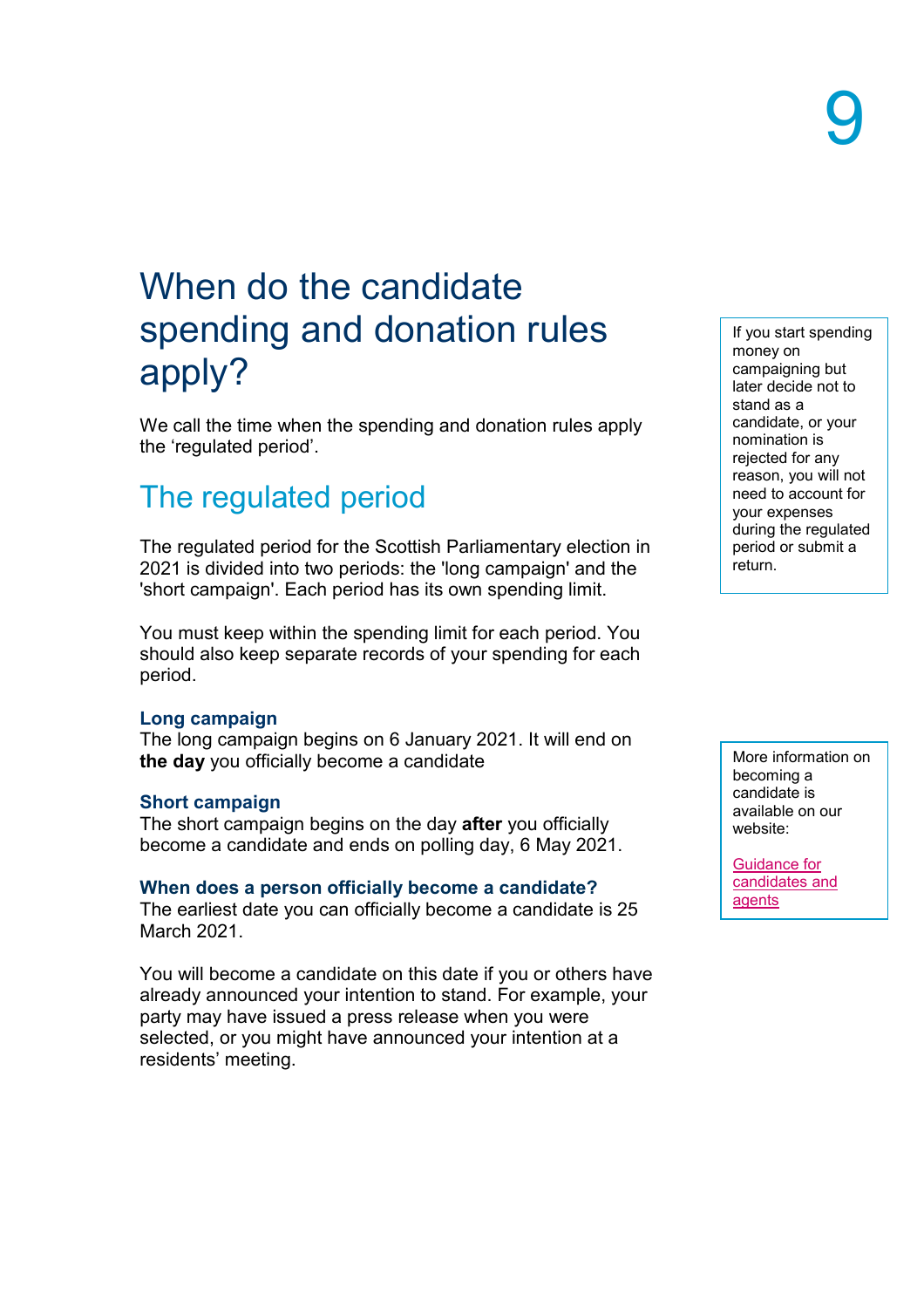If your intention to stand has not been announced by 25 March 2021, you will officially become a candidate on the earlier of:

- the date you or another person declare your intention to stand
- the date when you are nominated

This must be prior to the close of nominations, which is 4pm on Wednesday 31 March 2021.

Usually, the earliest date you can become a candidate is the day of the dissolution of the Scottish Parliament. We expect that the Scottish Parliament will legislate to change the date of dissolution to 5 May 2021, but keep 25 March 2021 as the earliest date that you can become a candidate.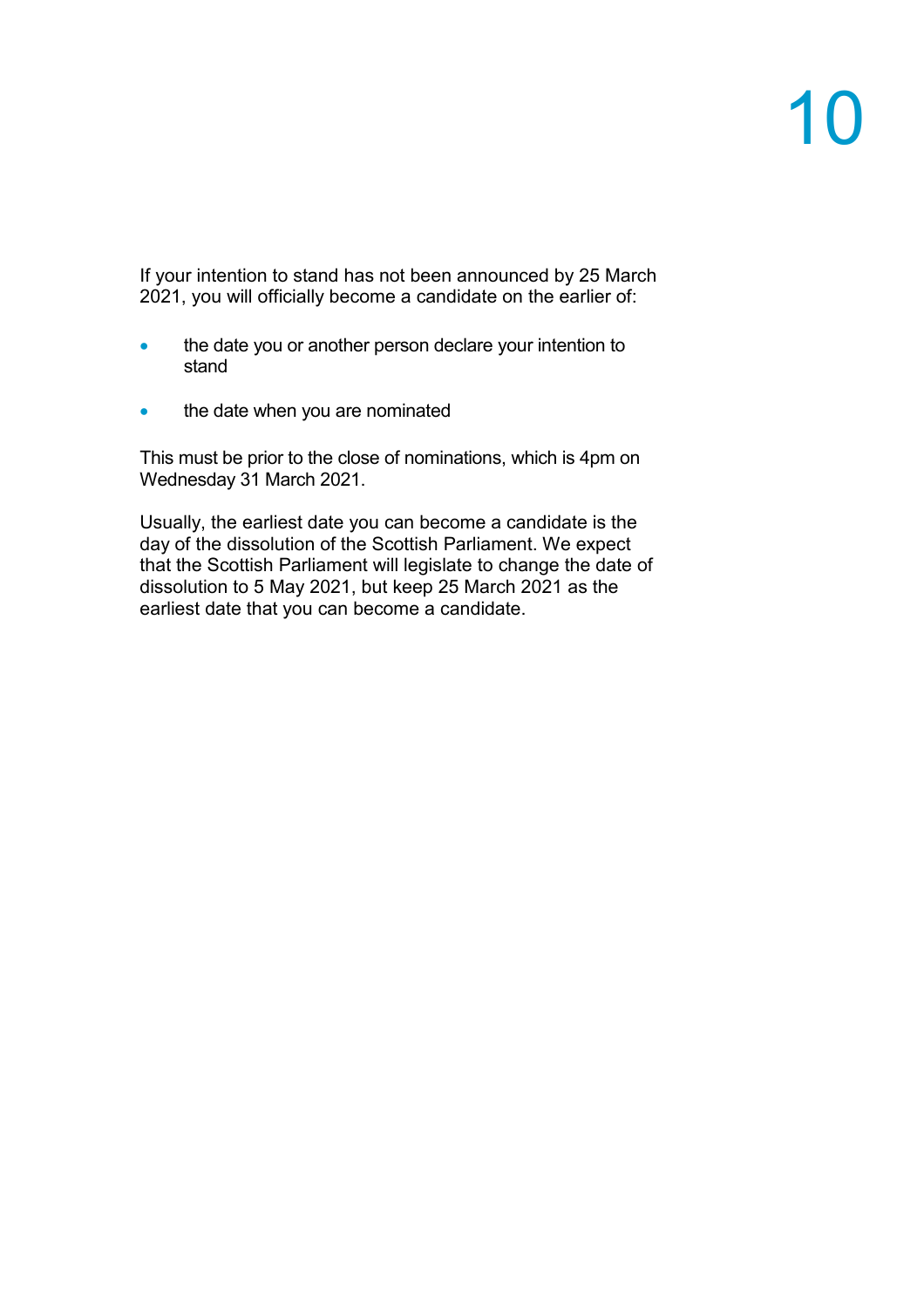# How much can I spend in the long and short campaigns?

You have a separate spending limit in each part of the regulated period.

Your limits are set out in the tables below. They depend on a number of factors:

- whether you are a candidate in a constituency or a region
- whether a constituency is a burgh or a county constituency
- how many Parliamentary electors are registered in a constituency

The number of Parliamentary electors in a particular constituency is based on the electoral register as it stands on the last date for publication of the notice of election. This means that you will not know the exact figure you can spend in the long campaign until it has ended.

Your local Electoral Registration Officer will be able to give you current elector numbers on request, which will help you to plan your expenses in the long campaign.

You are able to find information about regions and which constituencies are burghs and which are counties by contacting your local Electoral Registration Officer or the Boundary Commission for Scotland. You can also view the list in the [Scottish Parliament \(Constituencies and Regions\) Order](https://www.legislation.gov.uk/ssi/2020/375/schedules/made?view=plain)  [2020.](https://www.legislation.gov.uk/ssi/2020/375/schedules/made?view=plain)

You can find the contact details for:

Your local Electoral Registration Officer at [www.aboutmyvote.co](http://www.aboutmyvote.co.uk/) [.uk](http://www.aboutmyvote.co.uk/)

The Boundary Commission for Scotland at [http://www.bcomm](http://www.bcomm-scotland.independent.gov.uk/)[scotland.independent](http://www.bcomm-scotland.independent.gov.uk/) [.gov.uk/](http://www.bcomm-scotland.independent.gov.uk/)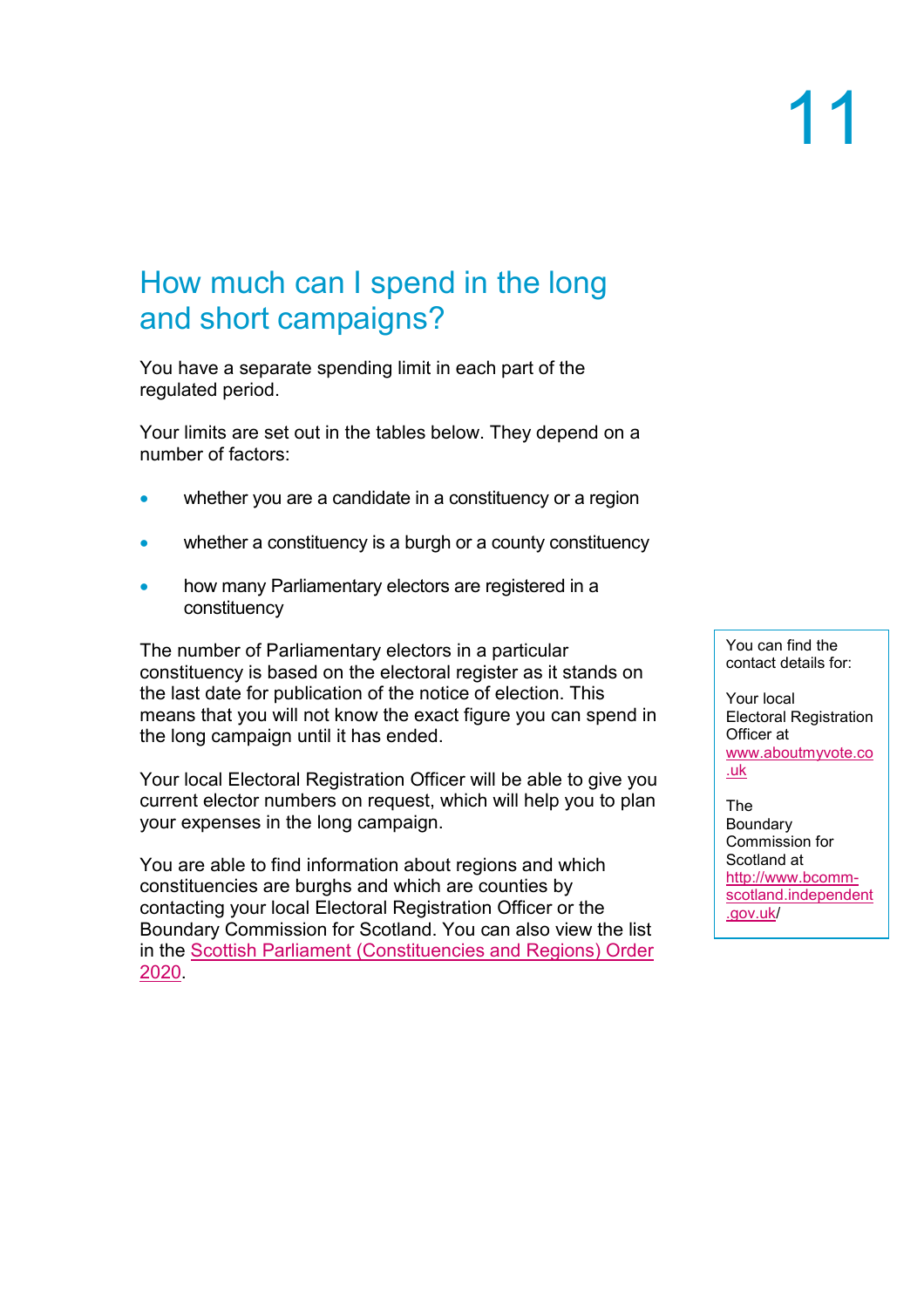The table below sets out the fixed and variable amounts that apply to different types of candidate:

| <b>Type of</b><br>candidate              | Long campaign spending<br><b>limit</b>                                                                                                                                                                  | <b>Short campaign spending</b><br>limit                                                            |  |
|------------------------------------------|---------------------------------------------------------------------------------------------------------------------------------------------------------------------------------------------------------|----------------------------------------------------------------------------------------------------|--|
| Candidate in a<br>burgh<br>constituency  | £21,500 + 4.2p per elector                                                                                                                                                                              | £8,700 + 6p per elector                                                                            |  |
| Candidate in a<br>county<br>constituency | £21,500 + 6.3p per elector                                                                                                                                                                              | £8,700 + 9p per elector                                                                            |  |
| Independent<br>regional<br>candidate     | The total of the maximum<br>limit for each constituency in<br>the region for the long<br>campaign                                                                                                       | The total of the maximum<br>limit for each constituency in<br>the region for the short<br>campaign |  |
| Regional party<br>list candidate         | Regional list party candidates cannot incur expenses on their<br>own behalf<br>Spending promoting the party list or any of the candidates on<br>the list counts towards party's regional spending limit |                                                                                                    |  |

For more information on party spending see our [guidance for](https://www.electoralcommission.org.uk/media/7817)  [parties at the Scottish Parliamentary election.](https://www.electoralcommission.org.uk/media/7817)

## **Dual candidates**

If you are a dual candidate you are subject to the spending limits for both types of candidate that you are standing as.

Spending will not count towards both limits. It will be one or the other. In some cases you may need to split spending – see page 43 for more details.

## **Postponement of poll**

It is possible that the poll will be postponed given the Covid-19 pandemic.

If it is, there will be changes to the regulated periods and the spending limits.

If this happens, we will update our guidance.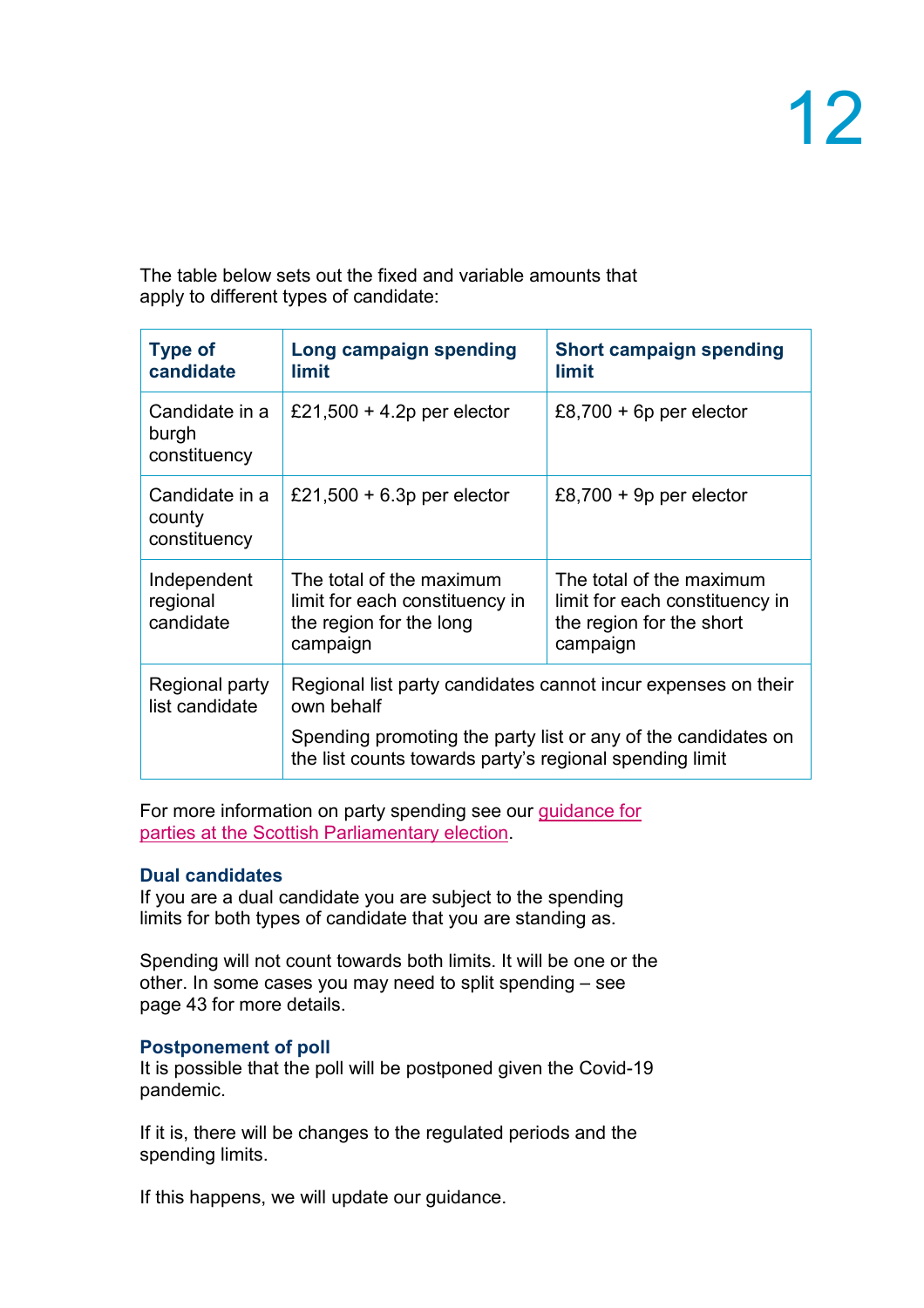# What counts as candidate spending?

Candidate spending includes the costs of:

- **advertising of any kind.** For example, posters, newspaper adverts, websites or YouTube videos.
- **unsolicited material sent to voters.** For example, letters, leaflets or emails you send that aren't in response to specific queries.
- **transport for you or your campaigners.** For example, hire cars or public transport for you (although see 'Personal expenses' on page 34) or your campaigners
- **public meetings**
- **staff costs.** For example, an agent's salary, or staff seconded to you by their employer. You do not need to include time spent on your campaign by volunteers.
- **accommodation.** For example, your campaign office.
- **administrative costs.** For example, telephone bills, stationery, photocopying and the use of databases.

Payments made for digital campaigning must be reported. The same rules apply to candidate spending on advertising whether you are using long standing techniques, such as printed mailshots, or newer ones such as online adverts.

For each activity, you must include all the associated costs. For example, if you are producing leaflets or advertising, you must include the design and distribution costs.

More details on each category are given on the following pages.

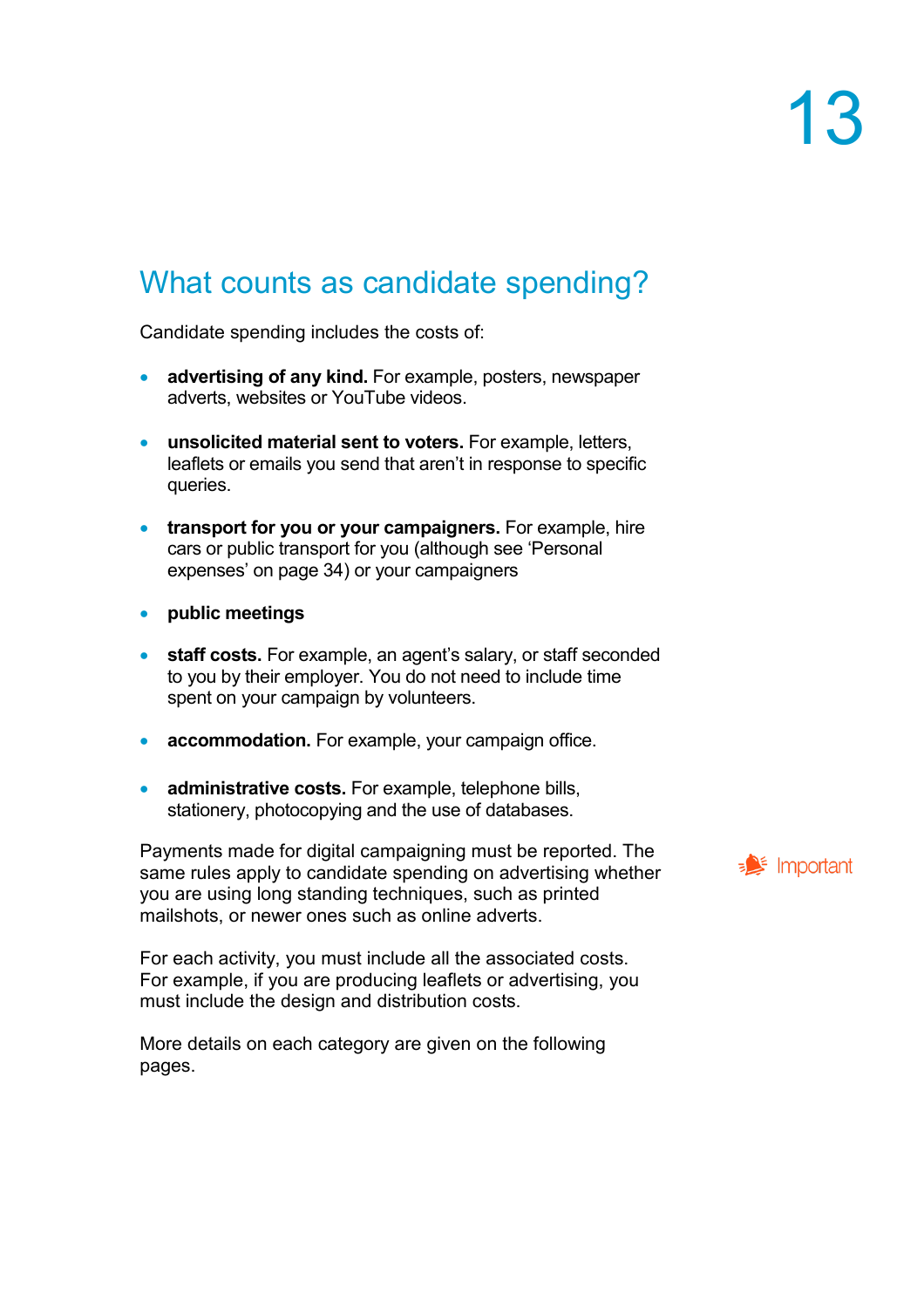# Advertising of any kind

## **General costs:**

This includes the cost of use, or hire, of any:

- agency, individual or organisation
- services provided by any agency, individual or organisation
- **premises or facilities**
- equipment

that is used to:

- prepare, produce or facilitate the production of advertising material
- disseminate advertising material by distribution or otherwise

For example, the hire of a photographer and premises to produce images for use in advertising material.

## **Specific costs in connection with producing or disseminating digital or electronic advertising material**

### **Software**

It includes the cost of any software of any kind, for use on any device to:

- design and produce advertising material in-house
- disseminate or facilitate dissemination of advertising material

whether that material is distributed digitally, electronically or via other means.

For example, a licensing fee for a software application for use on a device.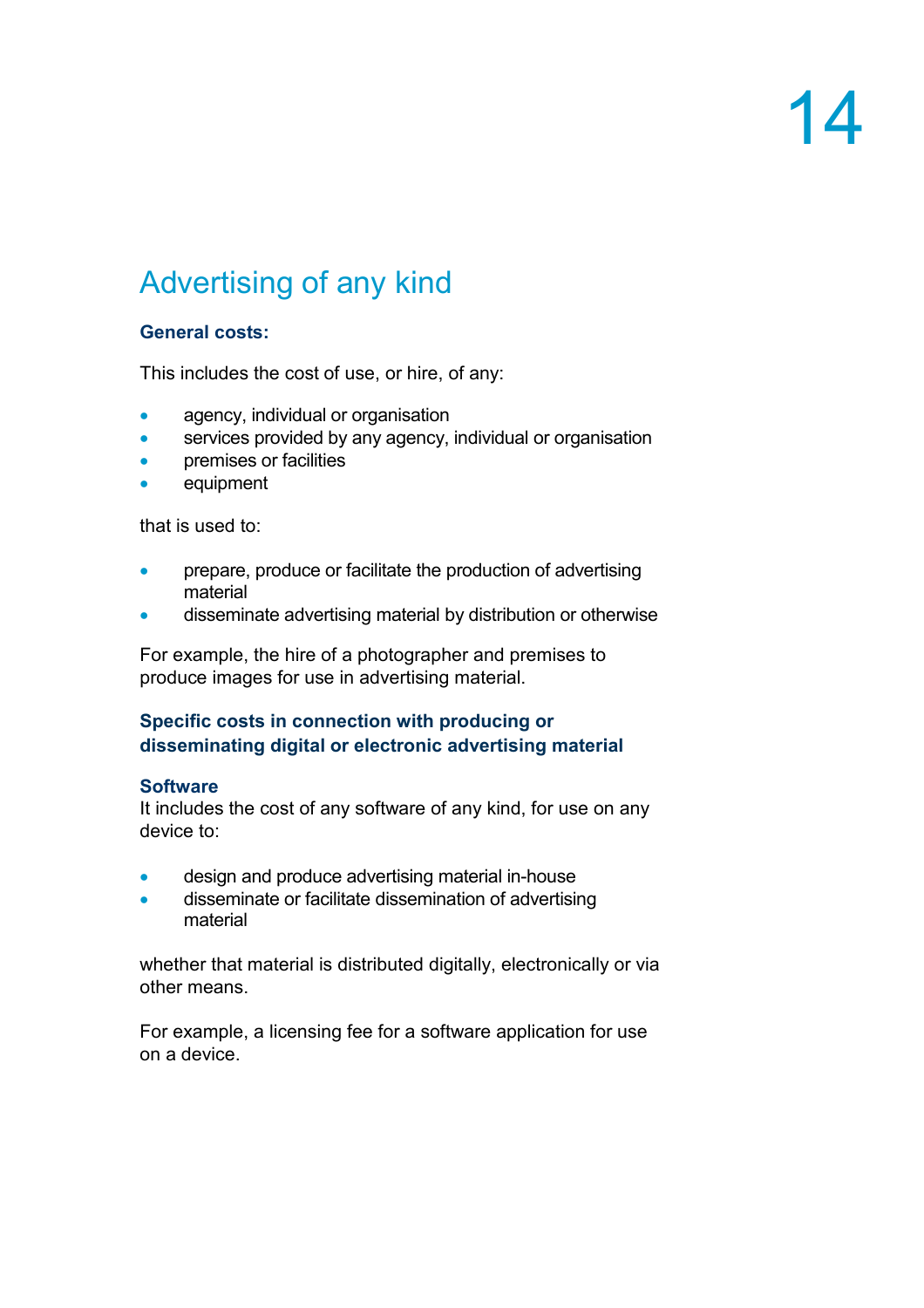## **Services, facilities and equipment**

It includes the cost of use, or hire, of any:

- agency, individual or organisation
- services provided by any agency, individual or organisation
- premises or facilities
- equipment

### used to

- prepare, produce or facilitate the production of digital or electronic advertising material
- distribute or facilitate the dissemination of that advertising material via any means

including any cost attributable to increasing the visibility of content by any means.

For example, the purchase of a more prominent position on a page within a search engine.

## **Websites and other digital material**

It includes the costs of:

- hosting and maintaining a website or other electronic/digital material that promotes the candidate
- designing and building the website
- a portion of any website or material that is set up to obtain funds for the candidate but also promotes the candidate during the regulated period

### **Material for sharing**

It includes the cost of preparing, producing or facilitating the production of advertising material for:

- downloading and use by others
- posting on and promoting the candidate via any kind of social media channel or platform

For example, the costs of producing advertising material promoting the candidate that is posted to a page on a social media channel encouraging followers to share it.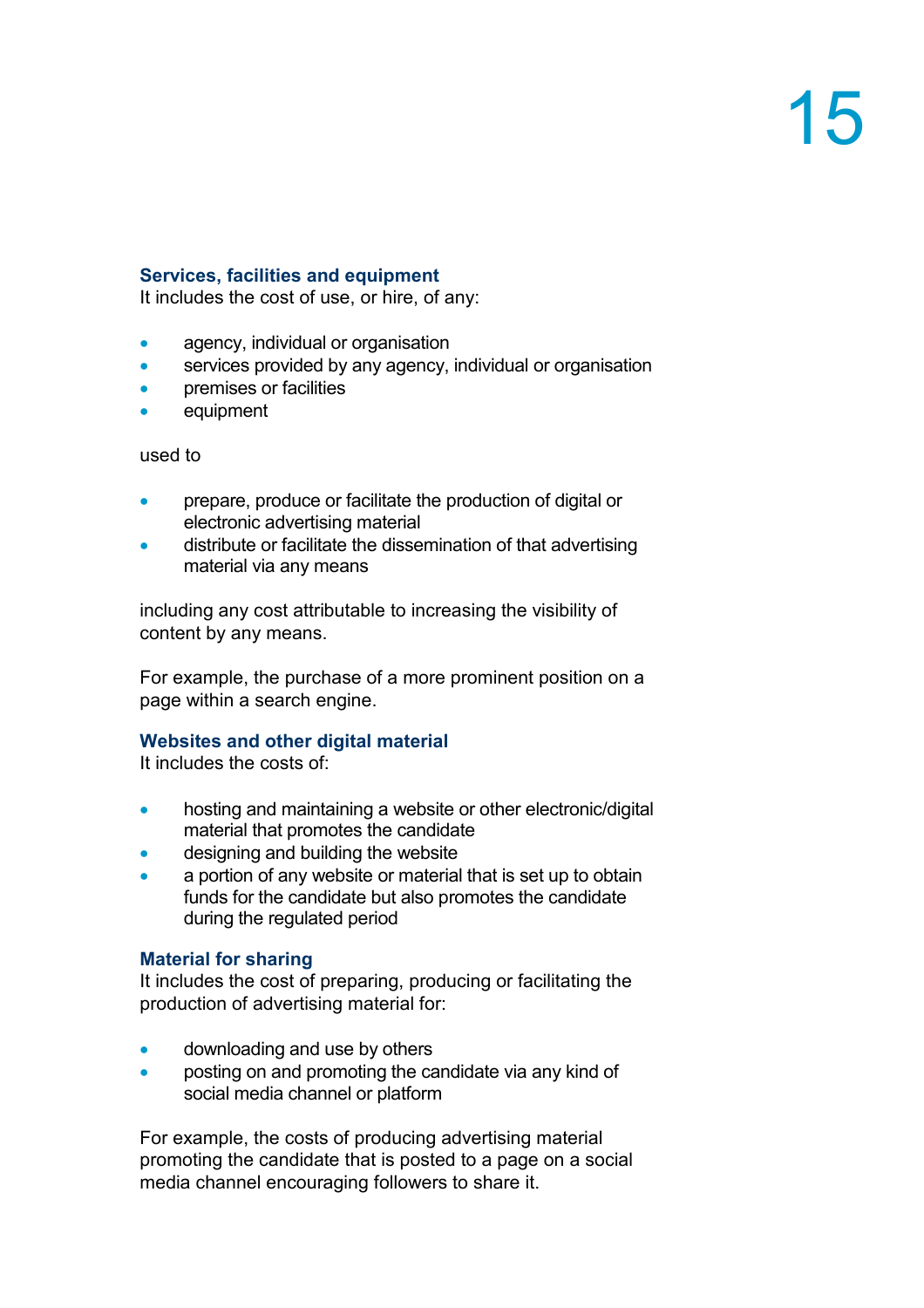## **Downloadable material**

If you put material on a website for people to print off for their personal use, such as window posters or petition forms, the design and website costs count as candidate spending. You do not need to count people's print costs against your spending limit, unless people are printing documents on your behalf.

If the material could be printed and distributed to voters – for instance a leaflet – you will need to make it clear how you expect people to use it.

If you authorise wider use of the material, the production costs will count as candidate spending whoever does the printing.

## **Networks**

It includes the cost of accessing, purchasing, developing and maintaining any digital or other network which:

- facilitates distribution or dissemination of advertising material by any means
- promotes or increases the visibility of advertising material by any means

For example, the purchase of digital identities used to make material appear as if it has been seen and approved by a high number of users on a social media platform.

## **Other costs that are included**

It includes the cost of any rights or licensing fee for any image used in producing advertising material.

It includes the cost of:

- paper or any other medium on which advertising material is printed
- physically displaying advertising in any location, for example cable ties or glue for putting up posters

It includes the cost of purchase, hire or use of:

- photocopying equipment
- **printing equipment**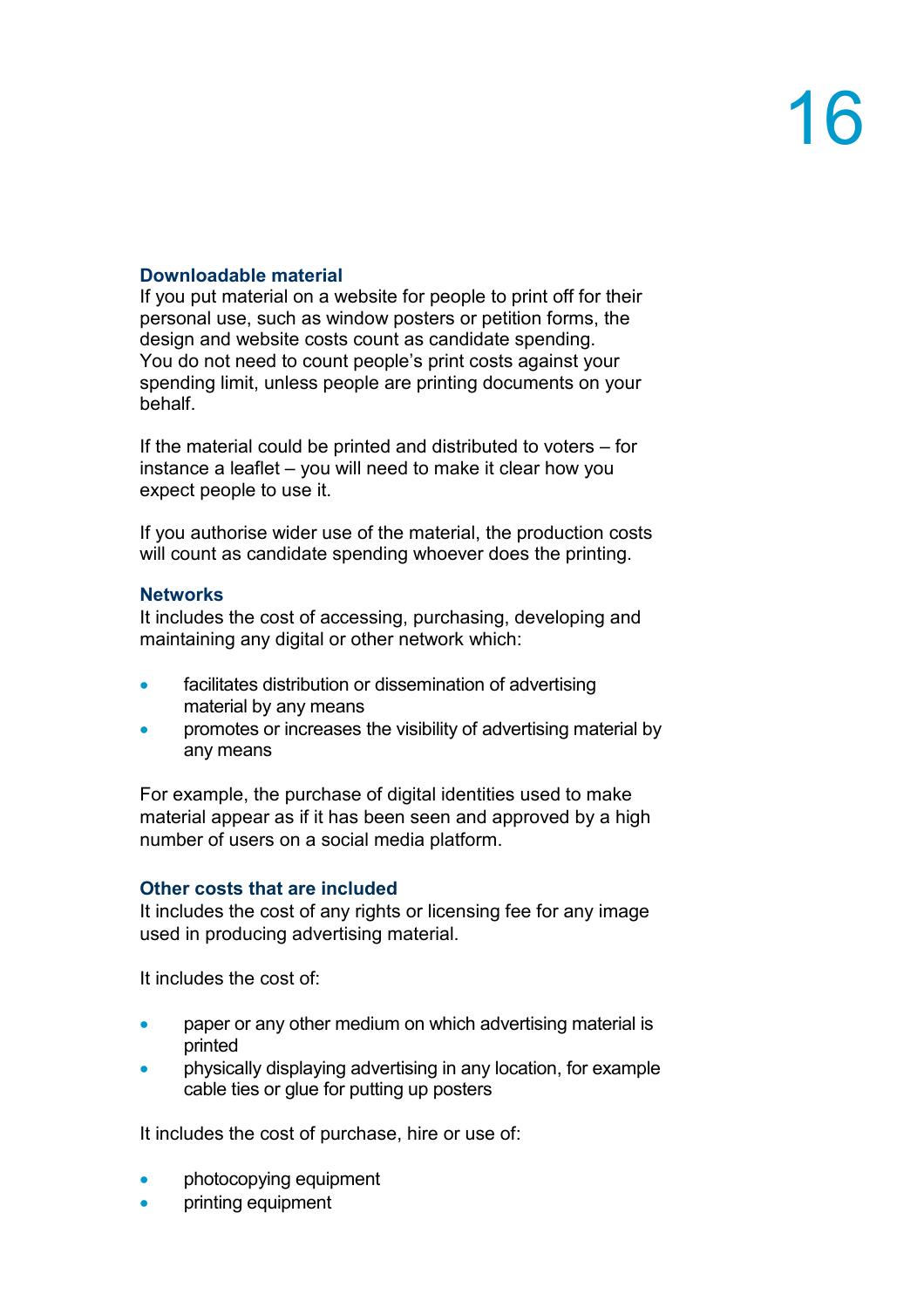for use in the candidate's election campaign, except where:

- the equipment was acquired by the candidate principally for the candidate's own personal use
- it is provided by another individual, the equipment was acquired by that individual for their own personal use and the candidate is not charged for the use of it

Where paper, photocopying equipment or a printer is purchased or hired principally for use in the campaign, the full cost must be reported.

It includes the cost of purchase and use of any other equipment in connection with:

- preparation, production or facilitating the production of the advertising material
- dissemination by distribution or otherwise of the advertising material

It includes the cost of food and/or accommodation for any individual who provides services in connection with advertising material for the candidate that is paid for or reimbursed by the candidate, the candidate's party or another third party.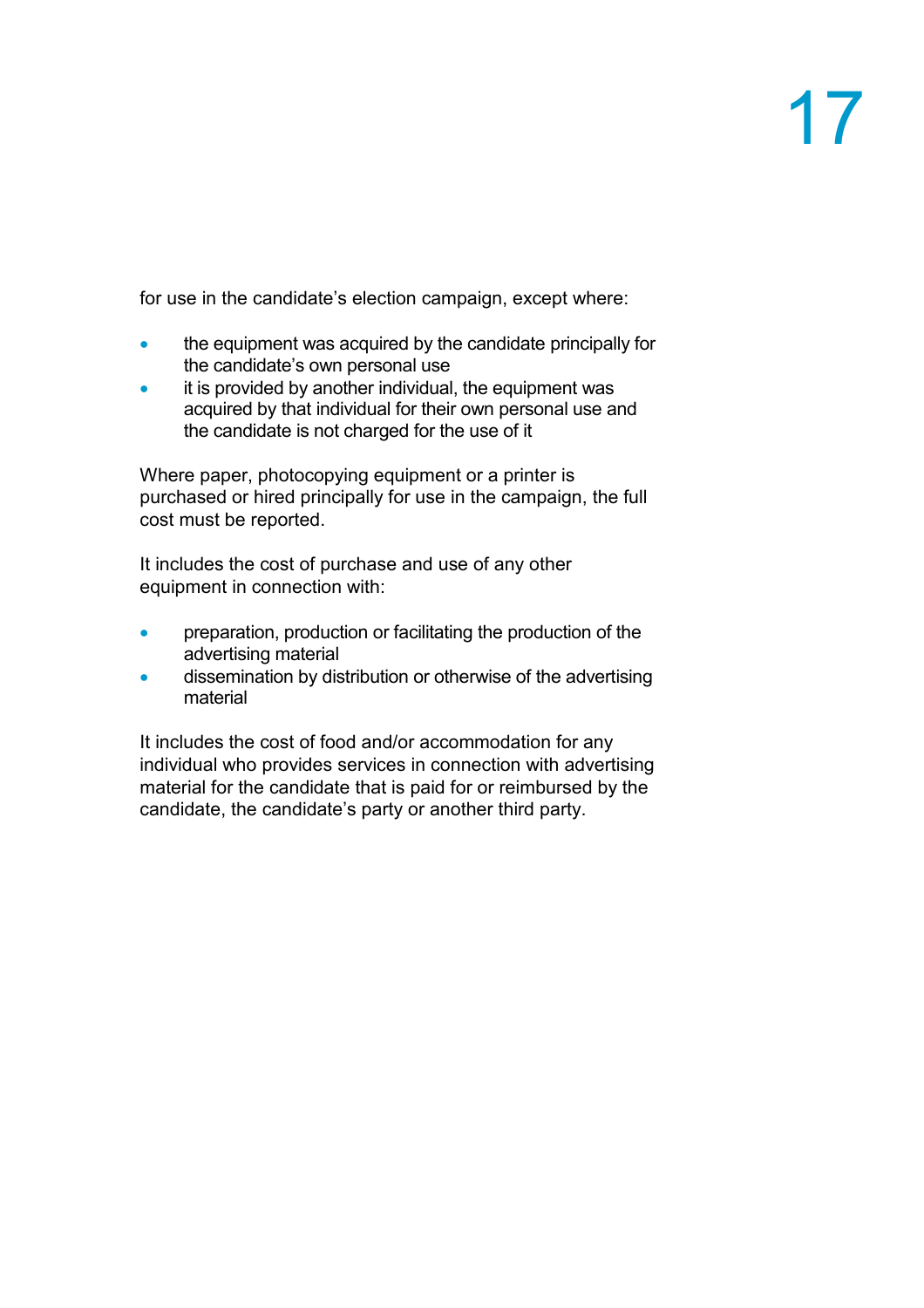# Unsolicited material addressed to electors

## **Costs associated with obtaining information and targeting or identifying voters, including database costs**

This includes the cost of accessing, obtaining, purchasing, developing or maintaining:

- IT software or contact databases
- any information, by whatever means

that is used to facilitate the sending of unsolicited material to voters.

For example, the purchase of email addresses.

It includes the cost of accessing, obtaining or developing data sets, including data analytics to target voters by whatever means, including the cost of agencies, organisations or others that identify groups of voters, by whatever means.

For example, the cost of any agency paid to analyse social media content to facilitate targeting of voters in a specific electoral area and the cost of modelling by an agency based on that analysis.

It includes the cost of any services to identify voters that are purchased, developed or provided before the regulated period, but are used to target voters during the regulated period.

Where information or access to information is obtained from a third party, including a political party, the commercial cost of obtaining that information from the third party is included.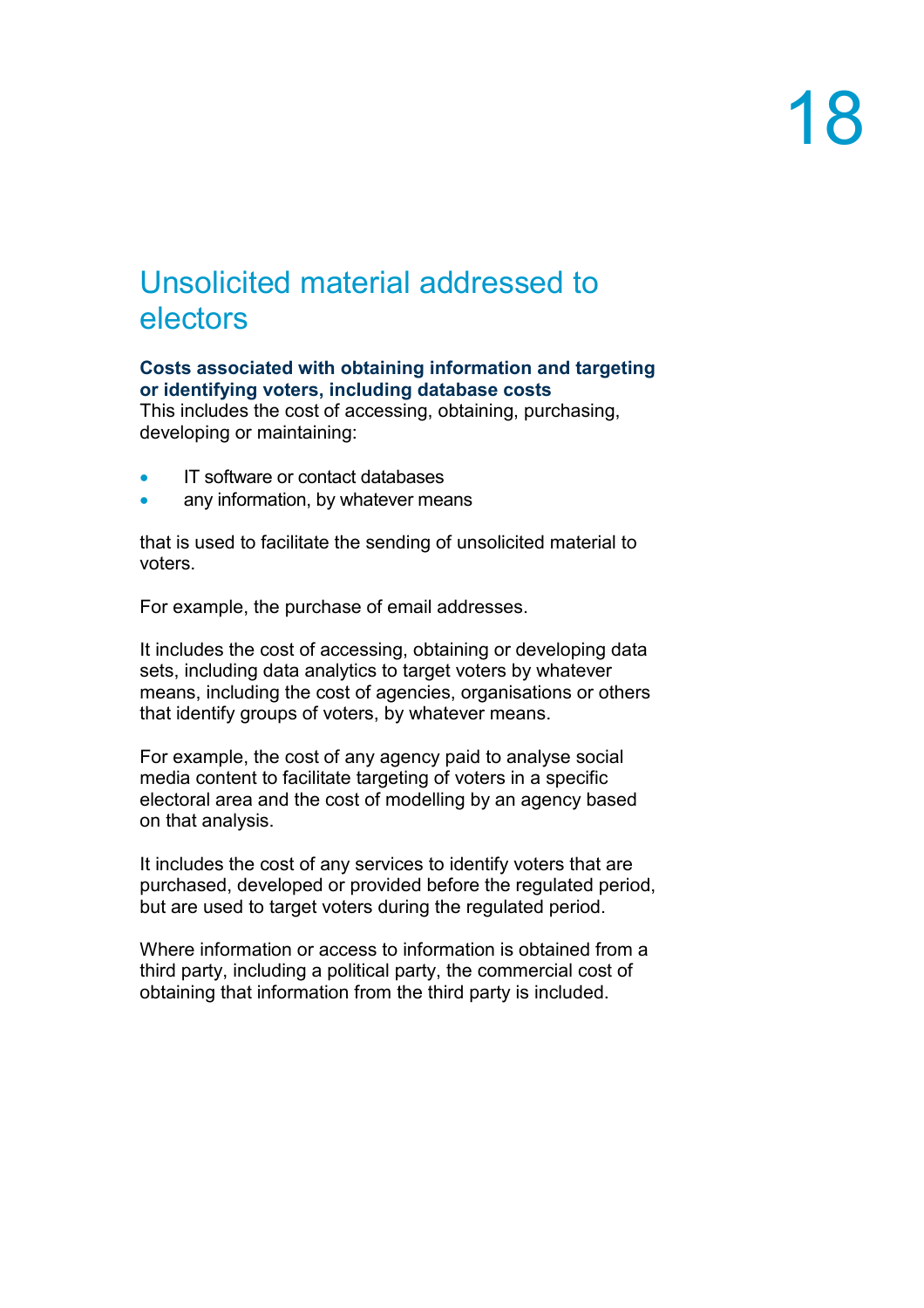## **Costs associated with preparing, producing, or distributing unsolicited material to voters, including via digital means**

This includes the cost of use, or hire, of any:

- agency, individual or organisation
- services provided by any agency, individual or organisation
- **premises or facilities**
- equipment

that is used to:

- prepare, produce or facilitate the production of the unsolicited material
- disseminate the unsolicited material by distribution or other means, including any cost attributable to increasing the visibility of material via any means

It includes the cost of delivering material by any means including electronic means or the physical distribution of the material, for example the cost of envelopes and stamps or the purchase of a system for sending emails.

It includes the cost of accessing, developing and maintaining any digital or other network which promotes or increases the visibility of unsolicited material on any platform. For example, if a candidate pays a developer to create an app that facilitates targeting of their material on a social media channel.

It includes the cost of oversight and maintenance of all social media, digital or other forms of distribution of unsolicited material. This includes the maintenance of all social media accounts, including if they are maintained by another entity/individual.

### **Other costs that are included**

It includes the cost of any rights or licensing fee for any image used in producing unsolicited material.

It includes the cost of paper or any other medium on which unsolicited material is printed.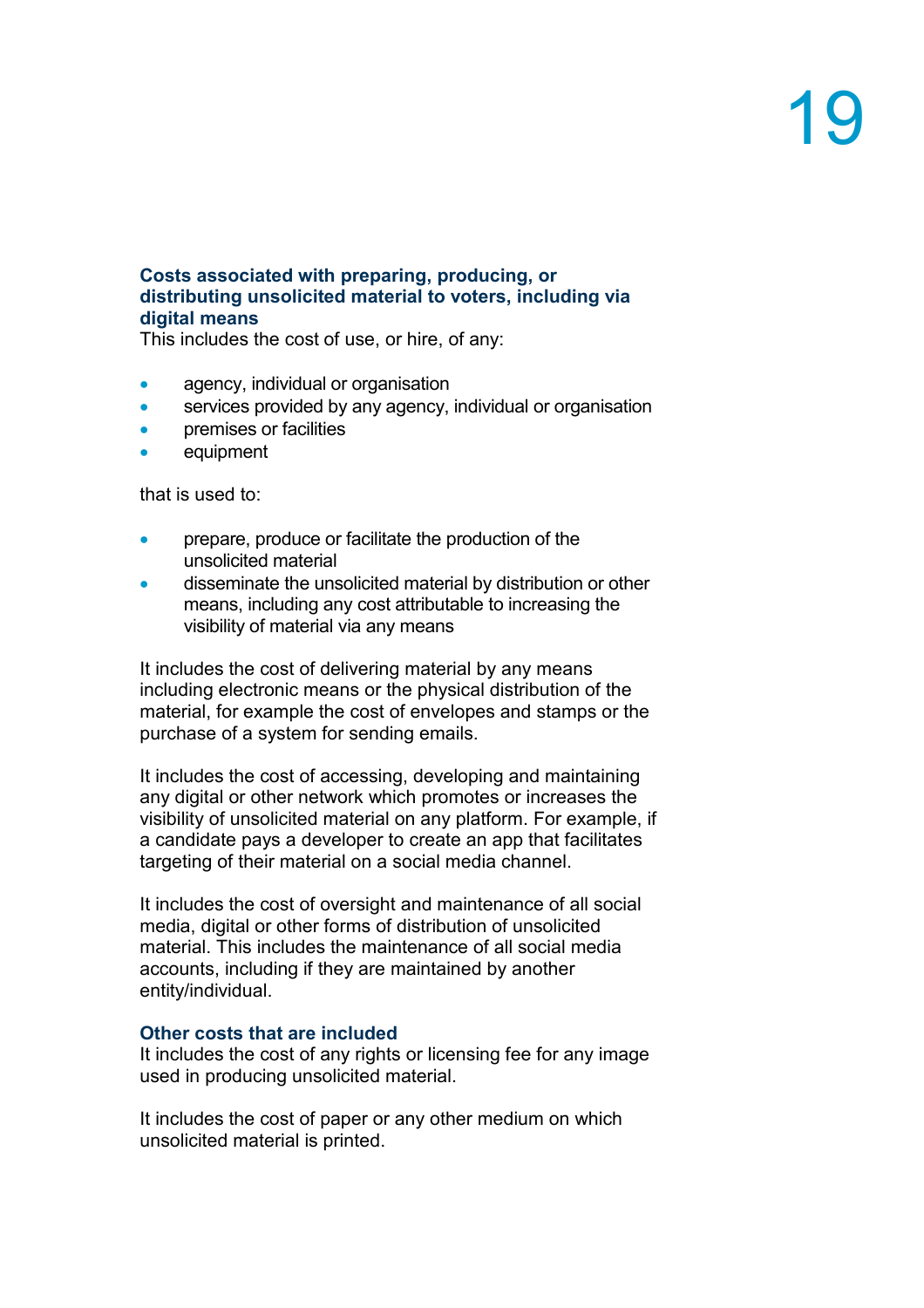It includes the cost of purchase, hire or use of:

- photocopying equipment
- **printing equipment**

for use in the candidate's election campaign, except where:

- the equipment was acquired by the candidate principally for the candidate's own personal use
- it is provided by another individual, the equipment was acquired by that individual for their own personal use and the candidate is not charged for the use of it

Where paper, photocopying equipment or a printer is purchased or hired principally for use in the campaign, the full cost must be reported.

It includes the cost of purchase and use of any other equipment in connection with:

- preparation, production or facilitating the production of the unsolicited material
- dissemination the unsolicited material by distribution or other means

It includes the cost of food and/or accommodation for any individual who provides service in connection with unsolicited material for the candidate that is paid for or reimbursed by the candidate, the candidate's party or another third party.

## **Costs that are excluded**

It does not include the postage costs of the free electoral address.

It does not include any cost associated with the obtaining of data as permitted under any statute or regulation.

For example, candidates are entitled to a copy of the electoral register.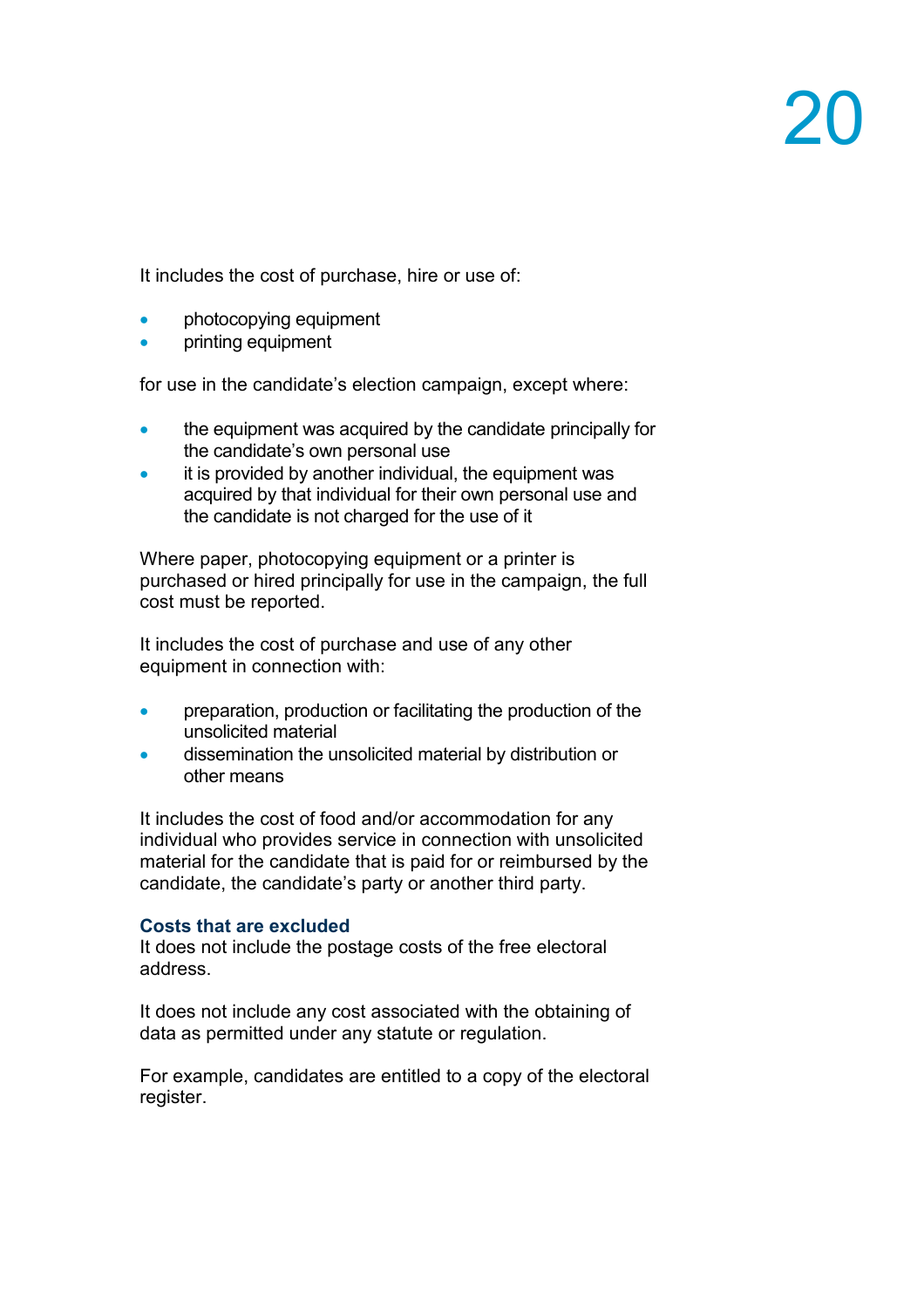# Transport costs

It includes the cost of transport for the agent where they are reimbursed by the candidate, the candidate's party or another third party.

# **Transport of volunteers and campaigners**

It includes the cost of transporting:

- volunteers
- party members, including staff members
- other campaigners

around the electoral area, or to and from the electoral area, including the cost of:

- tickets for any transport, including any booking fee
- hiring of any transport
- fuel purchased for any transport
- parking for any transport

where they are undertaking campaigning on behalf of the candidate.

It includes the cost of transport paid for by any individual, political party or other third party that is paid for or reimbursed either by the candidate, the political party or a third party, where the individuals being transported were campaigning or undertaking activities associated with the campaign for the candidate.

## **Transport to an event**

It includes the cost of transporting attendees to an event promoting the candidate where that cost is reimbursed or paid for by the candidate, the candidate's party or another third party.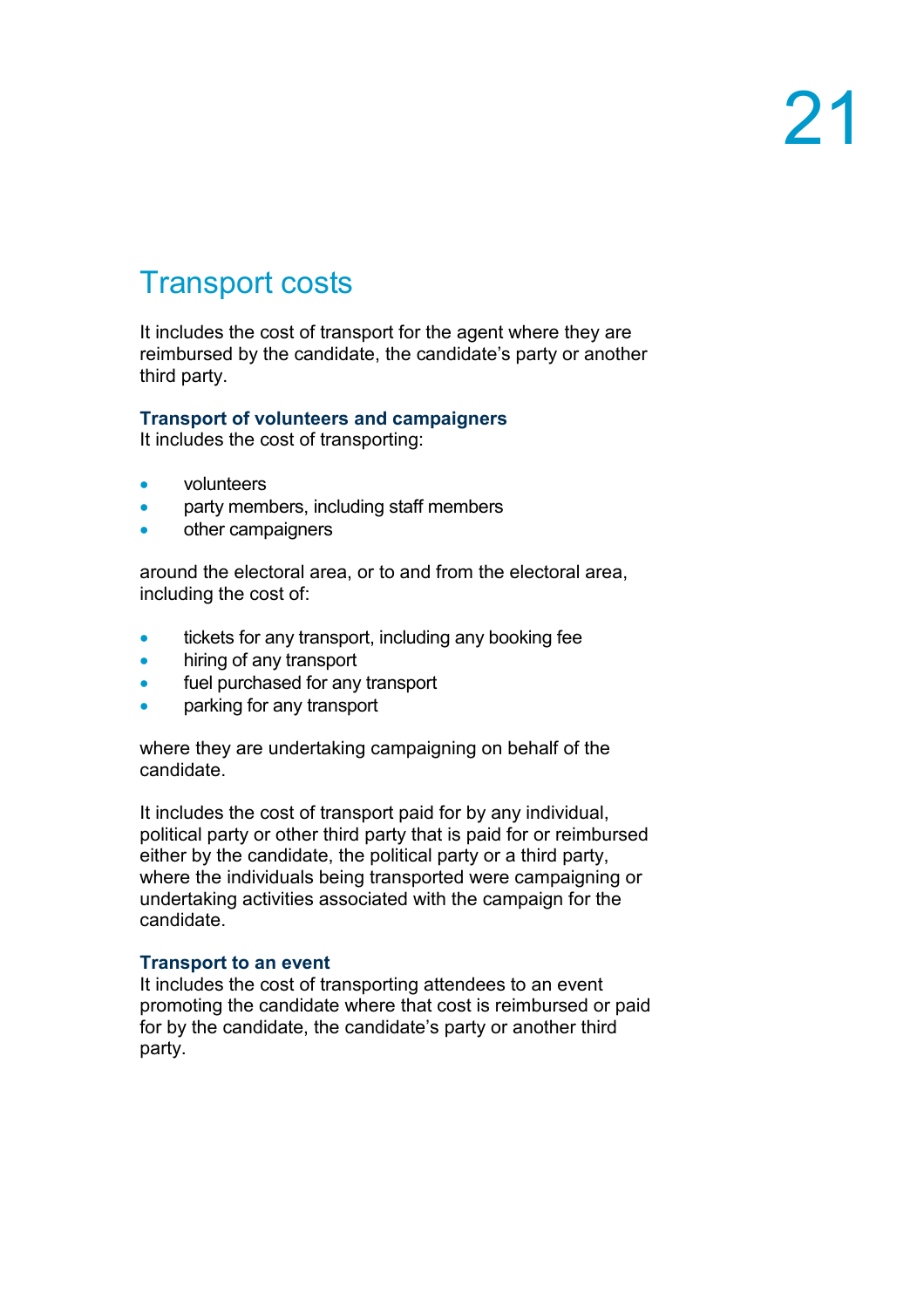## **Transport that is promoting the candidate**

This includes the cost of use, or hire, of any vehicle or form of transport that displays material promoting the candidate, including any cost associated with:

- design and application of the design to the vehicle or form of transport
- driving or moving a vehicle around a specific electoral area
- parking fees where a vehicle is used to display material

## **Costs that are excluded**

The following costs are excluded:

- where the cost is paid for by the individual who used the transport, where that payment is not reimbursed, or
- where transport is provided free of charge by any other individual if the means of transport was acquired by that person principally for their own personal use

'Personal expenses' include the reasonable travelling expenses of the candidate in relation to the election.

Where a transport cost is a personal expense and is paid by the candidate, this must be recorded as a personal expense in the spending return. Personal expenses do not count towards the spending limit.

See page 34 for more on personal expenses.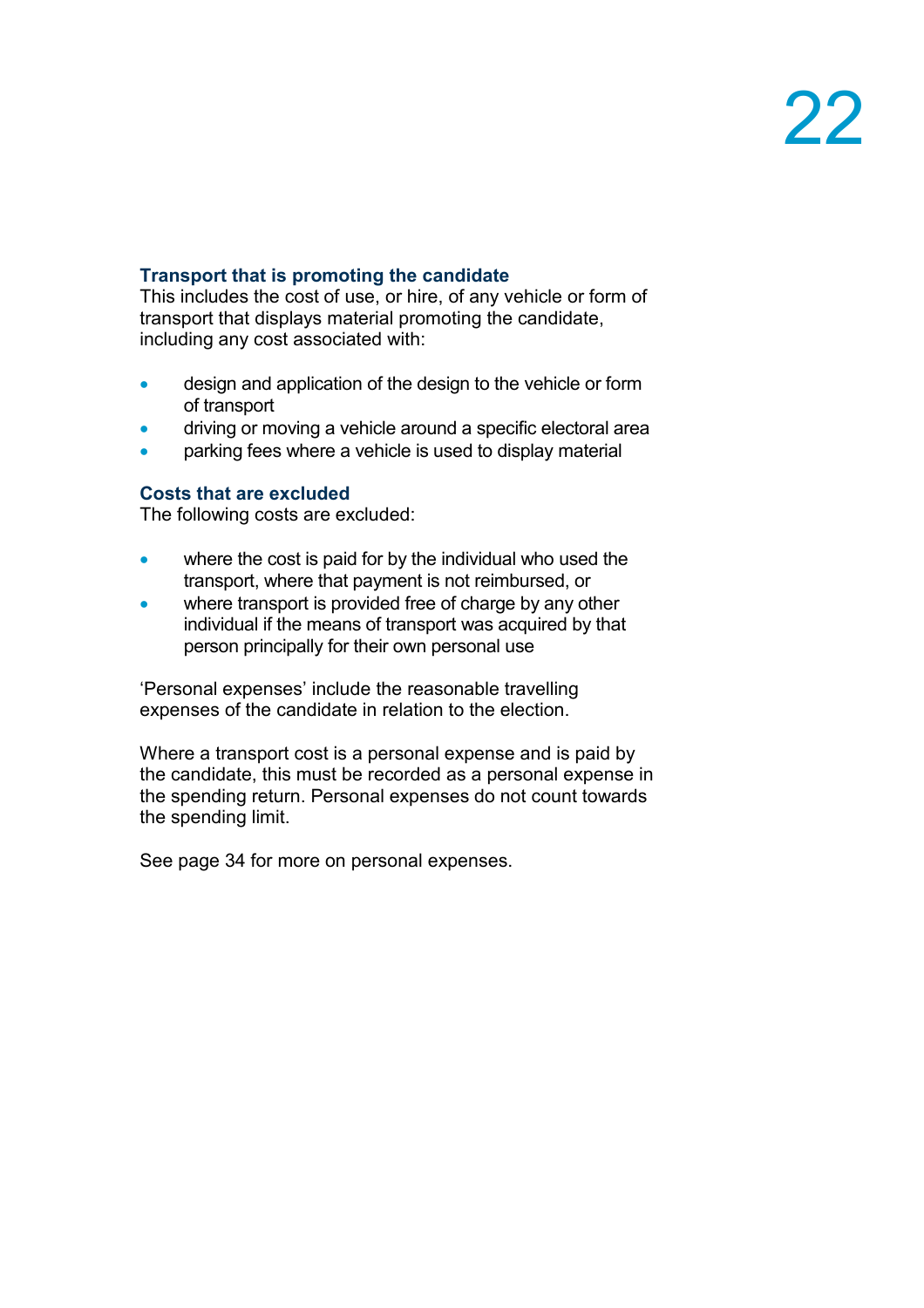# Public meetings of any kind

## **Services, premises, facilities or equipment provided by others**

This includes the cost of the use, or hire, of any:

- agency, individual or organisation
- services provided by any agency, individual or organisation
- **premises or facilities**
- equipment

### used in:

- promoting a public meeting
- holding or conducting a public meeting to promote the candidate
- live streaming or broadcasting a public meeting by any means

#### **Other costs under public meetings**

It includes the cost of promoting or advertising the event, via any means.

It includes the cost of an event that is being held via a link of any kind or is being live streamed or broadcast, where that event is open to be viewed by users of a channel or platform or by other means.

It includes the cost of the provision of any goods, services or facilities at the event, for example the cost of hiring seating. It includes the cost of purchase of any equipment in connection with:

- holding or conducting a public meeting to promote the candidate
- live streaming or broadcasting a public meeting by any means

It includes the cost of accommodation and other expenses for any attendee where that cost is reimbursed or paid for by the candidate, the candidate's party or another third party.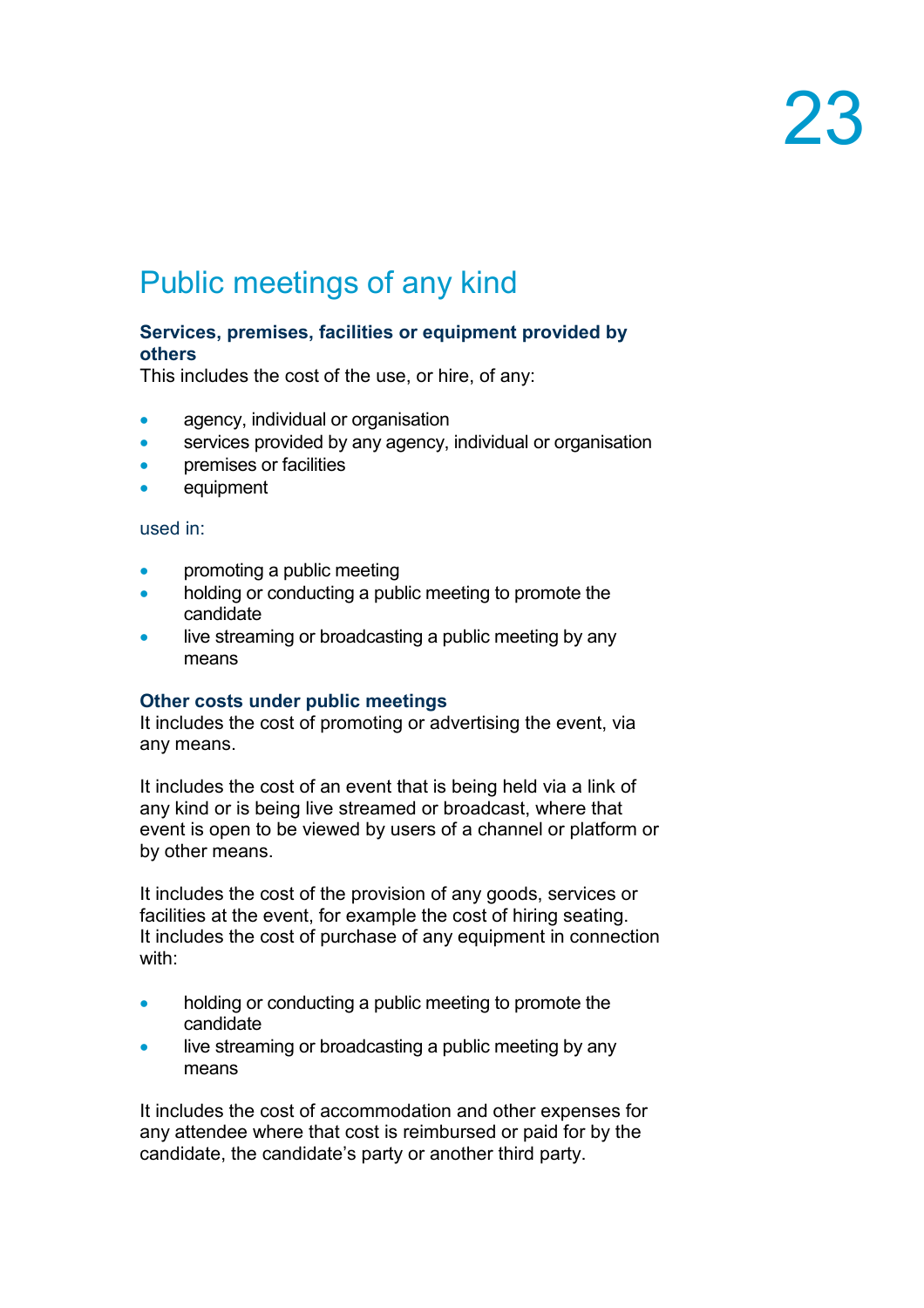## **Costs you do not need to include**

You do not need to include:

- events that are for party members only
- events held mainly for purposes other than your campaign, where your attendance is incidental – for example, an annual social event at which you say a few words

You should make an honest assessment on the facts of whether the meeting is genuinely being held for other purposes.

You may also be invited to attend hustings events run by local organisations or community groups. We have published separate **hustings** guidance which explains when the spending rules may apply to these events.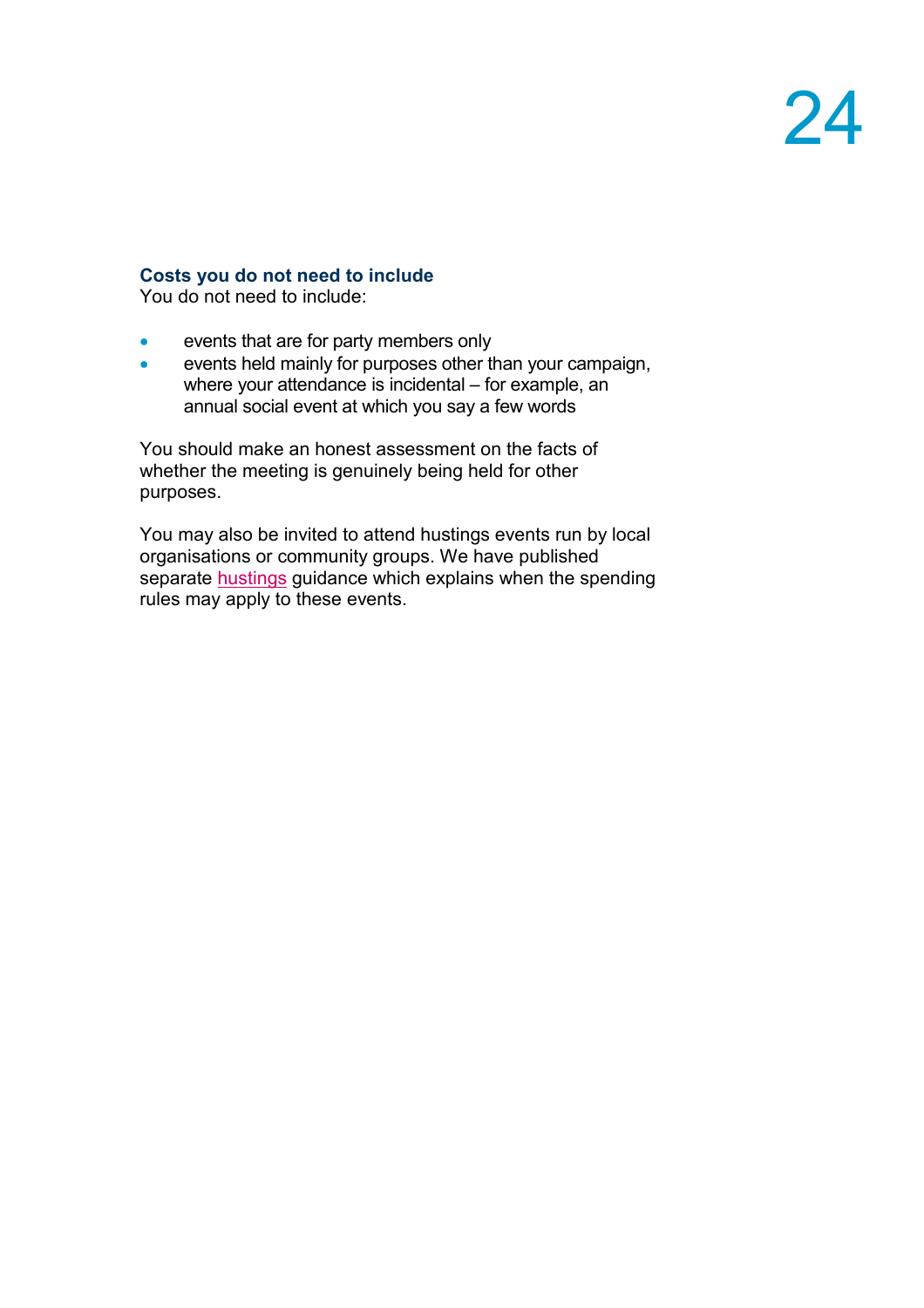# Staff costs

## **Agent costs**

This includes any remuneration, including allowances, paid to the agent.

## **Staff who are employed by a political party**

It includes the cost of any staff member of a political party who provides services to the candidate that are for the purposes of the candidate's election during the regulated period, or provides services to the candidate that are for the purposes of the candidate's election prior to that time which are then used during the regulated period.

Some examples of costs associated with political party staff:

- A staff member of a political party spends their paid working hours coordinating volunteers campaigning for a candidate in a specific constituency. Their work time is to be regarded as for the purposes of the candidate's election. If it is made use of by or on behalf of the candidate, then the costs of paying that staff member must appear in the candidate return as notional spending.
- A staff member of a political party spends their paid working hours on a number of different campaigning activities, including both promoting the party generally and promoting a specific candidate. The proportion of their work time that is spent promoting the candidate is to be regarded as for the purposes of that candidate's election. If it is made use of by or on behalf of the candidate, then that proportion of the costs of paying that staff member must appear in the candidate return as notional spending.

By way of contrast:

• A number of candidates attend a briefing on the party's manifesto pledges given by paid party staff. Because the focus is on national party manifesto pledges, the briefing is not to be regarded as given for the purposes of their election as candidates. Therefore no spending needs to appear in the candidate returns.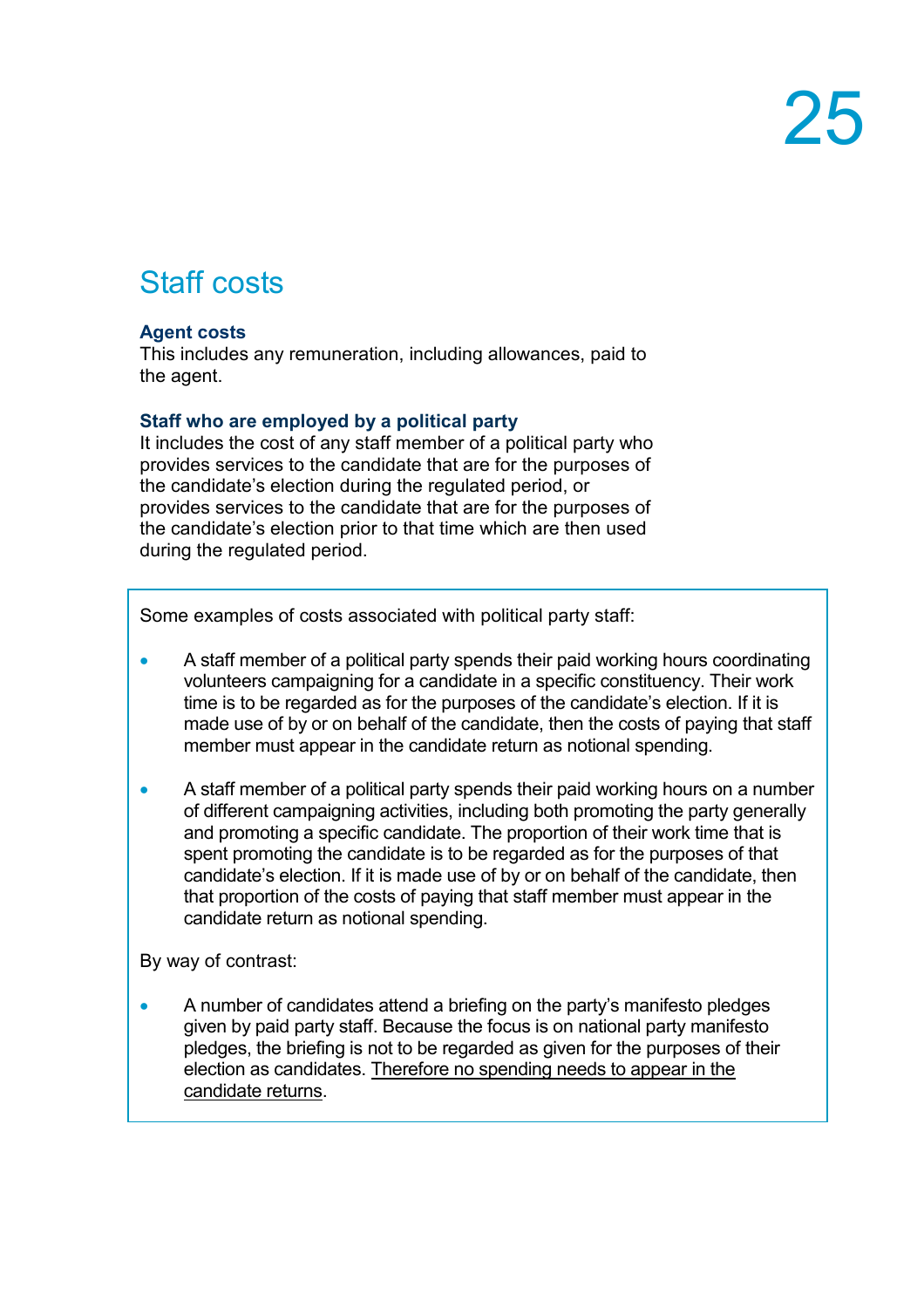## **Staff monitoring social media and other press activities**

It includes the cost of staff engaged in the management and monitoring of social media channels or platforms and the obtaining of data to allow targeted campaigning. This includes hiring staff to analyse and sort the data and the cost of staff to monitor and post or respond to any kind of social media or other account.

It includes the cost of staff engaged in the management of press activities of any kind, including staff who are liaising with, managing or monitoring any kind of media activity by any means in connection with the candidate's election.

### **Any other person whose services are engaged**

It includes the cost of any other person whose services are engaged in connection with the candidate's election.

## **Volunteer time**

It does not include the cost for services of an agent or any other person who is a volunteer.

You also do not have include the costs of people's travel, food and accommodation costs while they campaign on your behalf, if they meet the costs themselves.

However, any expenses you meet for them, or reimburse them for, such as transport or accommodation, do count as your spending.

Sometimes you may not be sure if someone working for your campaign is a volunteer or if you should count their time towards your spending limit. For example, they may offer similar services professionally to the ones they are performing for you.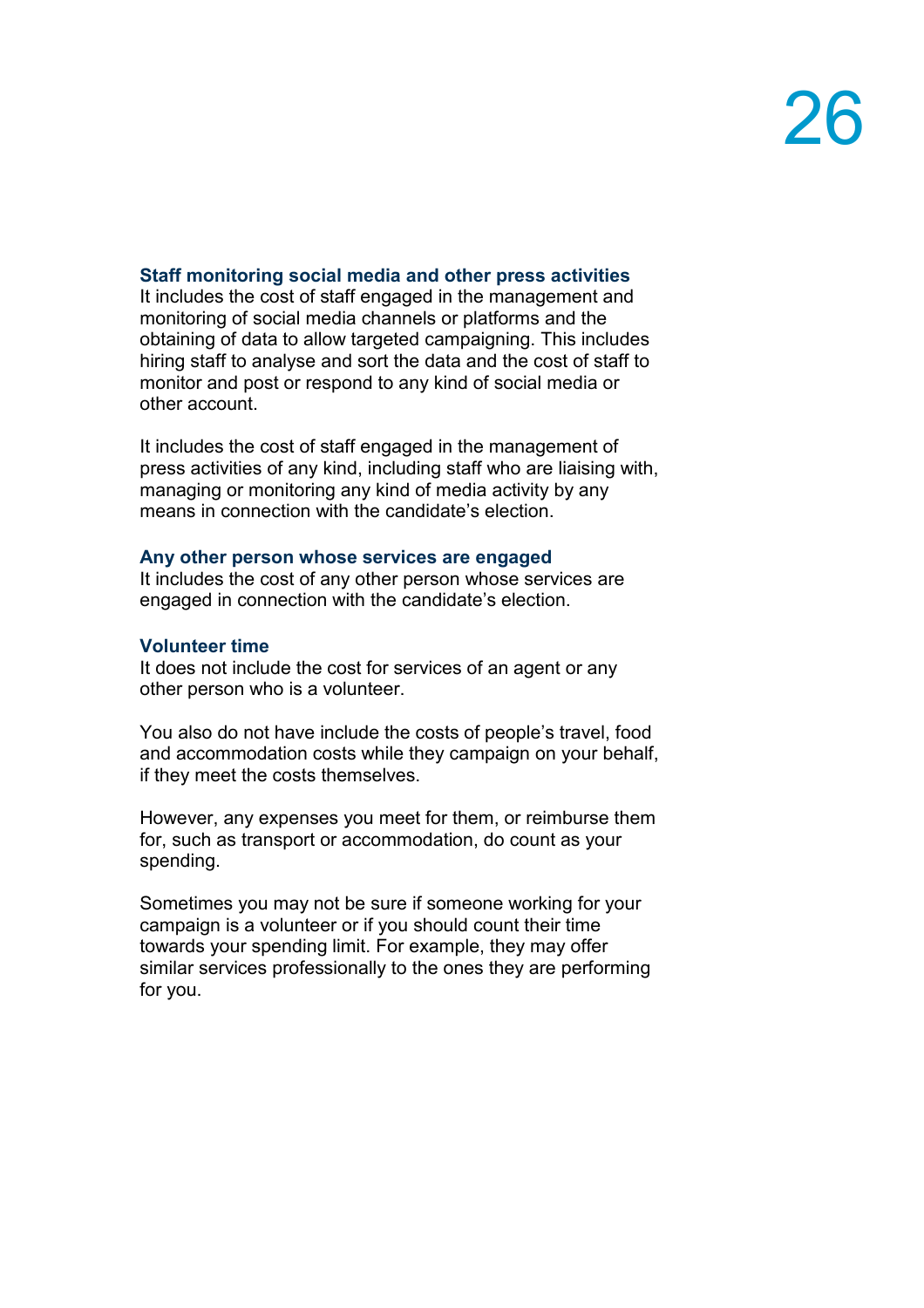They will be a volunteer if:

- their employer is not paying them for the time they spend on your campaign, or
- they are using their annual leave, or
- where they are self-employed, you won't benefit from any professional insurances they hold

If they use specialist equipment or materials, it is likely this will be notional spending.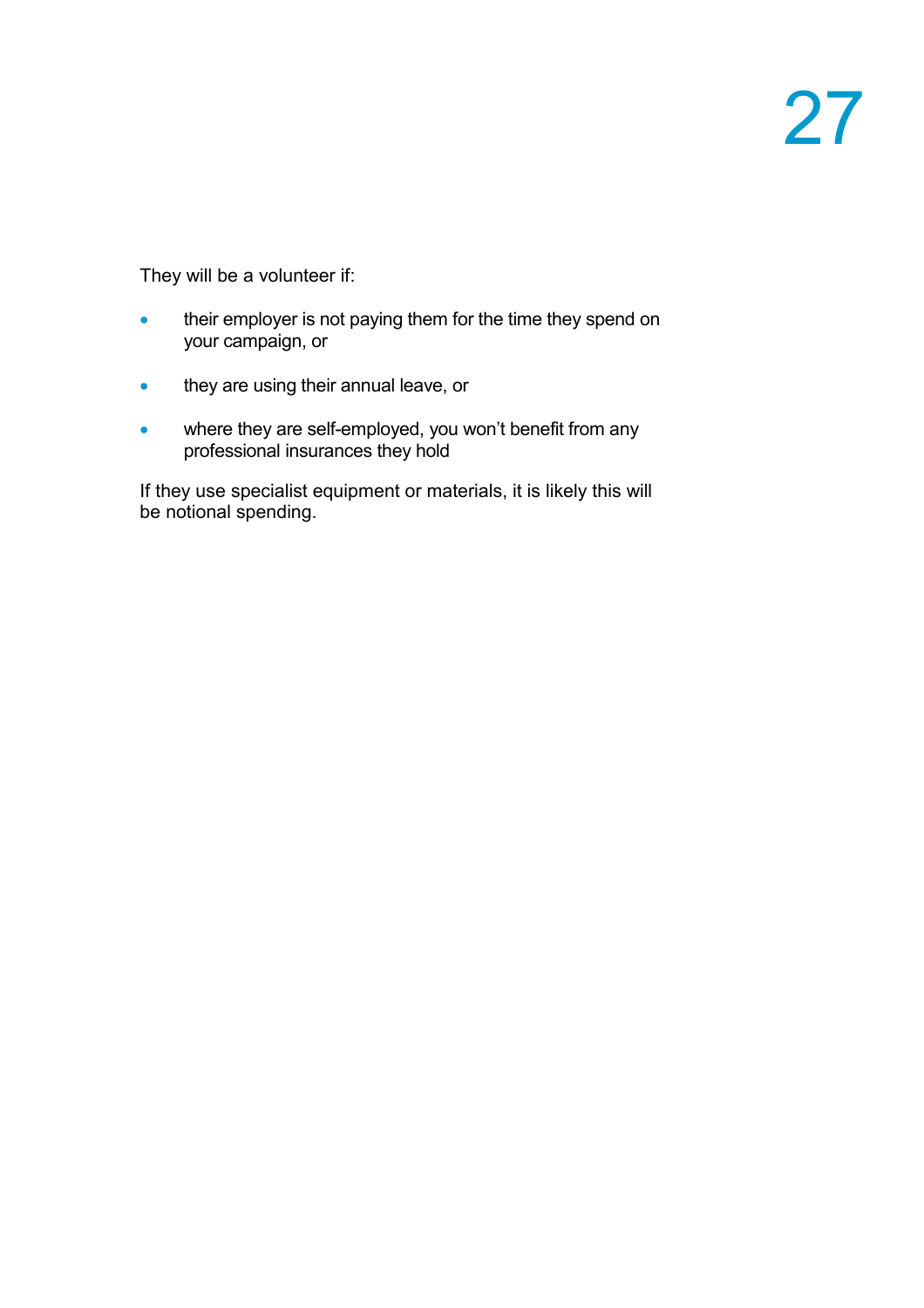# Accommodation and administrative costs

## **Office space and equipment**

This includes the rental cost of office space, including business rates, for the candidate's campaign, whether newly rented or under an existing rental agreement, and so notional spending will be incurred where such office space is provided free of charge or at a discount by a political party or a third party.

It includes the cost of office space where that office space is being shared. An apportionment must be made and an amount that reasonably reflects the use by the candidate in campaigning must be included in the return for the candidate. This amount will count towards the spending limit of the candidate.

It includes the cost of purchase, use or hire of any general office equipment for the candidate's campaign, and so notional spending will be incurred where such equipment is provided free of charge or at a discount by a political party or a third party.

For example, desks, chairs and computers provided by a party for use in the candidate's campaign.

It includes the cost of purchase, hire or use of:

- mobile phones or other hand-held devices
- the associated contracts

for use in the campaign by the candidate, agent and any other staff or volunteer, where that equipment and/or associated costs are paid for by the candidate, the candidate's party or another third party except where:

- the equipment was acquired by the candidate principally for the candidate's own personal use and the costs are not more than would usually be incurred outside of an election period.
- it is provided by another individual, the equipment was acquired by that individual for their own personal use, the costs are not more than would usually be incurred outside of an election period and the candidate is not charged for the use of it.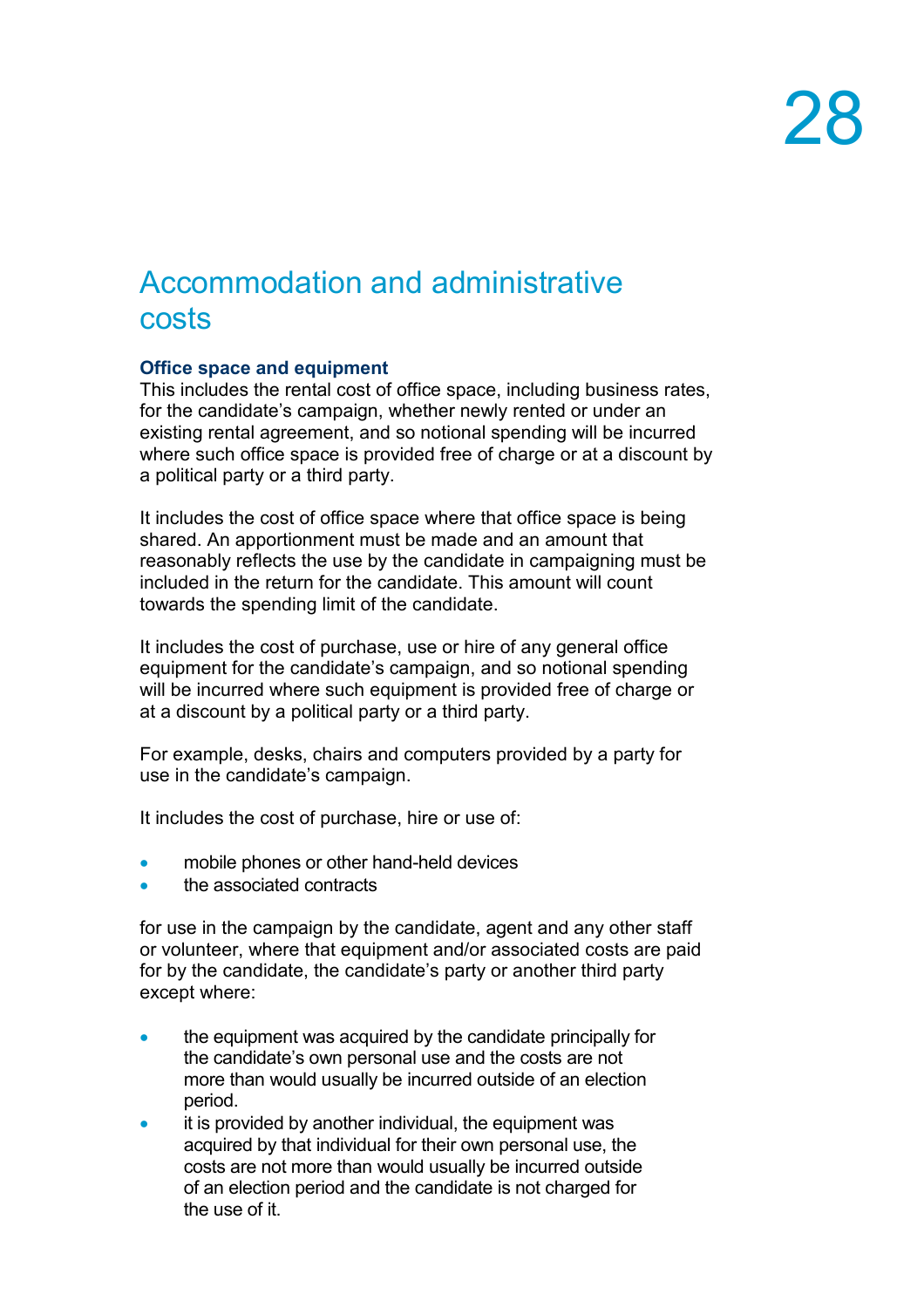Some examples of costs associated with mobile phones:

- If a SIM card with a data and calls allowance is bought for a candidate to use in their campaign, this would count as candidate spending.
- If a volunteer's mobile phone is used to co-ordinate other volunteers, and a portion of the phone contract charges are reimbursed by the candidate to the volunteer, this would count as candidate spending.
- If the candidate uses their own phone which they acquired for their own personal use, and no further costs are incurred beyond the usual monthly charge for calls, data etc, this does not count as candidate spending.

## **Overheads**

It includes the cost of:

- **electricity**
- phone lines and internet access

for use in the candidate's campaign.

It includes the subscription cost for media monitoring services, press wire and press release services.

## **Costs associated with agents, volunteers and employees**

It includes the cost of accommodation for the agent where it is reimbursed by the candidate, the candidate's party or another third party.

It includes the cost of volunteers, employees and party employees campaigning for the candidate in a specific electoral area, including their accommodation costs if they are reimbursed by the candidate, the candidate's party or another third party.

### **Costs which are excluded**

It does not include the cost of childcare for a candidate or their agent or a volunteer.

It does not include the cost of water, gas or council tax.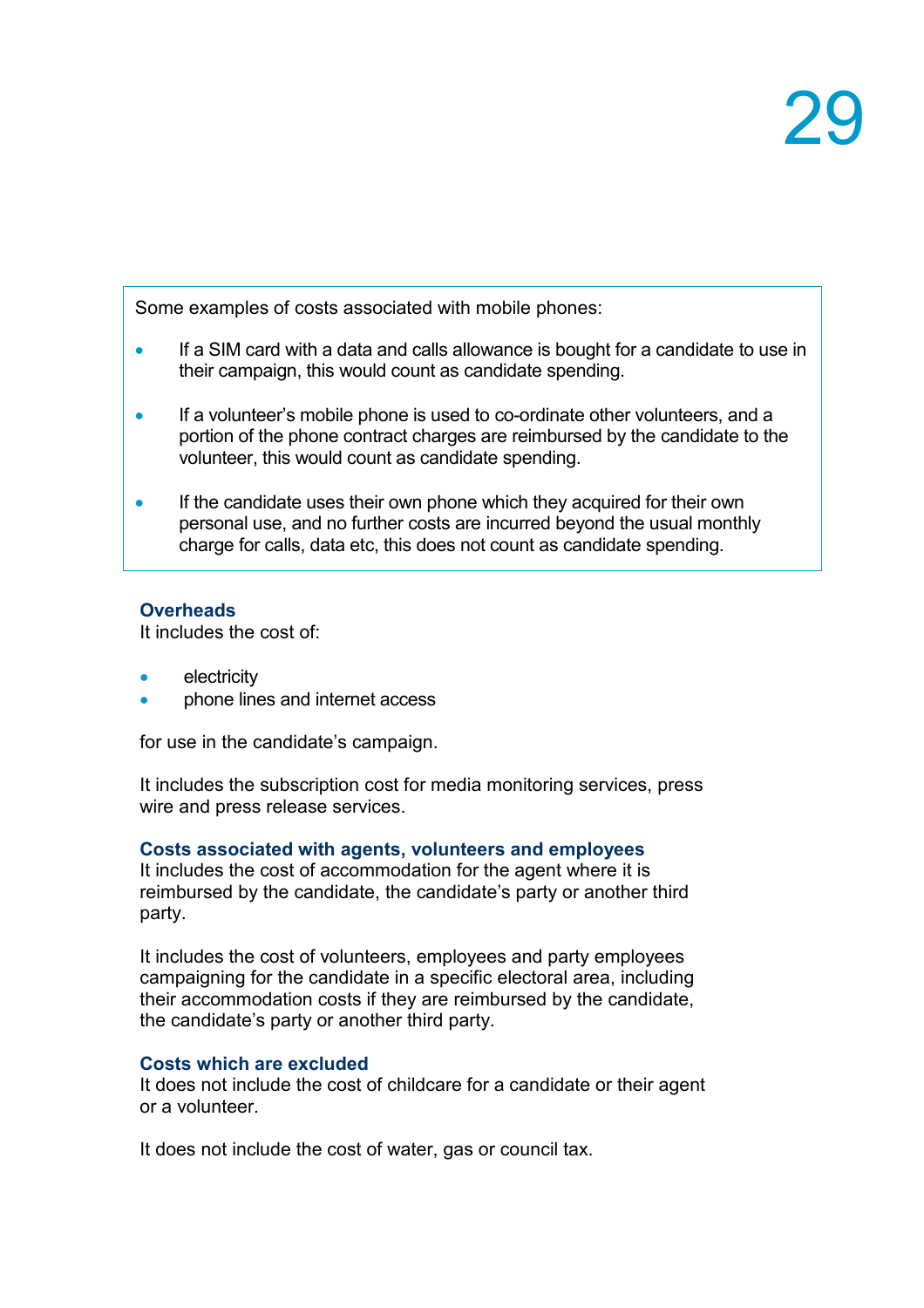It does not include the provision by any other individual of accommodation which is the sole or main residence of the individual if the provision is made free of charge.

'Personal expenses' include the reasonable accommodation costs of the candidate in relation to the election.

Where an accommodation cost is a personal expense for the candidate, this does not count towards the spending limit. If it is paid by the candidate, it must be recorded as a personal expense in the spending return.

See page 34 for more on personal expenses.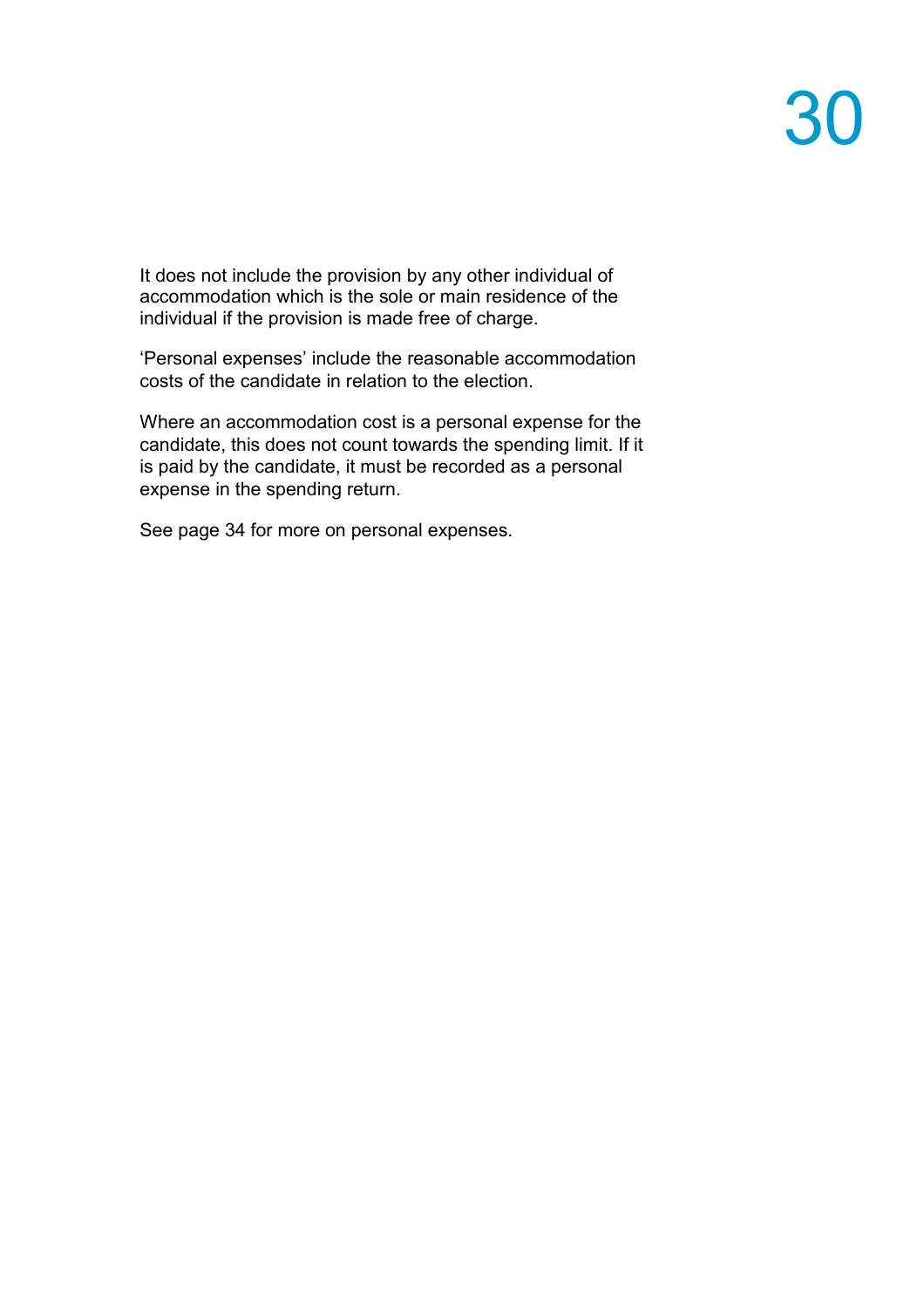# Use of items

When you use an item for the first time, you must include the cost.

### **Items that are not used**

You do not have to report spending on items that are not used (for example if leaflets are never distributed) and this does not count against the spending limit.

You should retain the unused material or evidence it was destroyed.

If you use the leftover items at a later election, you must report the spending on those items at that later election.

## **Re-use of items**

Where you have paid for an item, you must report the full cost at the time of first use, even if you intend to use it again at a future election.

If you do use it again at a subsequent election, you do not have to report the original payment again. There may be some associated costs which must be reported at that election, for example for storage or cleaning.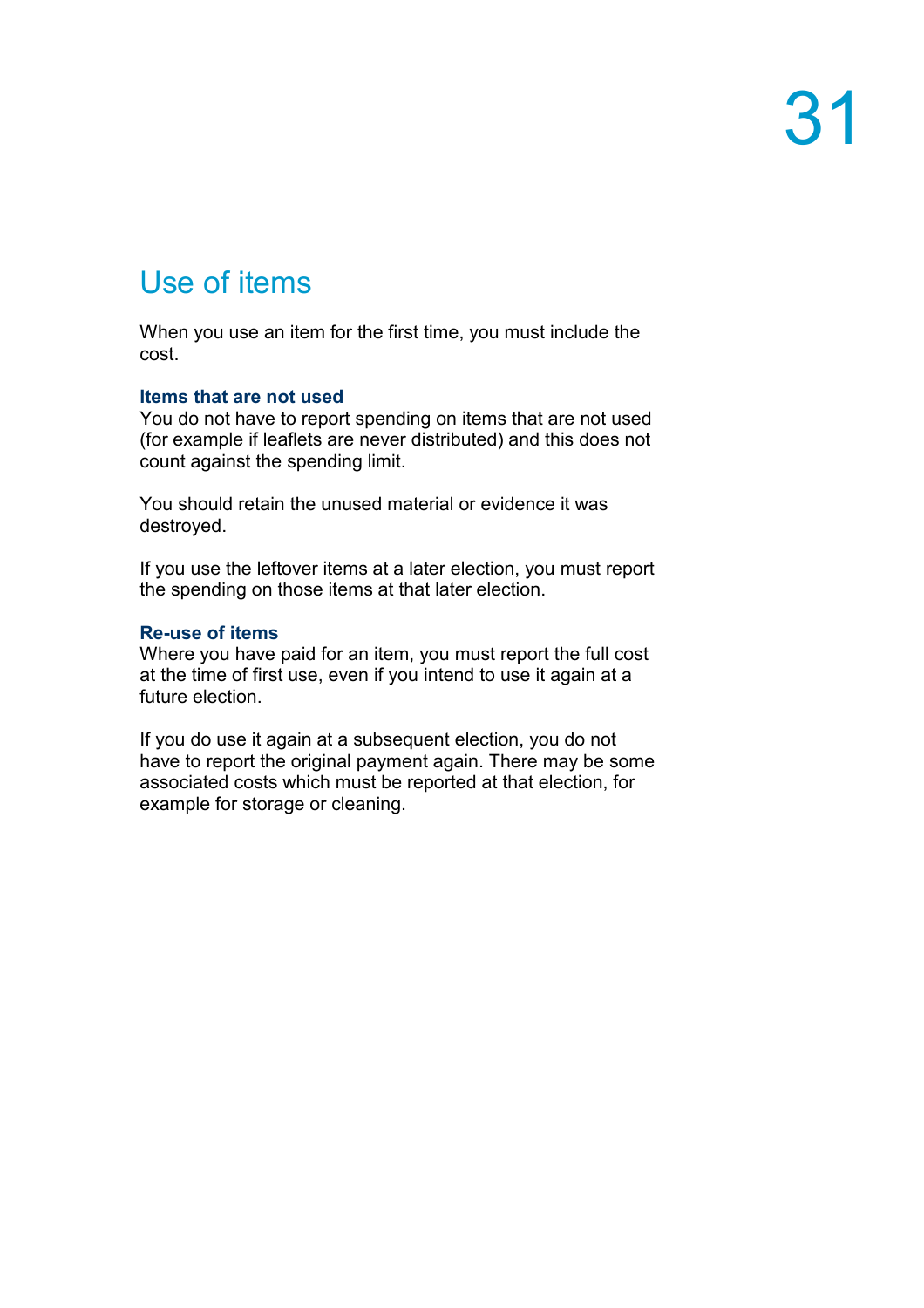# What doesn't count as candidate spending?

Spending on the following does not need to be reported and does not count towards your spending limit:

- payment of a candidate's deposit
- anything (except adverts) appearing in a newspaper or on a licensed broadcast channel
- facilities you use because you are entitled to do so as a candidate, such as a public room for a meeting
- volunteer time, including time spent by your staff that you do not pay them for
- postage costs relating to the free election address
- use of someone's main residence, provided free of charge
- use of someone's personal car or other means of transport, acquired principally for that person's personal use and provided free of charge
- use of someone's computing or printing equipment acquired principally for that person's personal use and provided free of charge

Any spending to promote the party or the regional list party candidates will be regarded as party spending not candidate spending.

For more information on party spending, please see the link below.

[Party campaign](https://www.electoralcommission.org.uk/media/7817)  [spending](https://www.electoralcommission.org.uk/media/7817)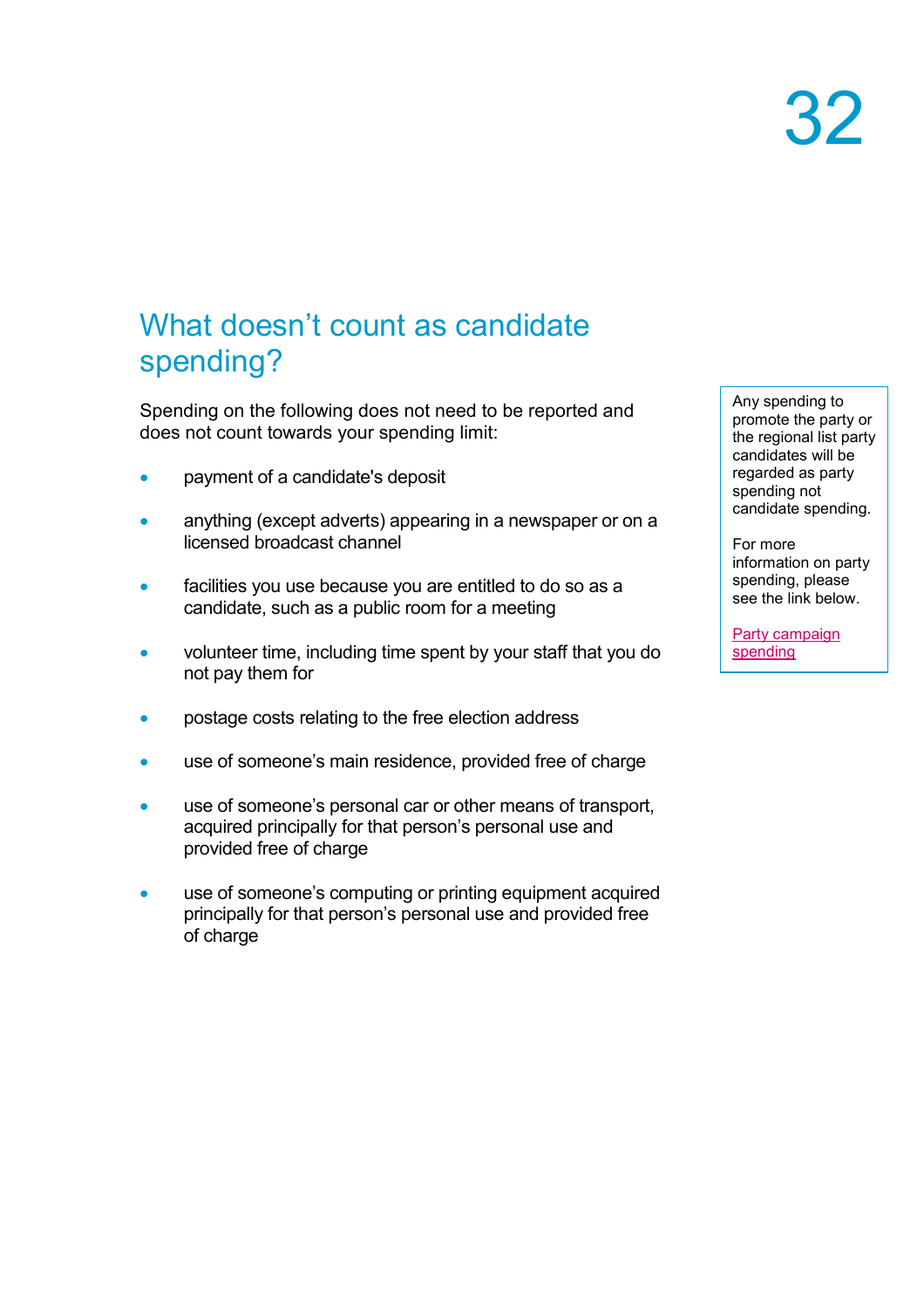Spending on the following does not count towards your spending limit, but does need to be reported:

- personal expenses, including disability expenses relating to a candidate
- disability expenses relating to someone other than the candidate
- reasonable security costs at public events
- reasonable costs for translation to languages other than English

See pages 34-38 for more details on these types of expenses.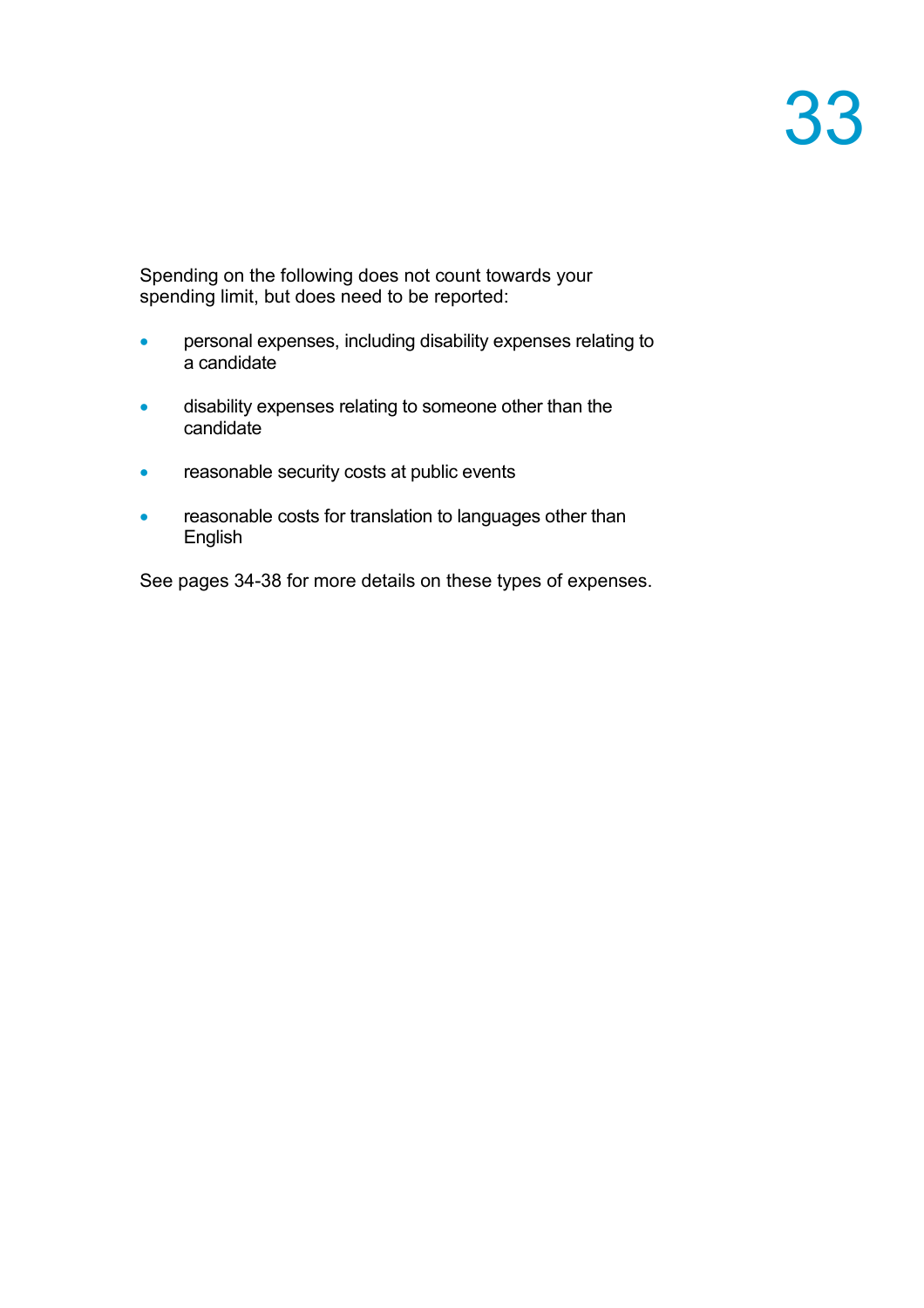# Personal expenses

Personal expenses do **not** count towards your spending limit, but you **must** report them after the election.

Personal expenses include:

- the reasonable travel expenses of the candidate
- reasonable living expenses of the candidate (such as the cost of hotel accommodation)

Personal expenses may include car hire for the candidate if the candidate does not already own a car, or if their car is not suitable for campaigning. For example, if you are standing in a rural constituency, it may be reasonable to hire a four-wheeldrive vehicle to access remote areas.

Candidates can pay up to a certain amount in personal expenses on travel and accommodation. The election agent must pay any sums above this amount:

| <b>Constituency candidates</b>  | £600 |
|---------------------------------|------|
| Independent regional candidates | £900 |
| <b>Party list candidates</b>    | £900 |
| <b>Dual candidates</b>          | £900 |

At Scottish Parliamentary elections, personal expenses also include expenses related to the candidate's disability. See next section for more details.

A candidate can make payments for any amount of expenses related to their disability.

After the election, all candidates must provide a written statement of the personal expenses they paid for to the agent within 21 days of the result being declared.

Dual candidates must provide this to their constituency agent.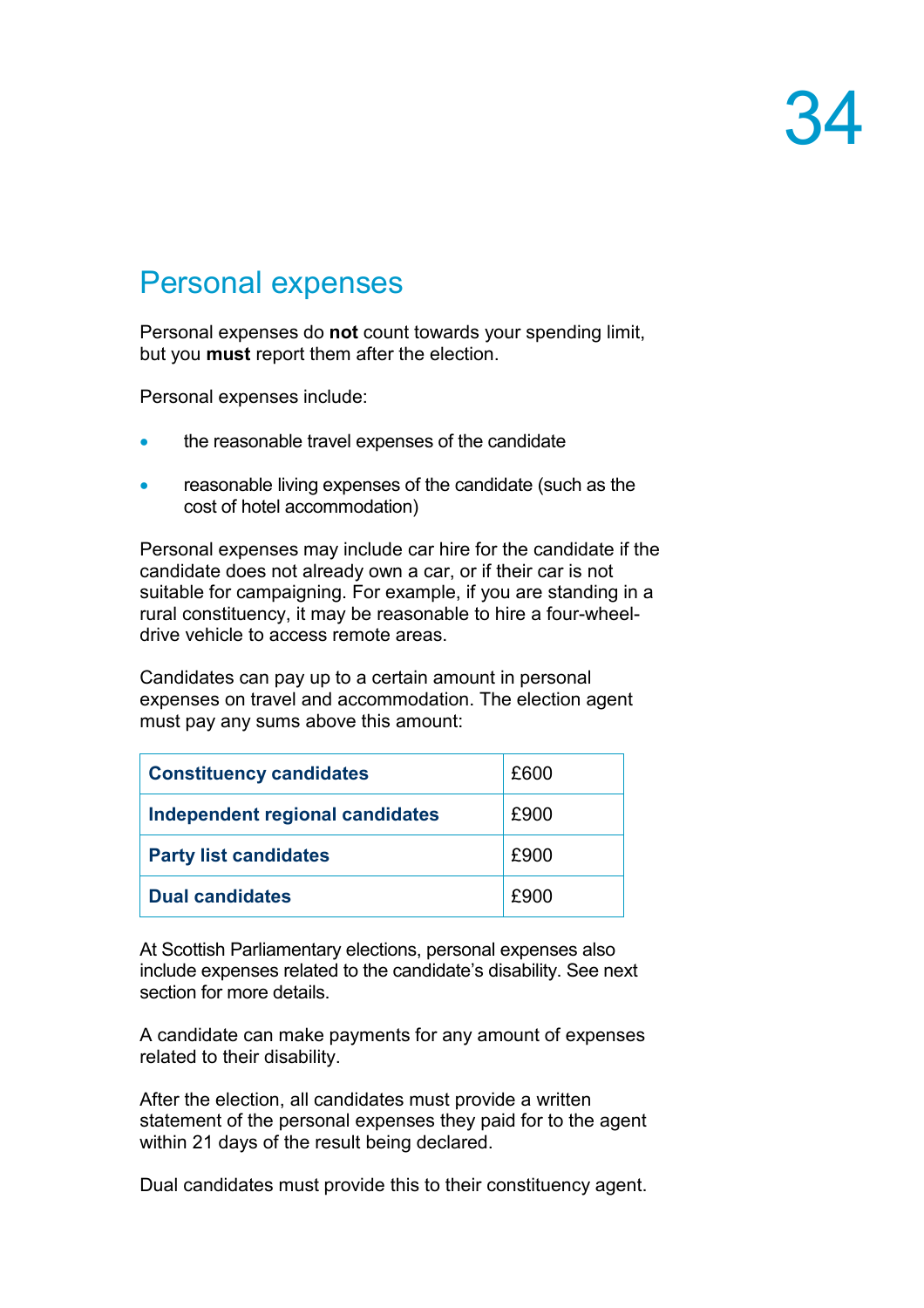For constituency, independent regional and dual candidates, their personal expenses must be reported in the spending return.

Party list candidates must submit a **declaration** to the Regional Returning Officer confirming the personal expenses that they paid for, including disability expenses, within 35 days of the result being declared.

### **Summary table**

| Type of<br>candidate    | <b>Candidate</b><br>may pay<br>$up$ to: | <b>Deliver written</b><br>statement to | <b>Personal expenses</b><br>reported           |
|-------------------------|-----------------------------------------|----------------------------------------|------------------------------------------------|
| <b>Constituency</b>     | £600                                    | Agent                                  | In spending return by<br>agent                 |
| Independent<br>regional | £900                                    | Agent                                  | In spending return by<br>agent                 |
| <b>Party list</b>       | £900                                    | Regional agent                         | To Regional Returning<br>Officer by candidates |
| <b>Dual</b>             | £900                                    | Constituency<br>agent                  | In spending return by<br>agent                 |

If the agent makes the payment for any personal expenses, they must be reported in the section called 'Other expenses' – see page 38 for details.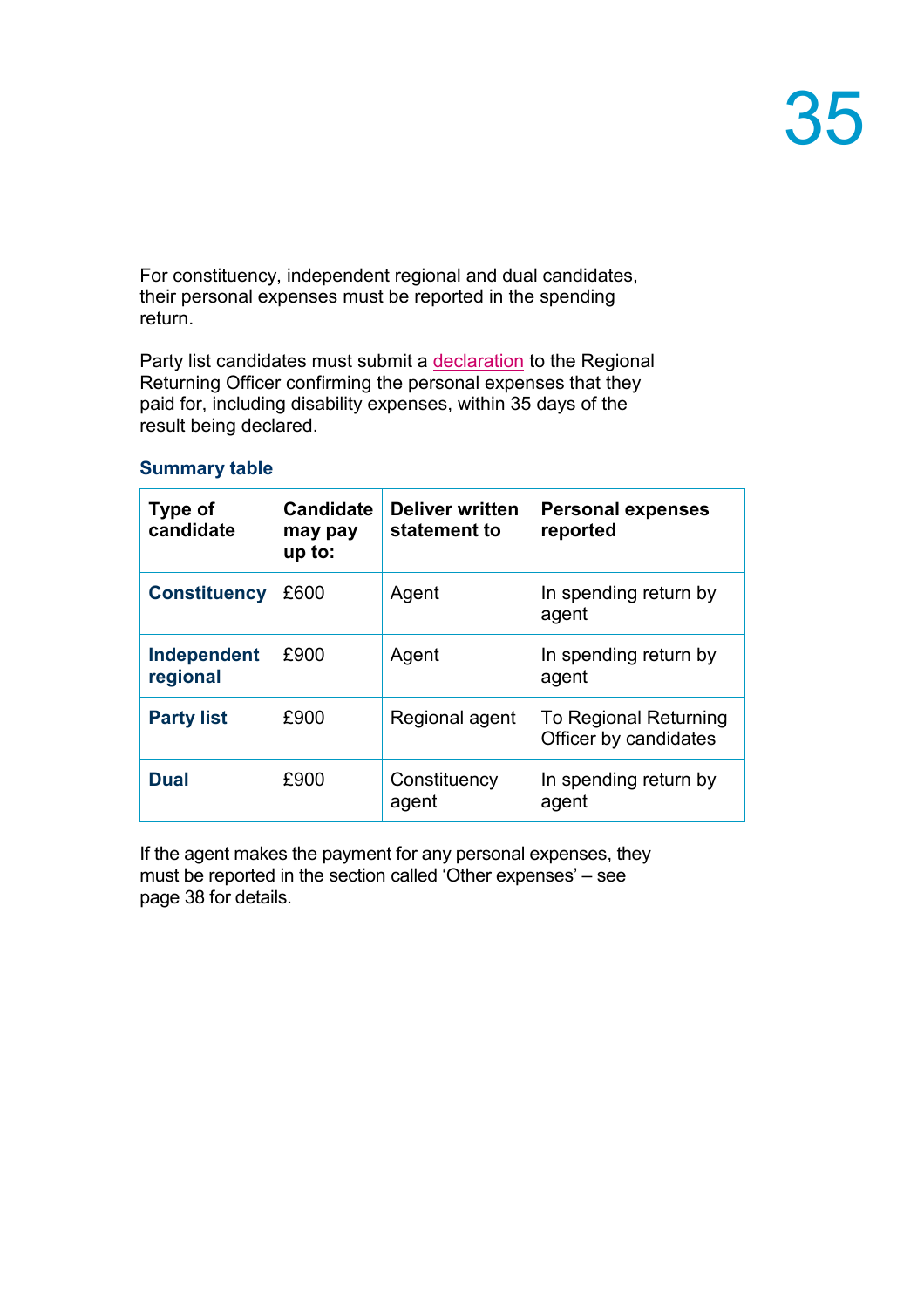## Disability expenses

Disability expenses do not count towards the spending limit.

### **Expenses relating to the candidate's disability**

Expenses relating to the candidate's disability are a type of personal expenses. As such, they may be paid by the candidate. If they are, you must report them in the personal expenses section of your spending return.

A candidate can make payments for any amount of expenses related to their disability.

For example:

- a BSL interpreter at a campaign event for a candidate with a hearing impairment
- a personal assistant to assist a candidate in a wheelchair travel around their constituency

After the election, all candidates must provide a written statement of any disability expenses that they paid, along with any other personal expenses that they paid, to the agent within 21 days of the result being declared. See previous section for details.

### **Access to Elected Office Fund Scotland**

Candidates with disabilities are able to apply for funding to cover additional costs that they face when standing as a candidate.

For more information please see Inclusion Scotland's website: [https://inclusionscotland.org/what-we-do/employability-and-civic](https://inclusionscotland.org/what-we-do/employability-and-civic-participation/access-to-politics/aeofs/)[participation/access-to-politics/aeofs/](https://inclusionscotland.org/what-we-do/employability-and-civic-participation/access-to-politics/aeofs/)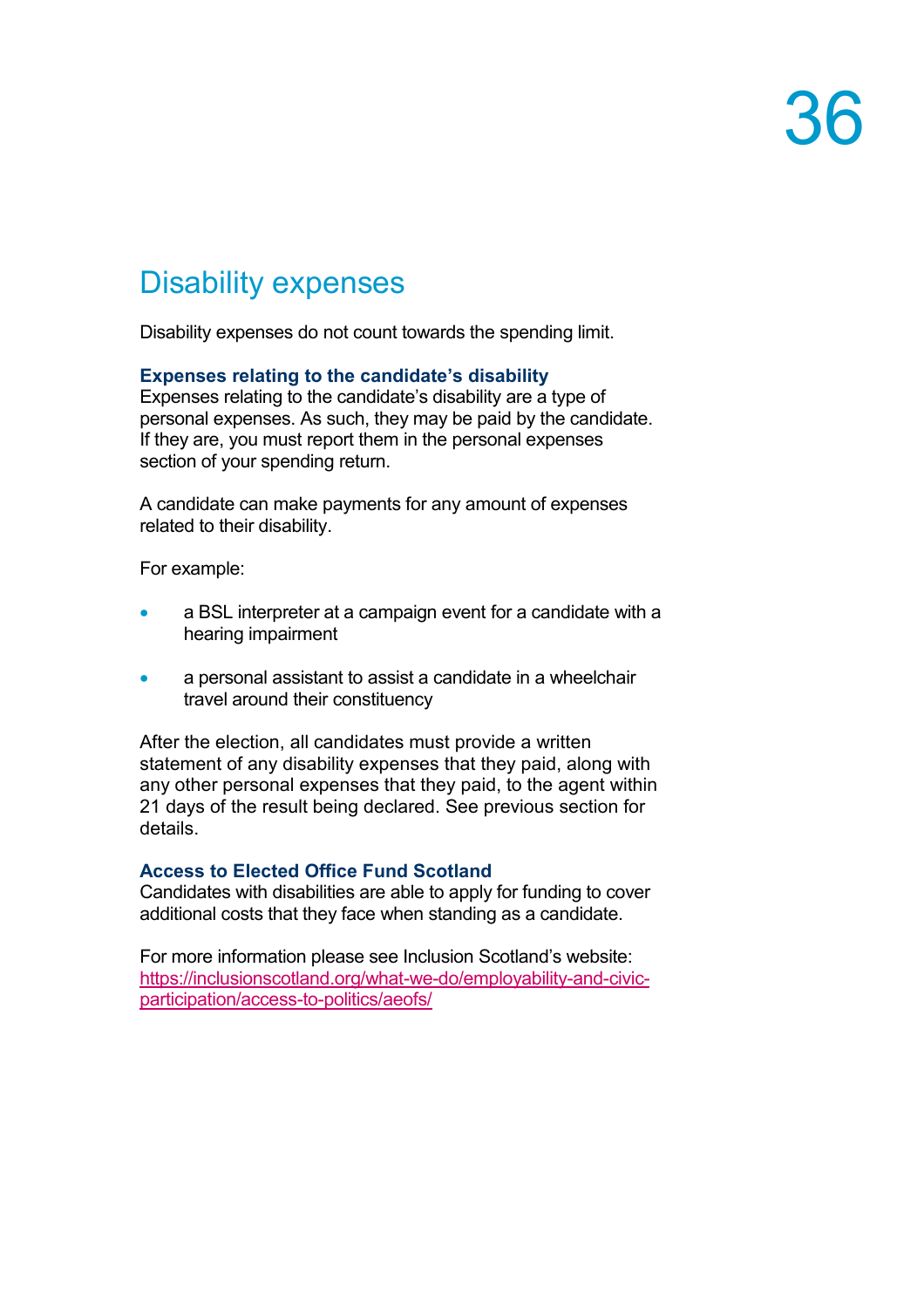### **Election expenses relating to someone else's disability**

Election expenses reasonably attributable to the disability of someone other than the candidate are not personal expenses, and so must be paid by the agent as usual.

They do not count towards the spending limit but you must report them on your spending return.

For example:

- upgraded software for a disabled volunteer to use in managing your online campaign
- a wheelchair access ramp for a campaign event attended by a voter in a wheelchair

If the agent pays any disability expenses, they must be reported in the section called 'Other expenses' – see next section for details.

#### **Party list candidates and disability expenses**

Spending promoting party list candidates is party spending and reported by the party.

Expenses reasonably attributable to an individual's disability do not have to be reported by the party.

Disability expenses that are personal expenses paid by a party list candidate need to be reported as personal expenses. See previous section for details.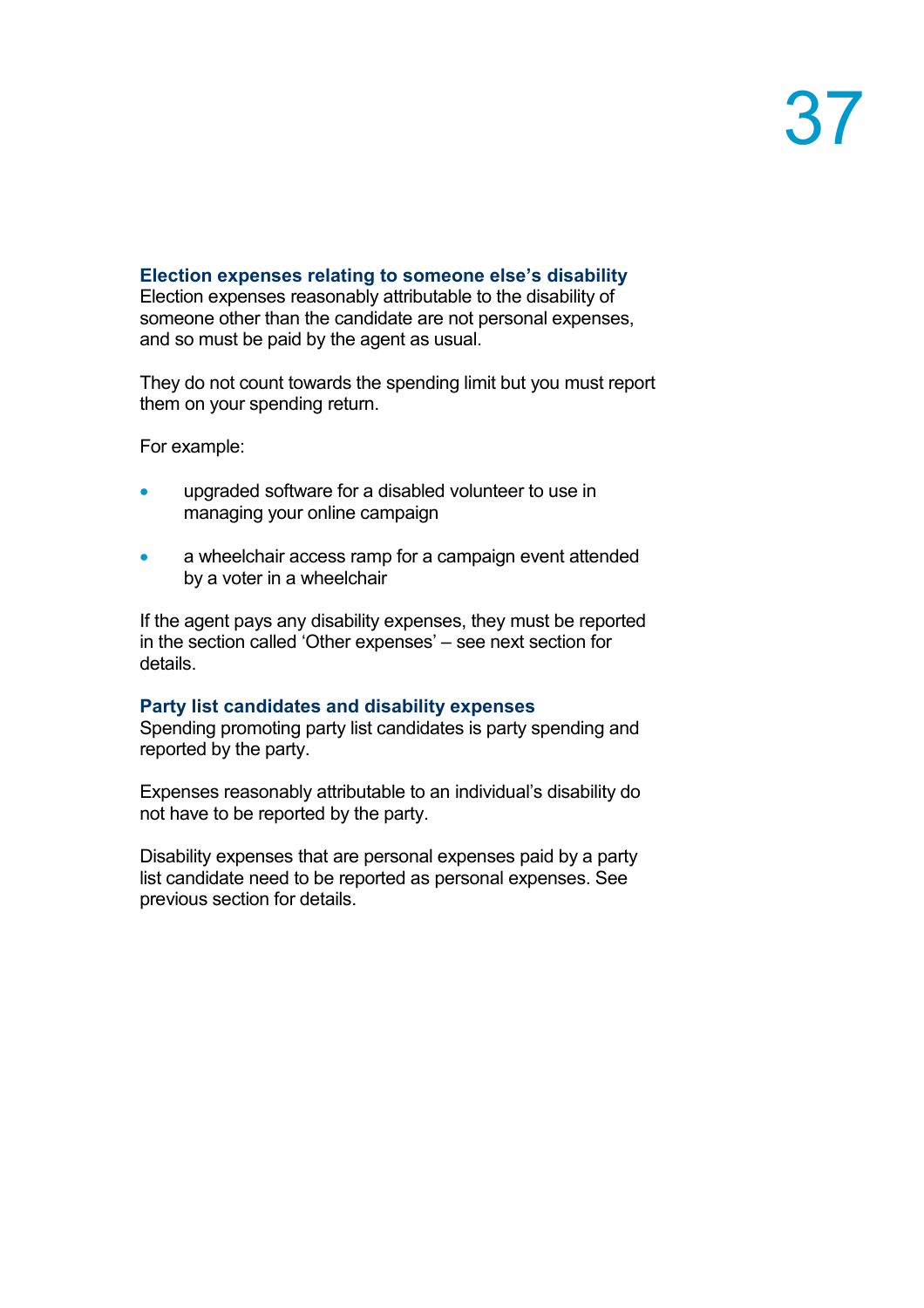## Other expenses

As well as personal expenses, there are some expenses that must be reported, but which do not count towards your spending limit. These are:

• reasonable security costs at public events

For example, hiring a security agency to provide security services at a campaign event

• reasonable costs for translation to languages other than English

For example, hiring a translator for a campaign event

- personal expenses, including costs relating to the candidate's disability, that are paid by the agent rather than the candidate
- costs relating to the disability of someone who is not the candidate

These costs must be reported as payments made by the agent, including any invoices for payments of over £20.

You should report them in the relevant section of the spending return.

For more on disability expenses, please see the previous section.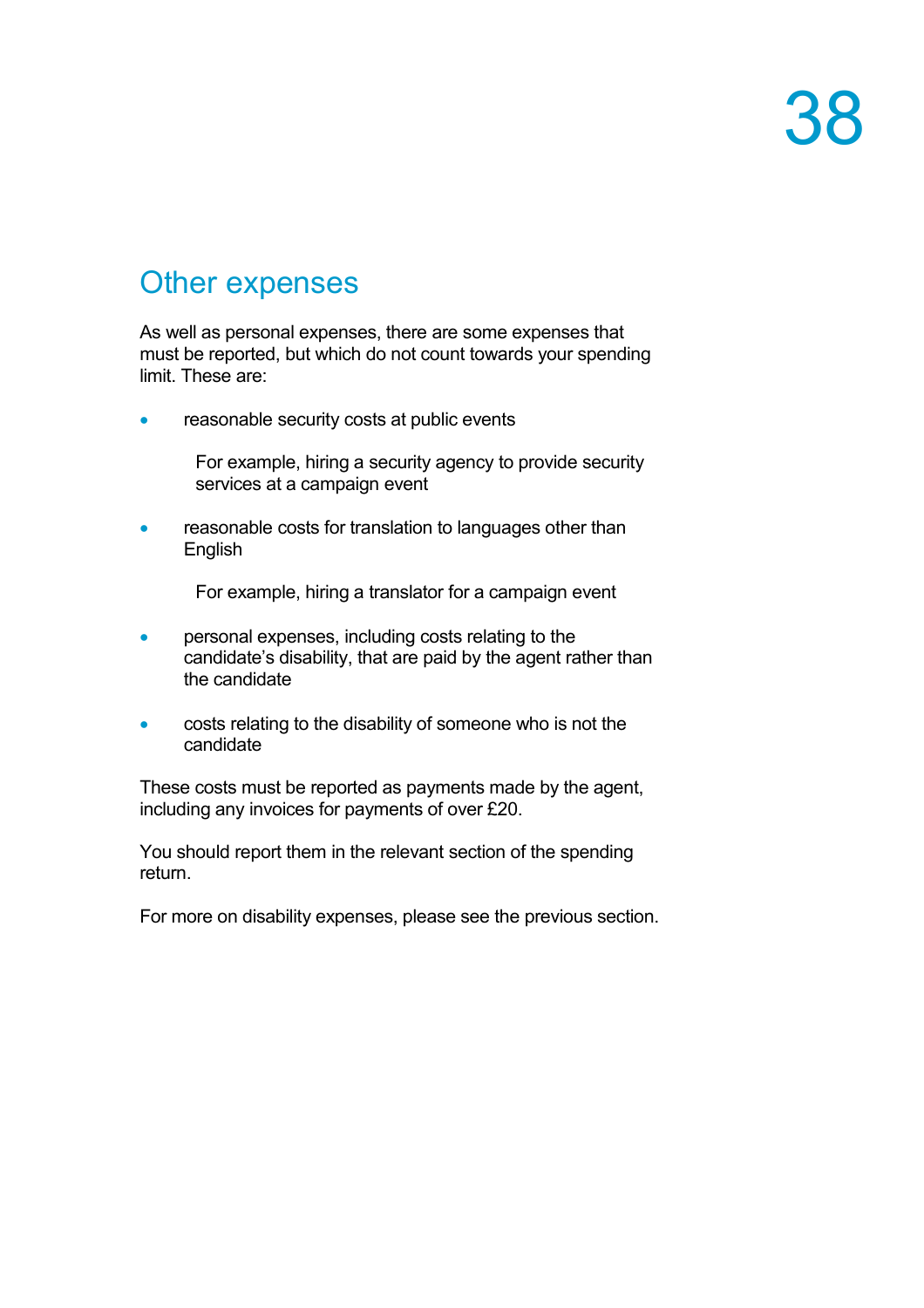## Local campaigning

Organisations or individuals, who are not standing as candidates at the elections, but are campaigning for or against a constituency candidate in a constituency or an independent regional candidate in a region are known as 'local non-party campaigners'.

During the short campaign, local non-party campaigners can spend up to £500 on campaigning for or against a constituency candidate in a constituency or an independent regional candidate in a region.

A local non-party campaigner cannot spend more than £500 without your authorisation in writing to incur the additional spending.

Any spending authorised by you and incurred by local nonparty campaigners must be reported by the local non-party campaigner to the relevant Returning Officer within 21 days of the result being declared.

The authorised expenses must be included in your candidate spending return. Money that is incurred by campaigners in local campaigns that has been authorised by you is candidate spending and counts towards the spending limit.

### **Campaigning for or against party list candidates**

Organisations or individuals, who are not standing as candidates at the elections, but are campaigning for or against one or more party list candidates, count as campaigning for or against the party.

They are not covered by the local non-party campaign rules.

Instead, they are covered by the general non-party campaign rules. More details on these rules can be found in our [guidance](https://www.electoralcommission.org.uk/media/5084)  [for non-party campaigners.](https://www.electoralcommission.org.uk/media/5084)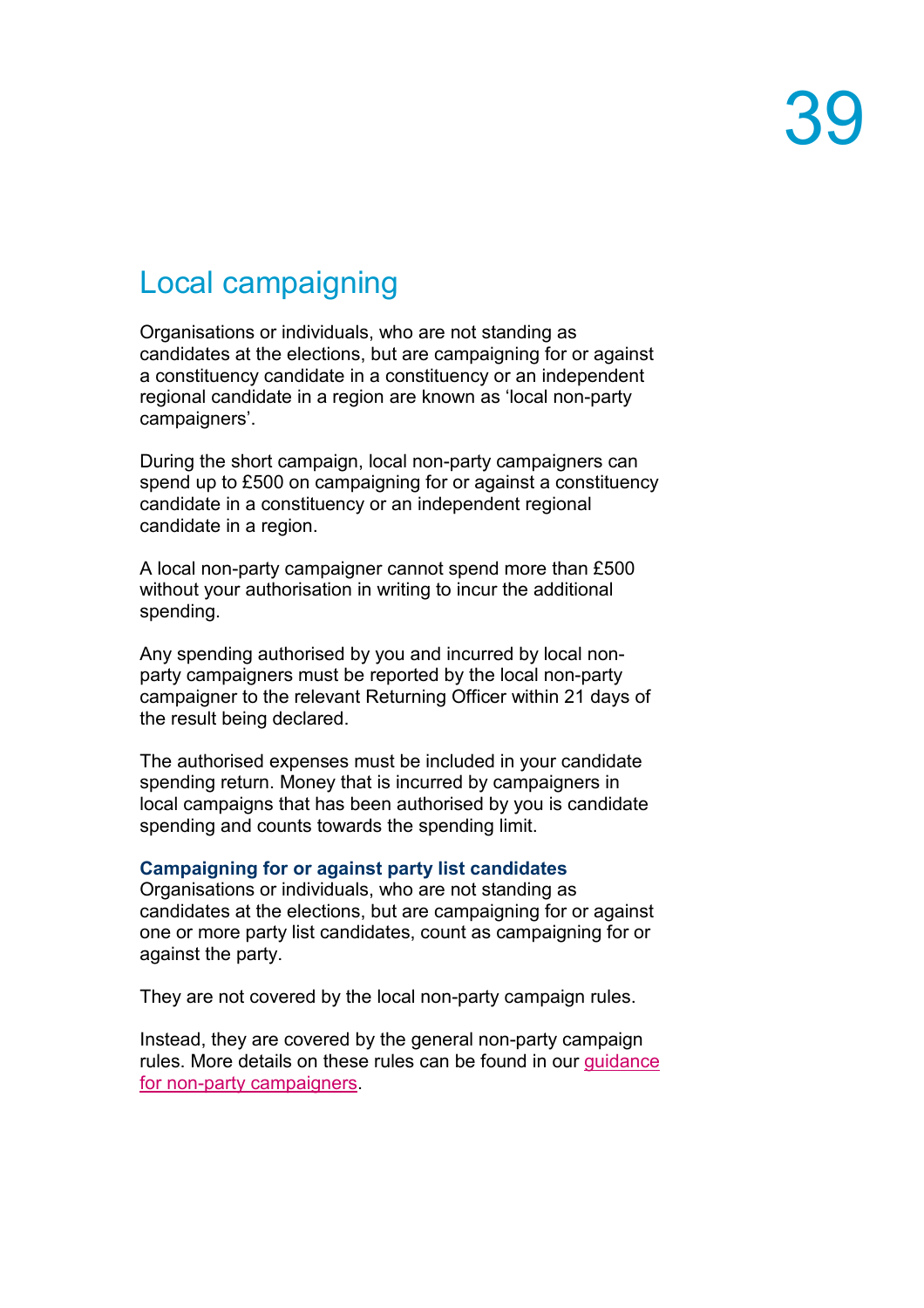## Items received free of charge or at a discount and 'notional spending'

Sometimes you may find that you pay for items or activities at a lower cost than their commercial value, or be given them for free.

If you then make use of them in your campaign, the full commercial value counts towards your spending limit, as if you had paid for it in full..

The full amount is treated as though it had been incurred by the candidate.

For example:

- a supplier who supports your campaign gives you a reduced rate for goods or services.
- your party lets you use an office or other facilities, or pays for leaflets on your behalf

You must record the **full** commercial value of these items or activities as candidate spending if:

- they are provided for your use free of charge or at a noncommercial discount of more than 10%, and;
- the difference in value between the commercial rate and what you pay is over £50
- they are made use of by or on behalf of the candidate

If you receive a discount of 10% or less, or the difference in value is £50 or less, you only need to record the amount you paid.

The difference in value between the commercial rate and the price you pay is called 'notional spending'. See our [factsheet on](https://www.electoralcommission.org.uk/media/3636)  [notional spending](https://www.electoralcommission.org.uk/media/3636) for more details and examples.

Notional spending with a value of more than £50 will also be a donation. You can find out more about the rules on donations in Section B.

## **Commercial**

**discounts** are those available to other similar customers, such as discounts for bulk orders or seasonal reductions.

**Non-commercial discounts** are special discounts that you are given by suppliers. This includes any special rate which is not available on the open market.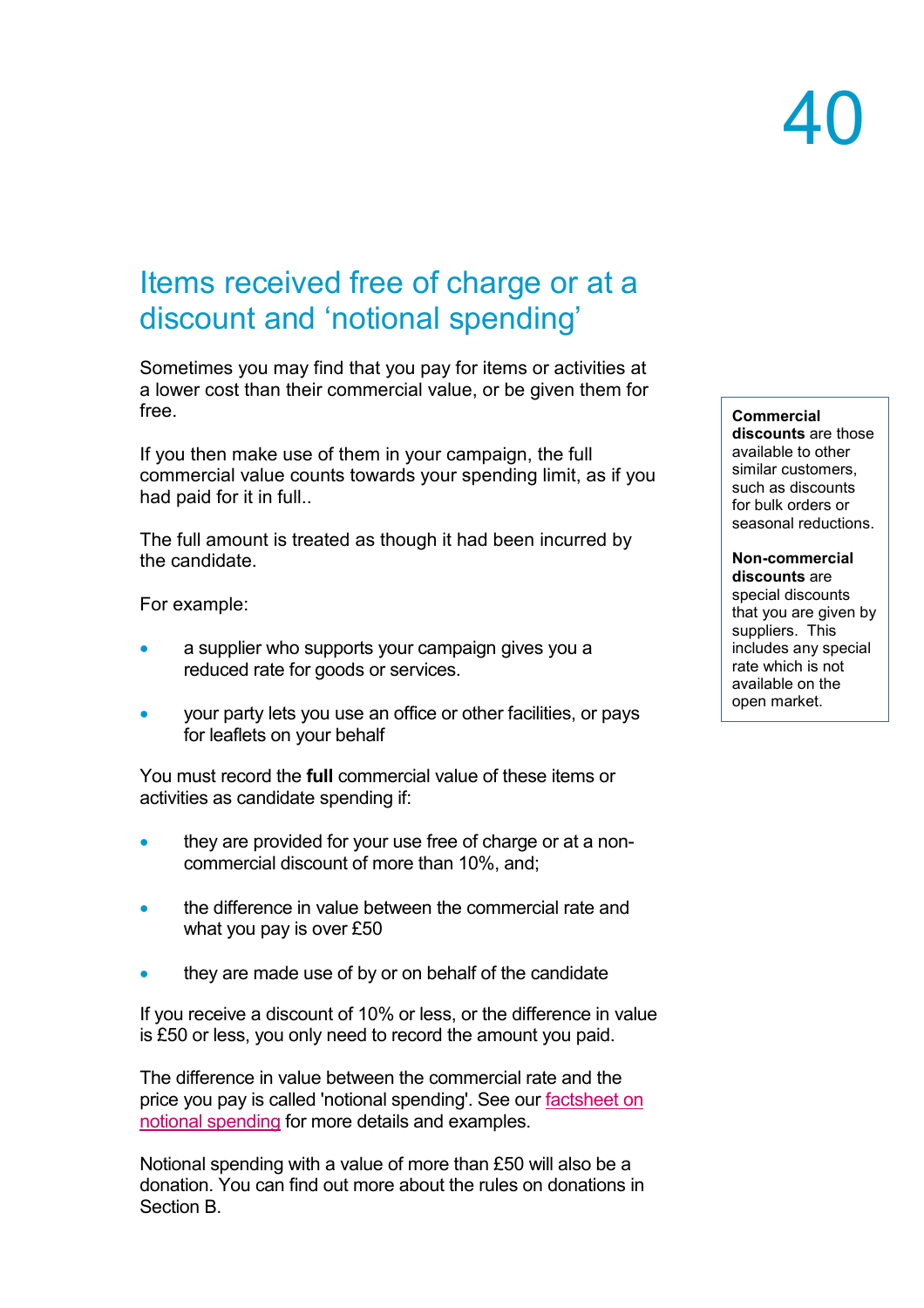### **Valuing notional spending**

If the supplier is a commercial provider, you should use the rates they charge other customers. If this information isn't available, you should find out what similar providers charge for the same goods or services and use this as the commercial value.

You should keep a record of how you reached your valuation and keep copies of any quotes you receive.

After the election, the agent must make a declaration of the value of each item of notional spending. The value you declare must be a fair and honest assessment of the commercial value.

You must also include the price you paid (if any) in your spending return.

If you are not sure how to value something, please [email](mailto:infoscotland@electoralcommission.org.uk) or call us for advice.

### **For example:**

A local printer's normal commercial rate to print 12,000 A5 double sided colour leaflets is £600.

The printer supports your campaign so they give you a 30% discount (£180) on the cost of the leaflets. You only pay £420. This discount is **not** available to other customers.

| <b>Commercial</b><br>value | Price you pay | <b>Notional</b><br>spending |
|----------------------------|---------------|-----------------------------|
| £600                       | £420          | £180                        |

You will need to record notional spending of £180 towards your spending limit as well as the £420 that you paid.

If you are not sure how to value something, please [email](mailto:infoscotland@electoralcommission.org.uk) or call us for advice.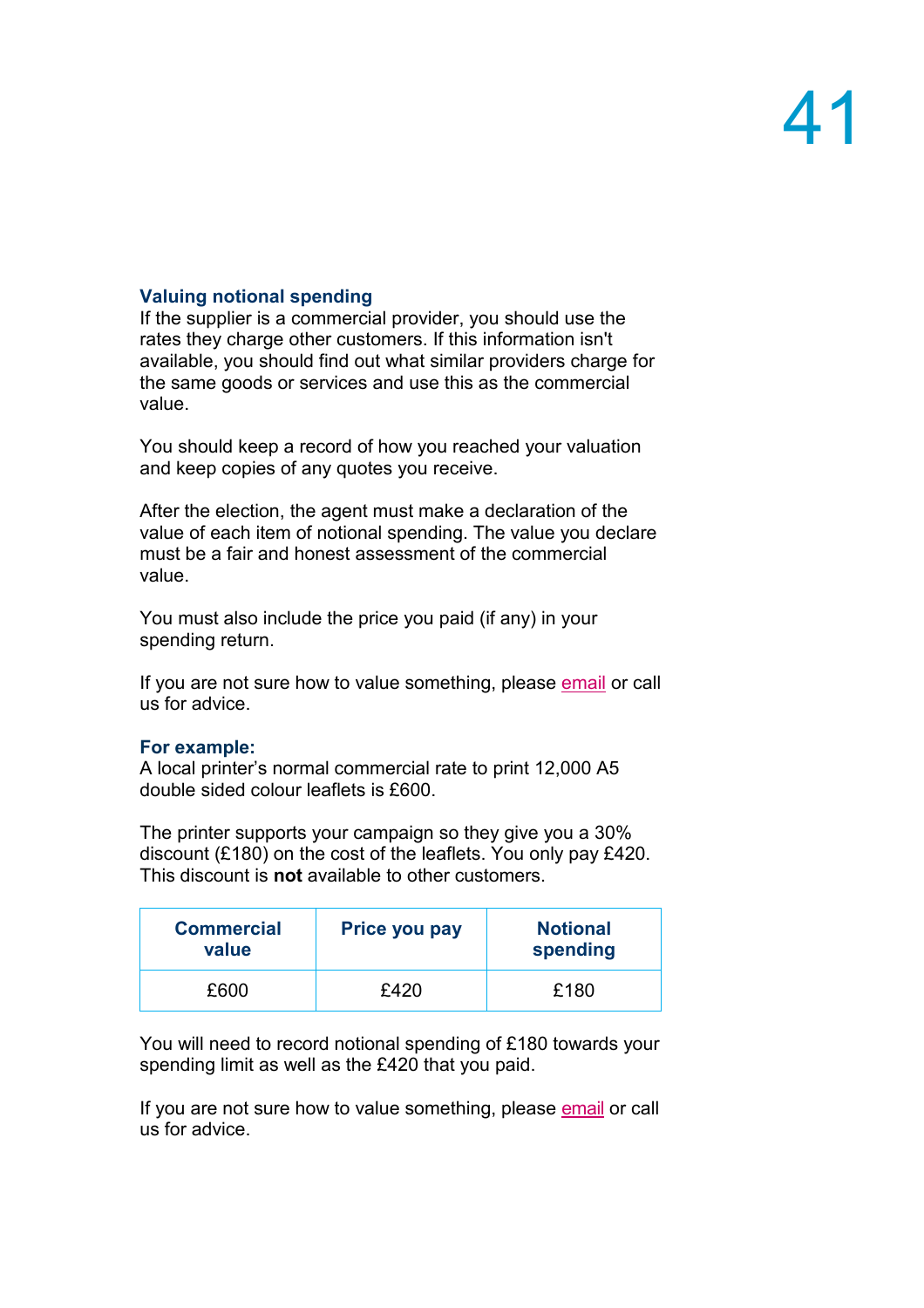### **Valuing seconded staff**

If an employer seconds a member of staff to your campaign, you must record their gross salary and any additional allowances as notional spending.

You do not need to include the employer's national insurance or pension contributions. You will need to include the value of any expenses, such as travel or food, that you or the employer refunds.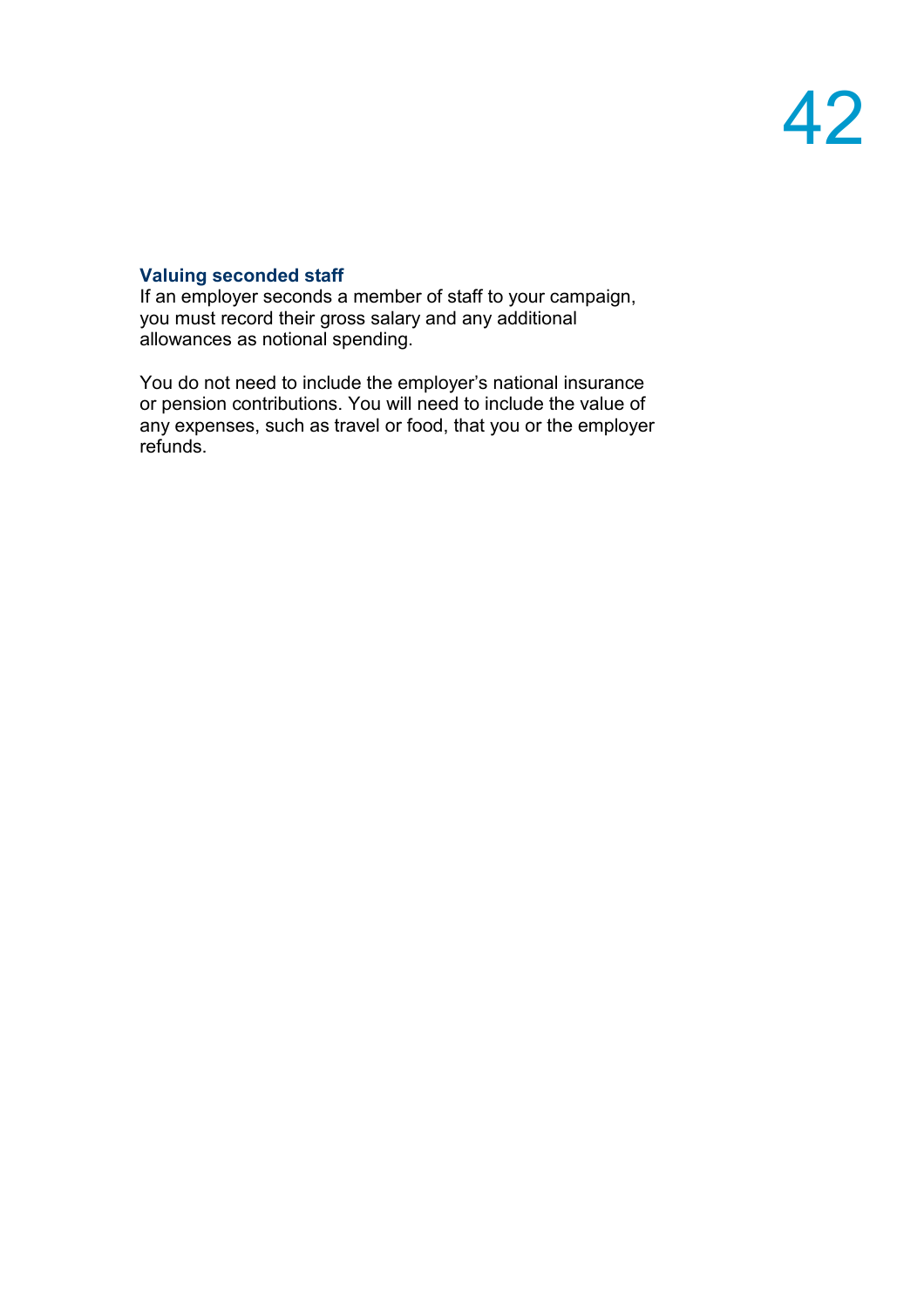## Splitting spending

You may need to split your costs between activities and materials that count as candidate spending and those that don't.

For example, between:

- items used both before and during the regulated period
- spending in your campaign and spending on other activities such as an office that you share with your local party

In all cases, you should make an honest assessment, based on the facts, of the proportion of expenditure that can fairly be attributed to your candidate spending.

For example, if you are sharing a party office, the telephone bill may only provide a breakdown of the cost of calls over a certain value.

In these cases, you should consider the best way of making an honest assessment on the information you have. For example, you could compare the bill with one that does not cover a regulated period.

It is your responsibility to fully and accurately report your candidate spending. You should ensure you understand the rules and that all spending is properly authorised, recorded and reported.

After the election, you will have to sign a return to declare that it is complete and correct to the best of your knowledge and belief.

It is an offence to knowingly make a false declaration.

If you are still not sure, call or [email us](mailto:infoscotland@electoralcommission.org.uk) for advice.

For more information on splitting spending, please see our guidance:

[Expert paper:](https://www.electoralcommission.org.uk/media/2916)  **[Splitting Spending](https://www.electoralcommission.org.uk/media/2916)** 

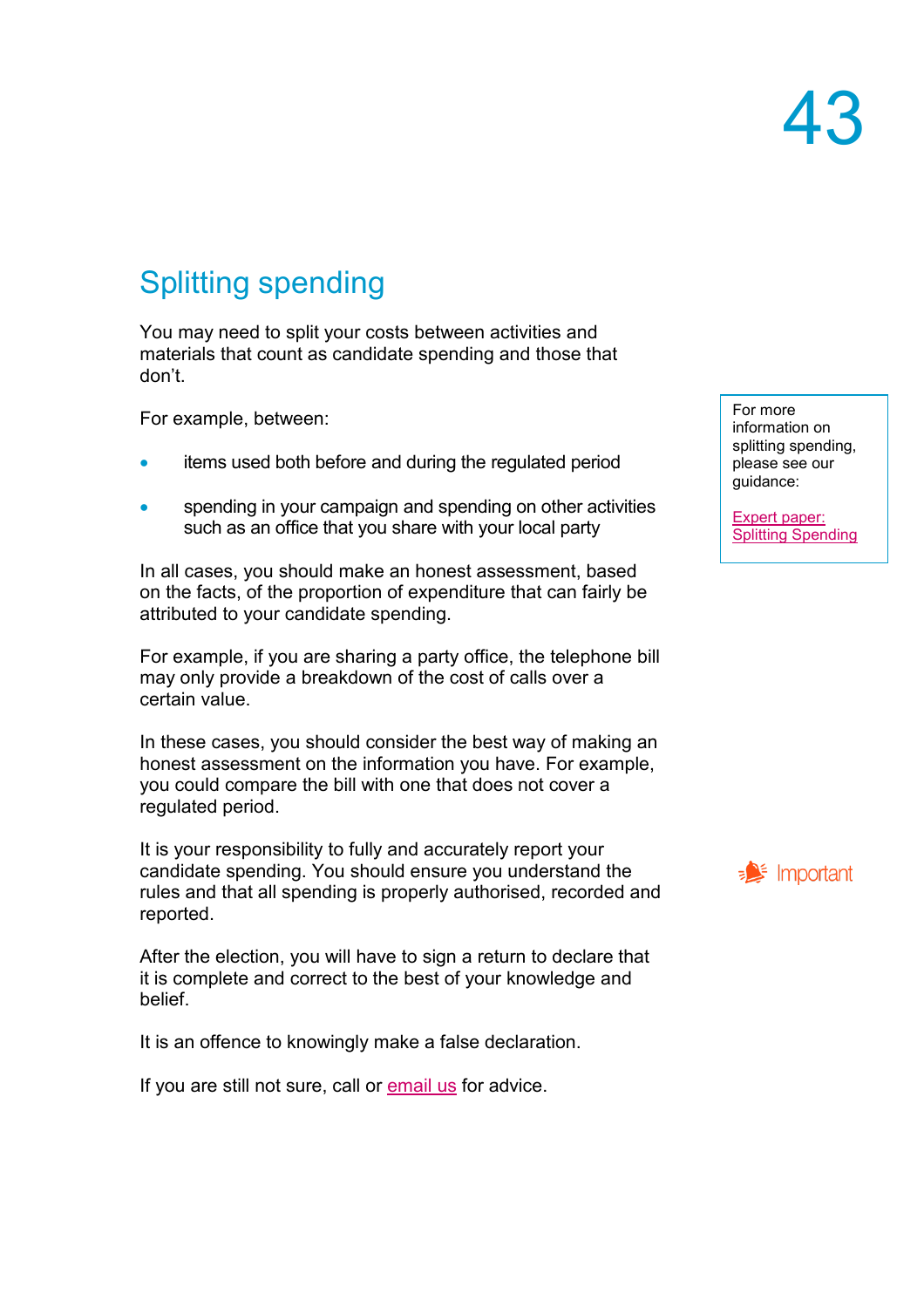### **Splitting spending for dual candidates**

Candidates standing for election in a constituency and a region will need to split their spending based on whether it promotes their regional or constituency campaign.

Party candidates standing for election in both a constituency and a region will need to make an honest assessment of whether the items used promotes their constituency or regional campaign. Items used in the constituency campaign must be reported by the candidate after the election, and items used to promote the candidate in the region must be reported by the party.

Independent candidates standing for election in both a constituency and a region must make a honest assessment of whether items used to promote their candidacy counts towards their regional or constituency campaign and must be reported in the correct spending return after the election.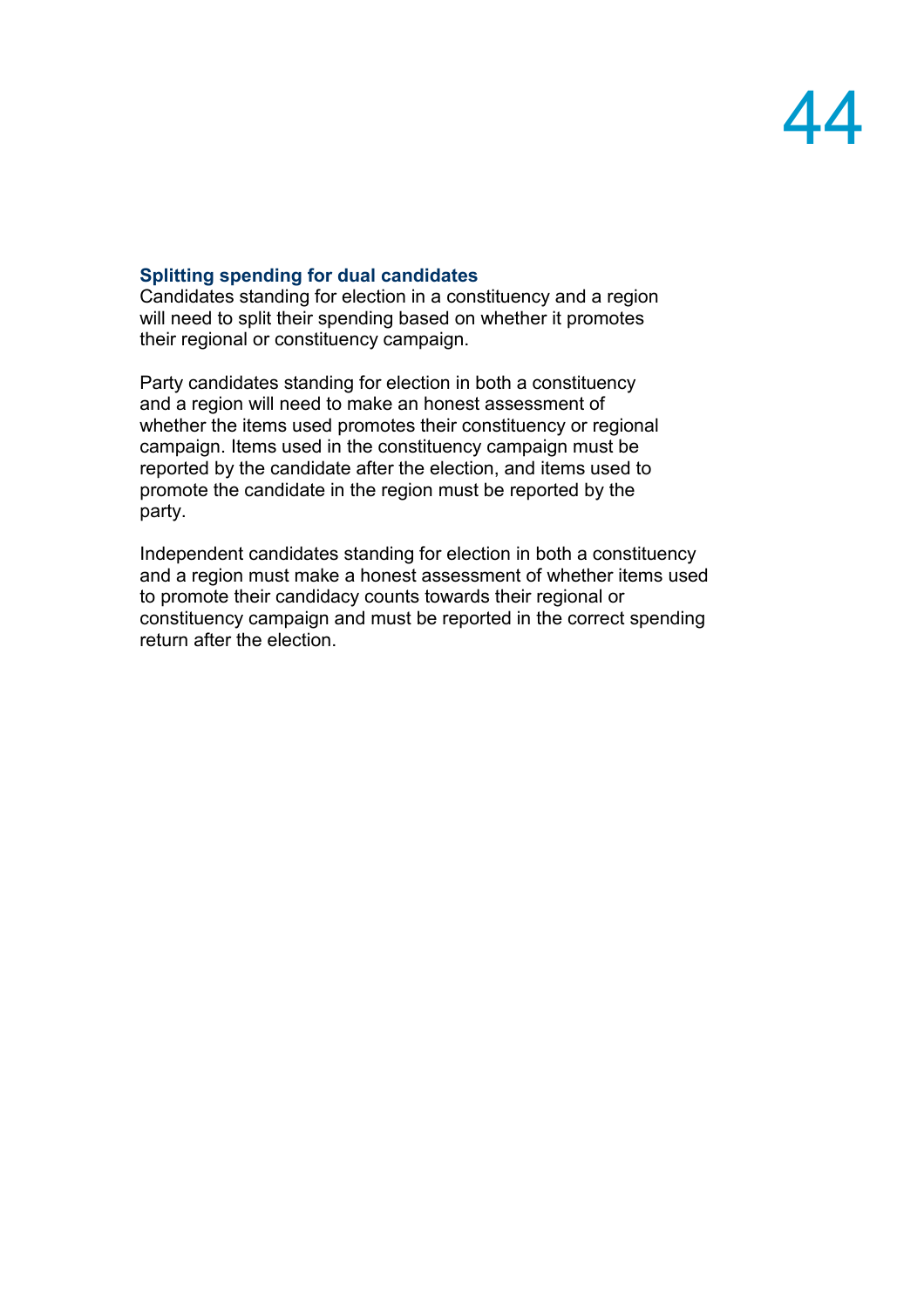## Political party campaign spending

Political parties also have spending limits for campaigning. These are separate from a candidate's long and short campaign spending limits.

The regulated period for political parties for the Scottish Parliamentary election begins on **6 January 2021** and ends on polling day, **6 May 2021**.

For more information on political party campaign spending, see our [guidance on party campaign spending.](https://www.electoralcommission.org.uk/media/7817)

## **Deciding if an item is candidate spending or party spending**

Spending does not need to be counted against both the candidate's and the party's spending limit. An item of spending will fall into one category or the other.

In general:

- items that promote the candidate contesting a constituency seat, or an independent regional candidate contesting a regional seat, will count towards the candidate's spending limit
- items that promote the party, including a regional party list of candidates for a regional seat, and do not promote any particular constituency or independent regional candidate, will be covered by the rules on party campaign expenditure

There are cases and circumstances at a Scottish Parliament election where something will be regarded as used wholly for the purposes of the candidate's election in a constituency.

For example, whenever the item:

- identifies the candidate standing in the constituency, or the candidate can be identified from the item and it does not promote party list candidates
- specifically identifies the constituency where the candidate is standing and does not promote the electoral region where the constituency sits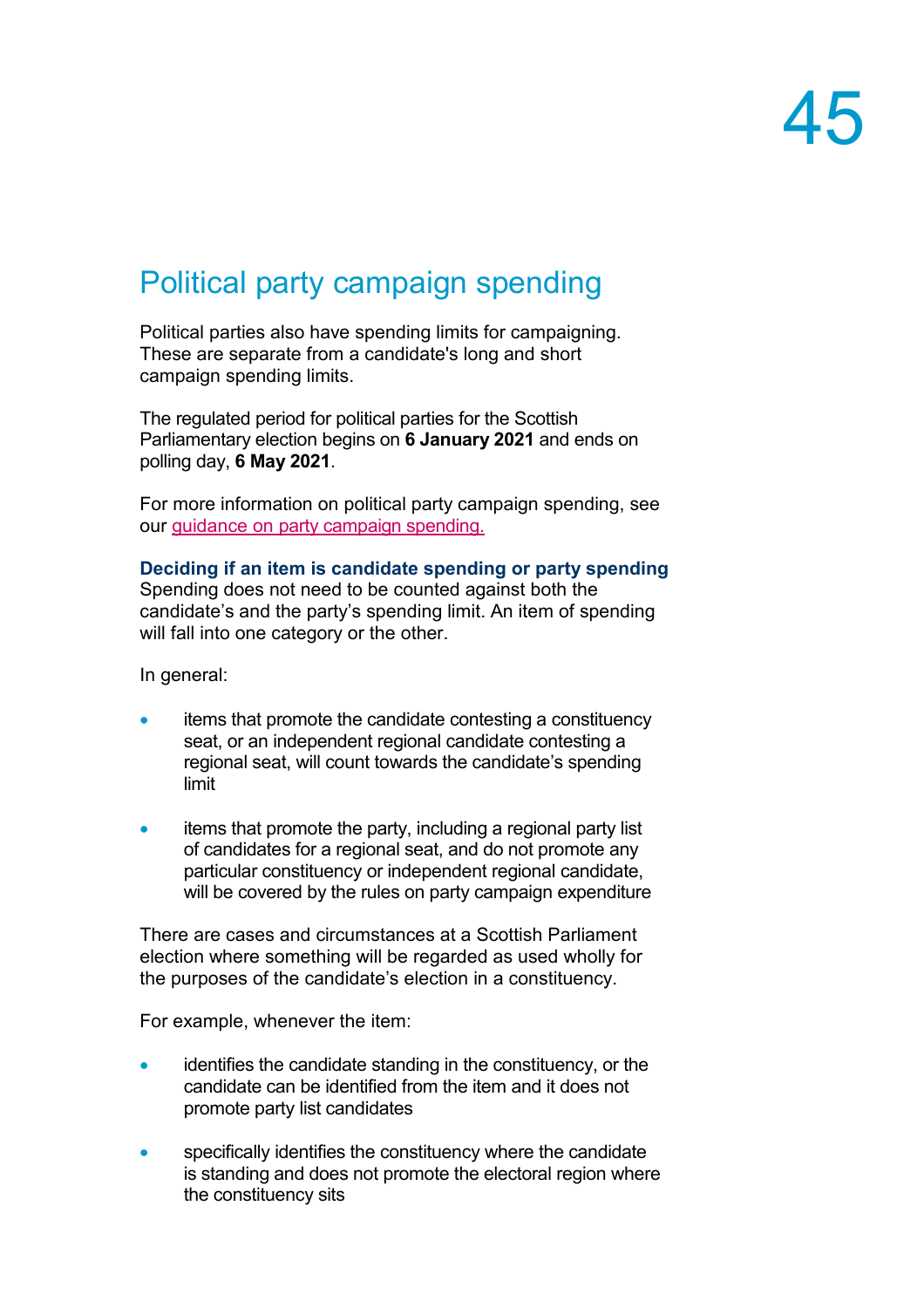and, in either case, the item is aimed at voters solely in the constituency in which the candidate is standing to promote or secure the election of that candidate.

Examples where the full cost of the item is wholly attributable to the candidate:

- An independent candidate distributes a leaflet to all households in the constituency in which they are standing. The total costs of producing and distributing the leaflet must be included in the candidate spending return.
- A candidate standing on behalf of a political party distributes a leaflet to all households in the constituency in which they are standing. The leaflet includes a biography of the candidate and local issues that the candidate is concerned about. The political party's logo is featured but there is no mention of the regional election or the party's national policies. The total costs of producing and distributing the leaflet must be included in the candidate spending return.

By way of contrast:

• A political party produces a letter that sets out the party's policies and encourages voters to vote for the party. Although the letter is addressed to a household in the constituency, the letter itself does not identify the candidate or the constituency. This is not to be regarded as used for the purposes of the candidate's election. Therefore no spending needs to appear in the candidate return.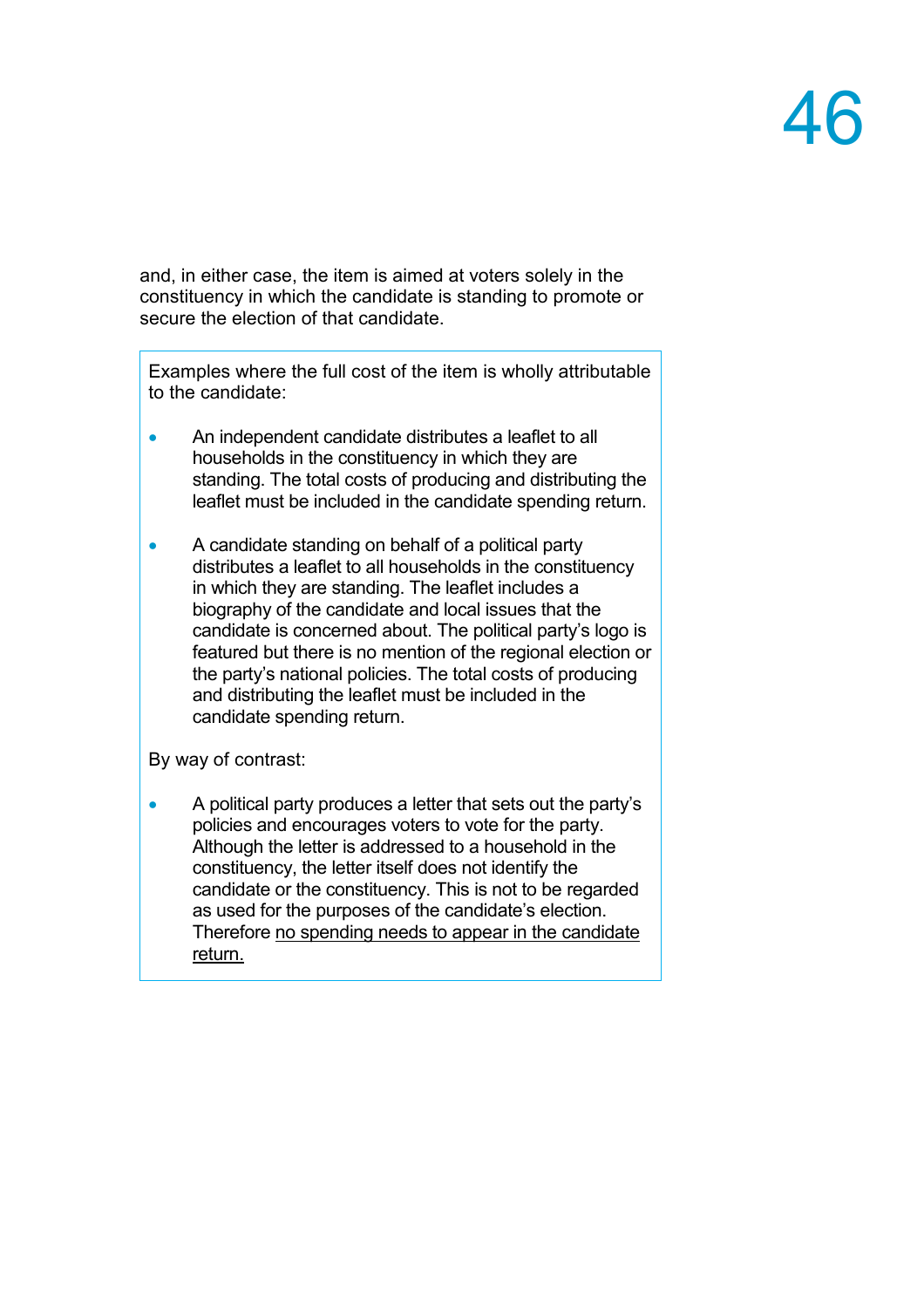There are cases and circumstances at a Scottish Parliament election where something will be regarded as used partially for the purposes of the candidate's election in a constituency.

For example, whenever the item:

- identifies the candidate standing in the constituency, or the candidate can be identified from the item, and the material also promotes party list candidates
- identifies the candidate standing in the constituency, or the candidate can be identified from the item, and the material promotes the party's policies
- identifies the constituency where the candidate is standing, and it also promotes the party in the electoral region where the constituency sits
- encourages a voter to use both their votes one for the candidate standing in the constituency and the other for the party on the regional list - or where the voter is reminded to vote in both constituency and regional elections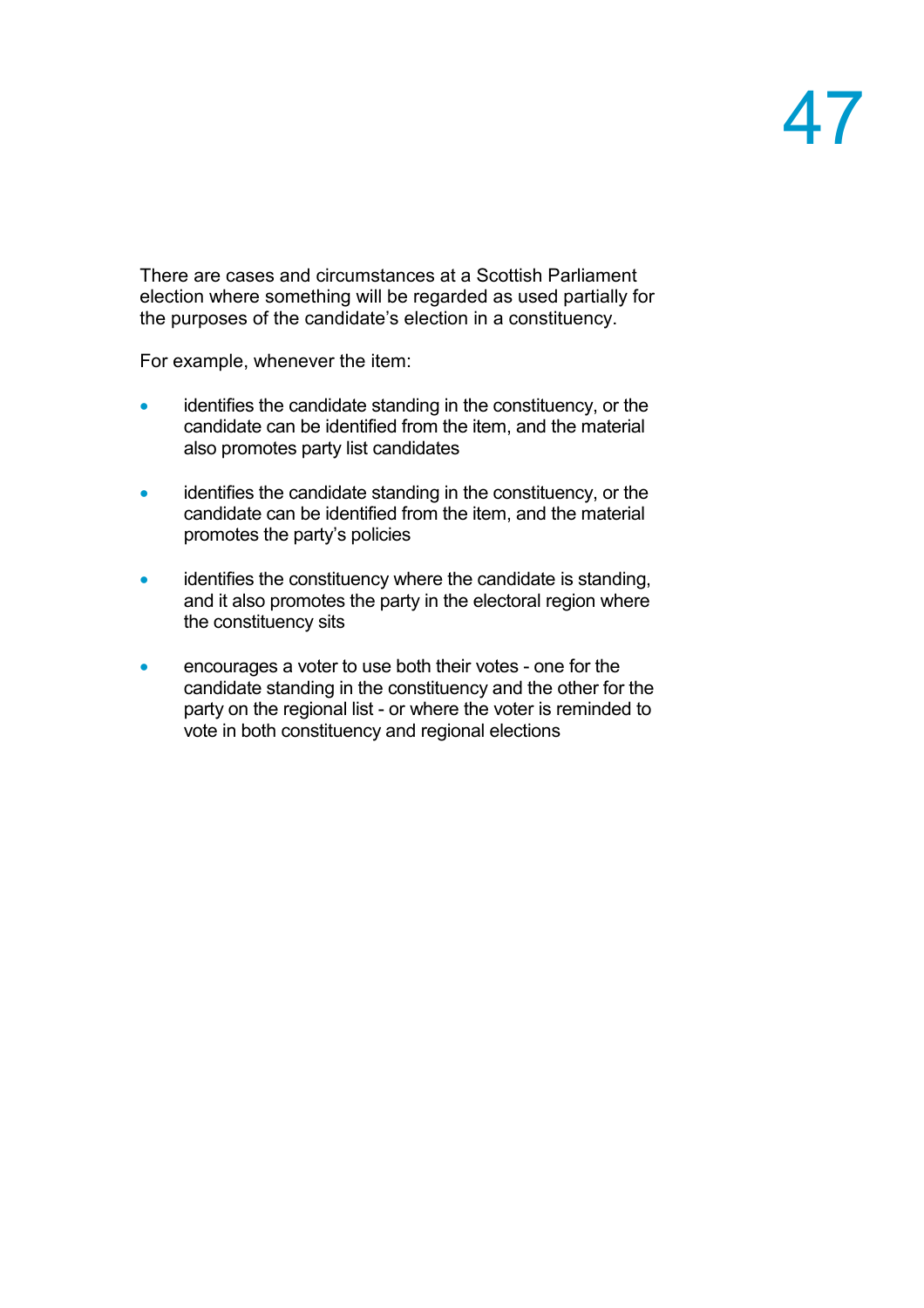Examples where the cost of the item is partially attributable to the candidate:

- A leaflet is circulated in a constituency. Side A promotes the constituency candidate (identifies the candidate and/or the constituency). Side B promotes the party list candidates. The cost of the item must be split between the candidate and party.
- A leaflet is circulated in a constituency. Side A promotes the constituency candidate (identifies the candidate and/or the constituency). Side B talks about the party's national policies. The cost of the item must be split between the candidate and party.
- A letter is circulated in a constituency. The letter is from a prominent party member. It talks about the party and its policies and why you should vote for that party. At the end of the letter, it asks the voter to vote for a candidate in a specific constituency. The constituency candidate and/ or the constituency is identified. The cost of the item must be split between the candidate and party.
- A leaflet is circulated across an entire electoral region. Side A promotes the party list candidates. Side B of the same leaflet identifies the relevant party list candidate that is also standing in that particular constituency (dual candidate). Side B of the leaflet will change depending on the constituency where the leaflets are distributed, and it will identify the relevant dual candidate in that constituency. The cost of the item must be split between the candidate and party.
- A calling card is circulated in a constituency, asking people to "use both votes for party X" on polling day. The cost of the item must be split between the candidate and party.
- A party prepares a digital campaign for use in an electoral region in Scotland featuring a popular party member. The party member is standing as a constituency candidate within that electoral region. The material is targeted at voters in the electoral region and will appear in their social media feeds. The proportion of the campaign targeted in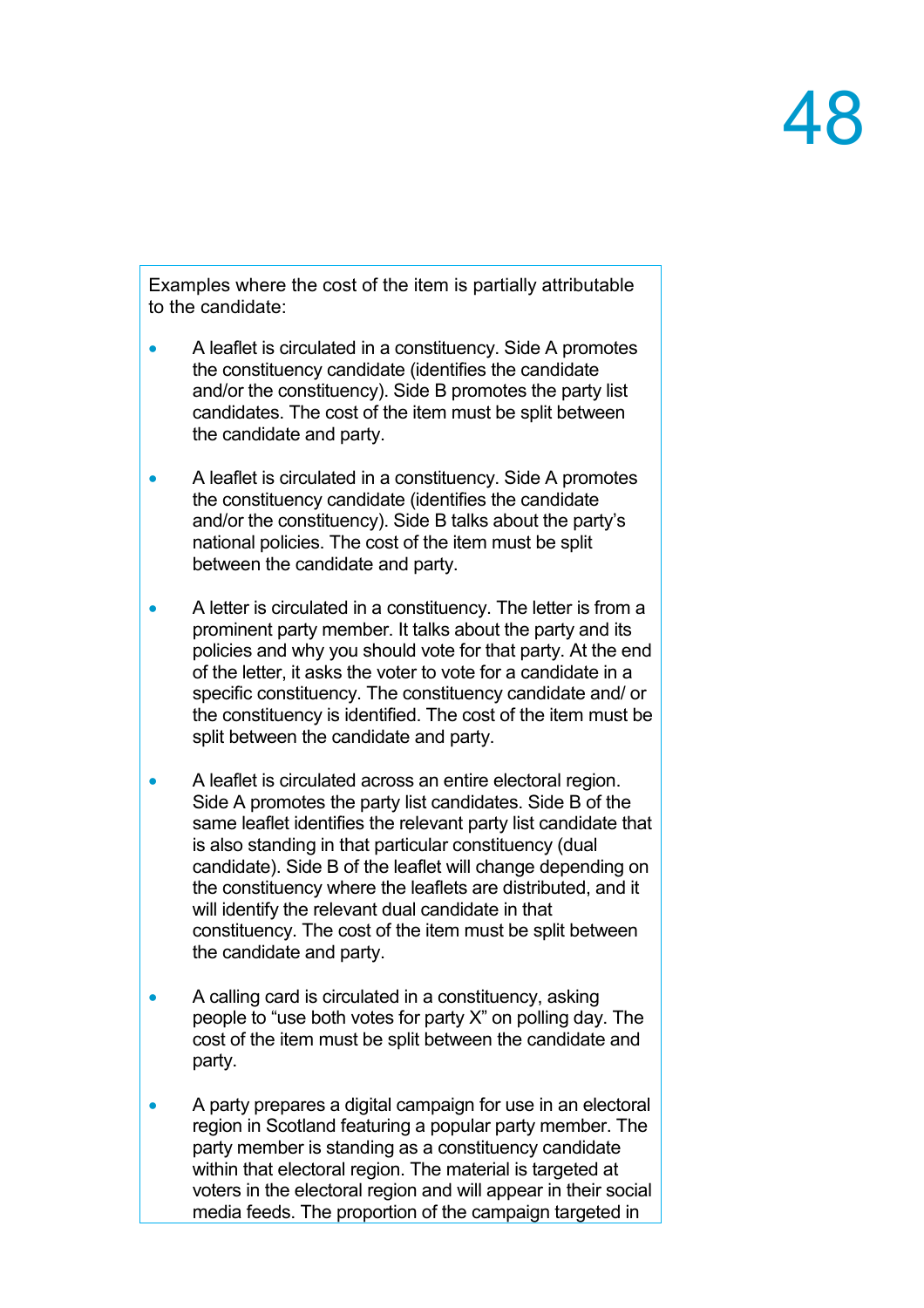the party member's constituency is to be regarded as published for the purposes of their election as a candidate.

In all of the examples above, if the item is paid for by the party and is made use of by or on behalf of the candidate, then the costs must be split between the candidate and the party. The relevant proportion of the cost of the item must appear in the candidate return as notional spending.

By way of contrast:

• A party prepares a digital campaign for use across Scotland featuring a popular party member. The party member is standing as a constituency candidate. The material is not targeted but will appear if a particular set of words is typed into a search engine. It is not possible to ascertain how often or when this appeared to voters in the party member's constituency. This is not to be regarded as used for the purposes of their election as a candidate. Therefore no spending needs to appear in the candidate return.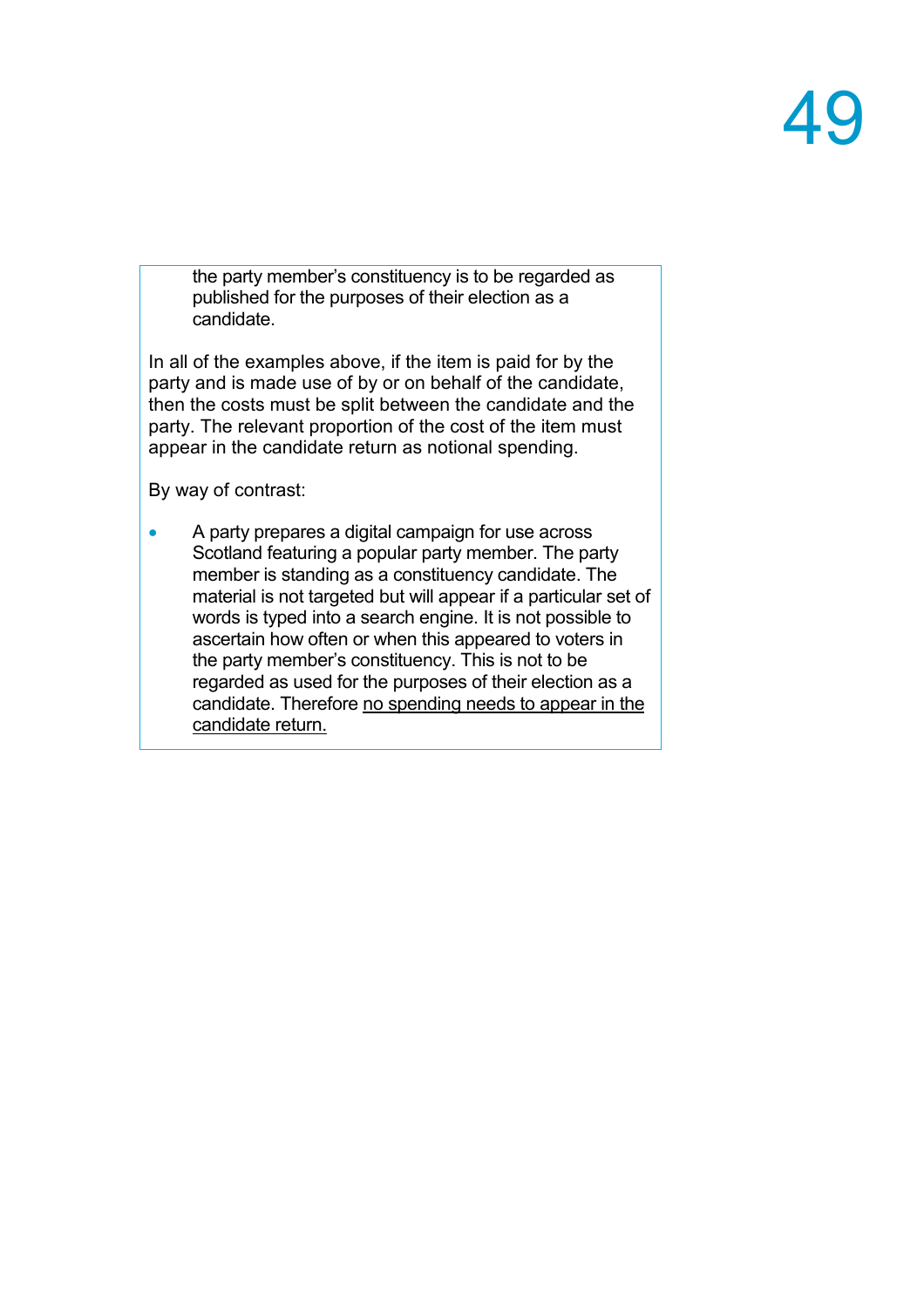## Who is responsible for candidate spending?

There are rules to make sure that spending can be controlled and accurately recorded and reported.

### **For party list candidates**

Spending on promoting party list candidates does not fall under the candidate spending rules. It counts as party spending, and so is the responsibility of the party treasurer or campaigns officer.

### **For constituency and independent regional candidates**

It is **your** responsibility to fully and accurately report candidate spending. You should ensure you understand the rules and that all spending is properly authorised, recorded and reported.

During the regulated period, only the following people are allowed to **incur** election spending. By **'incur'** we mean making a legal commitment to spend the money:

- the agent
- the candidate, and
- anyone authorised by the candidate or agent

If you authorise someone to incur candidate spending, you must do so in writing and be clear how much they can spend and on what.

A different type of spending, notional spending, occurs when you make use of something that was provided for free or at less than the commercial price.

In this case, the notional spending is treated as though it had been incurred by the candidate.

For more on notional spending, see pages 40-42.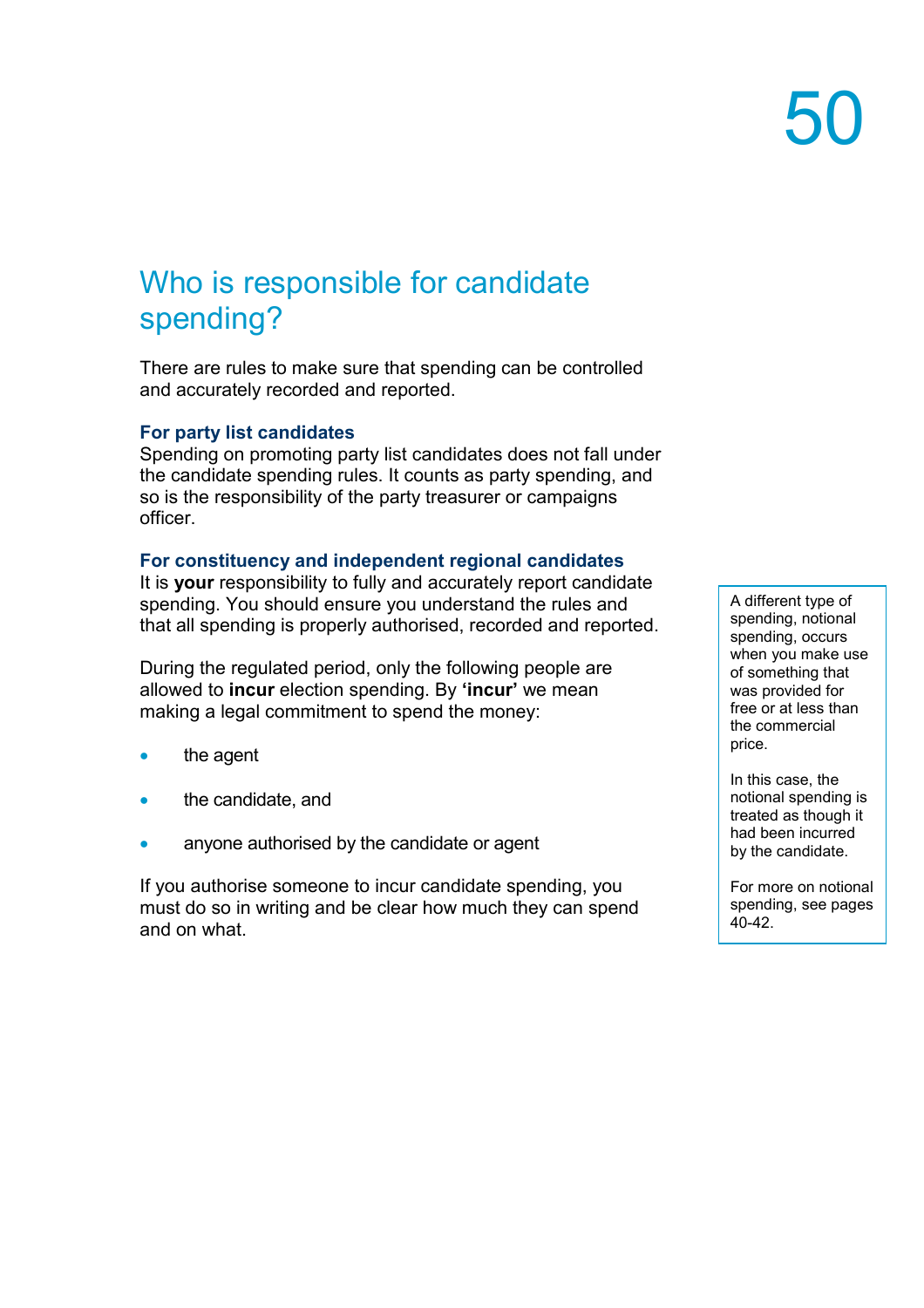The agent rather than the candidate must make **payments** for most candidate spending during the regulated period. There are four exceptions:

- the candidate can pay for items before the agent is appointed
- the candidate can pay for up to £600 in personal expenses on travel and accommodation, and regional candidates can pay for up to £900 in personal expenses on travel and accommodation
- expenses that are reasonably attributable to a candidate's disability can be paid by a candidate
- the agent can authorise in writing someone to pay for minor expenses such as stationery or postage. The authorisation must include the amount of the payment

Candidates can also act as their own election agents.

Independent candidates standing for election in both a constituency and a region can appoint the same agent for both campaigns.

You should make sure that your volunteers and campaigners are aware of these rules and know who can and cannot incur or pay costs.

In county constituencies only, an election agent can appoint a subagent to assist them in their work. A subagent acts on behalf of the agent, but the election agent is ultimately responsible for anything that the sub-agent does.

More information about appointing an agent or sub-agent is available on our [website](http://www.electoralcommission.org.uk/i-am-a/candidate-or-agent)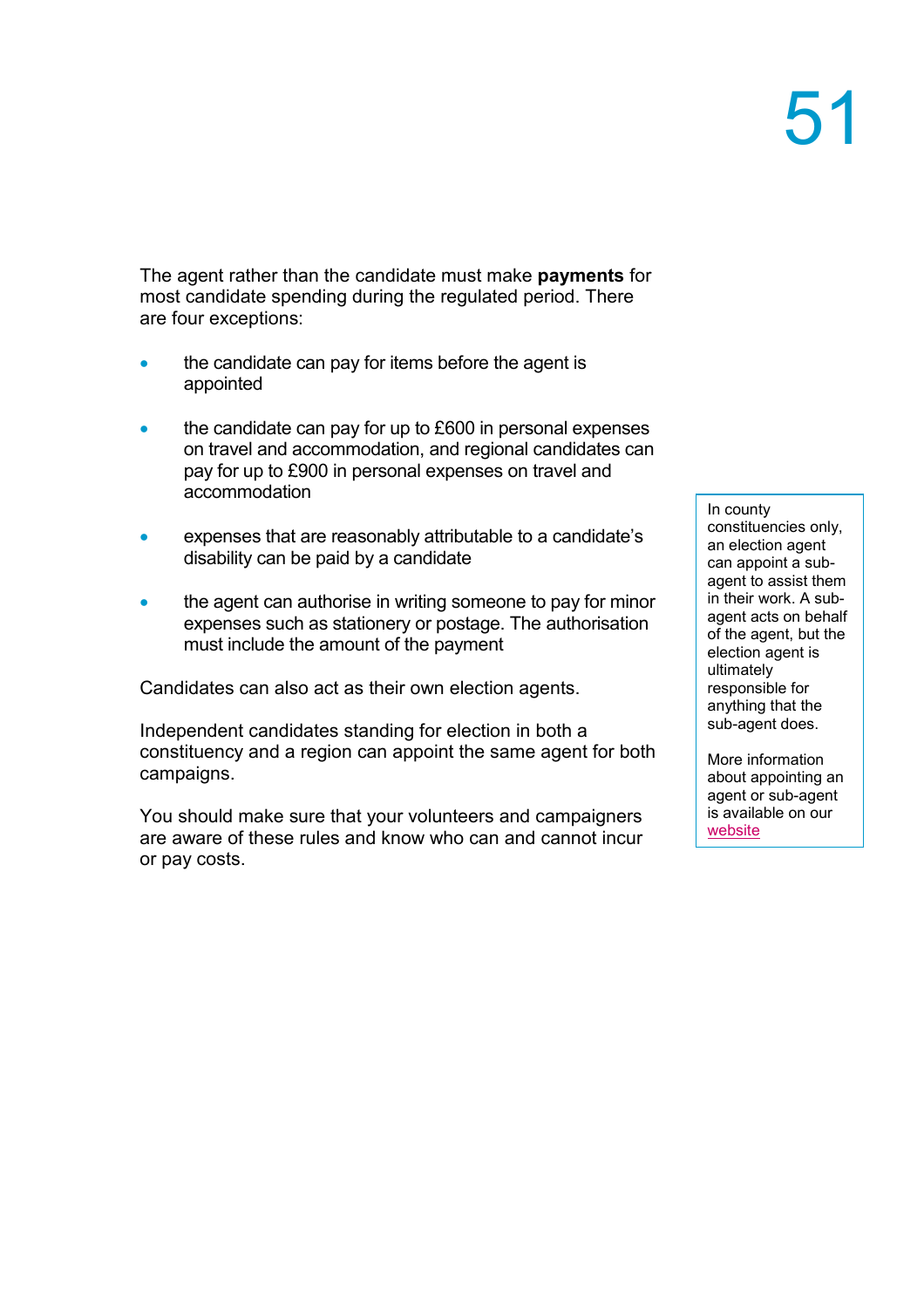## The records you must keep

Constituency candidates and independent regional candidates must record:

- all of their candidate spending for the long campaign
- all of their candidate spending for the short campaign
- donations received in the short campaign

You will need to include this information in your spending returns after the election.

Once appointed, the agent is responsible for all payments and must keep invoices or receipts for any payments of £20 or over.

The agent may want to also keep copies of each example of campaign material (such as letter or leaflets) used in case there is a need to refer back to it.

Spending on promoting regional party list candidates is party spending, and reported by the party. Please see the table below.

| <b>Type of candidate</b>                                                              | Spending and<br>donations                                                                | <b>Personal</b><br>expenses                                |  |
|---------------------------------------------------------------------------------------|------------------------------------------------------------------------------------------|------------------------------------------------------------|--|
| <b>Constituency</b><br>candidate                                                      | Reported by candidate                                                                    | Reported by<br>candidate                                   |  |
| <b>Regional party list</b><br>candidate                                               | Reported by party                                                                        | Reported by<br>candidate                                   |  |
| Independent<br>regional candidate                                                     | Reported by candidate                                                                    | Reported by<br>candidate                                   |  |
| <b>Dual candidates</b><br><i>(candidates)</i><br>standing on a<br>regional list and a | Split into spending on<br>constituency or regional<br>campaign:<br>constituency spending | Reported by<br>candidate to their<br>constituency<br>agent |  |
| constituency in<br>that region)                                                       | reported by candidate;                                                                   |                                                            |  |
|                                                                                       | regional spending<br>reported by party                                                   |                                                            |  |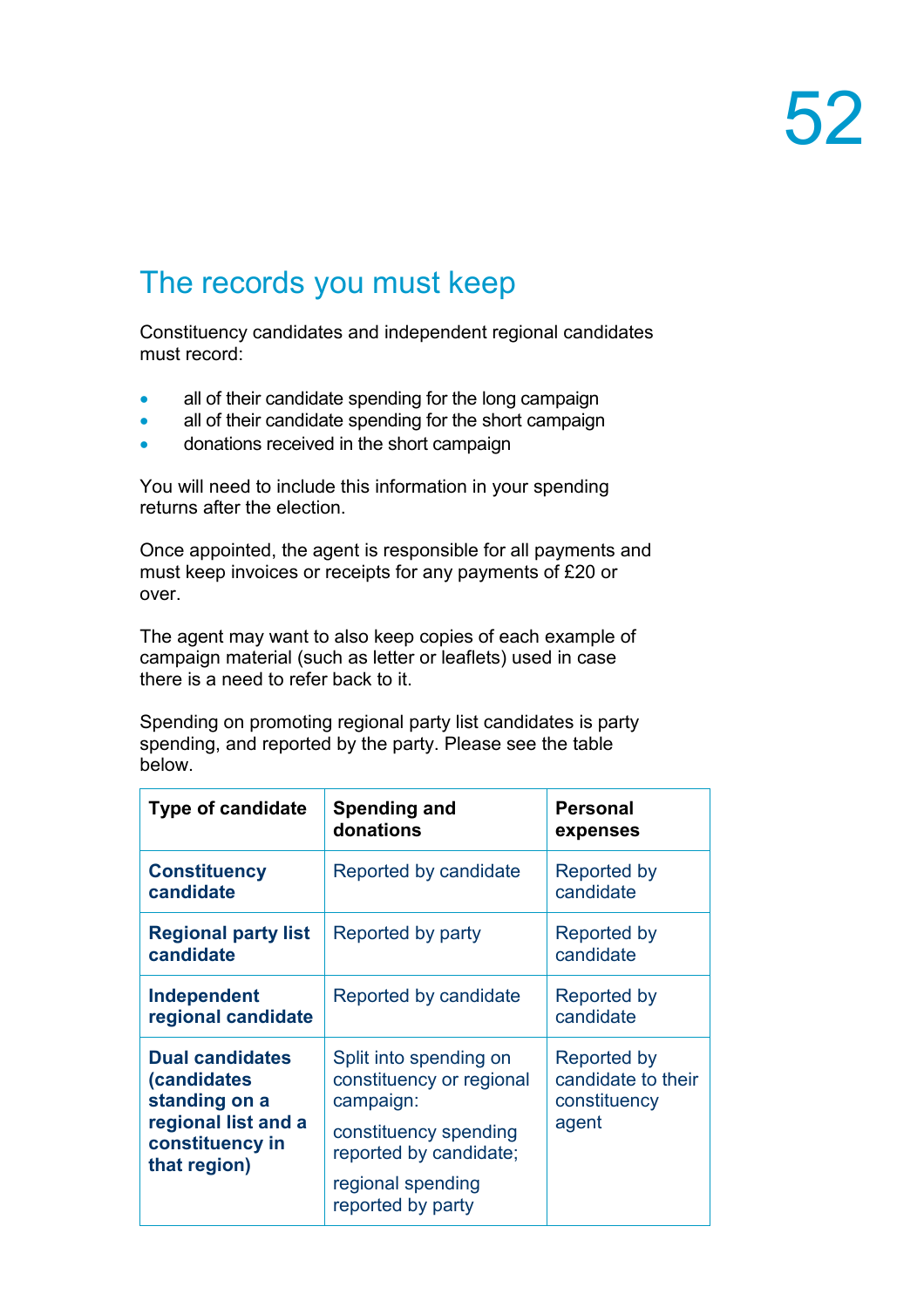## What you need to record

For each item of candidate spending and personal expenses, you should record the following information to put in your spending return:

- what the spending was for for example, leaflets or advertising
- the name and address of the supplier
- the amount or value
- the date that you spent the money

Remember that you must include the full commercial value of items or services given free of charge or at a non-commercial discount of more than 10% where you have made use of them in your campaign and the value of the item is more than £50.

See page 40 on notional spending for more information

## After the election

After the election, the agent must meet deadlines for:

- receiving and paying invoices
- sending a spending and donations return to the relevant Returning Officer

Both the agent and the candidate must also submit declarations that the return is complete and accurate.

You must still submit a return and declarations even if you haven't spent any money. This is called a 'nil return'.

You can find these deadlines, and more information on reporting, in **Section C** of this guidance.

All costs must include VAT, even if you can recover VAT payments.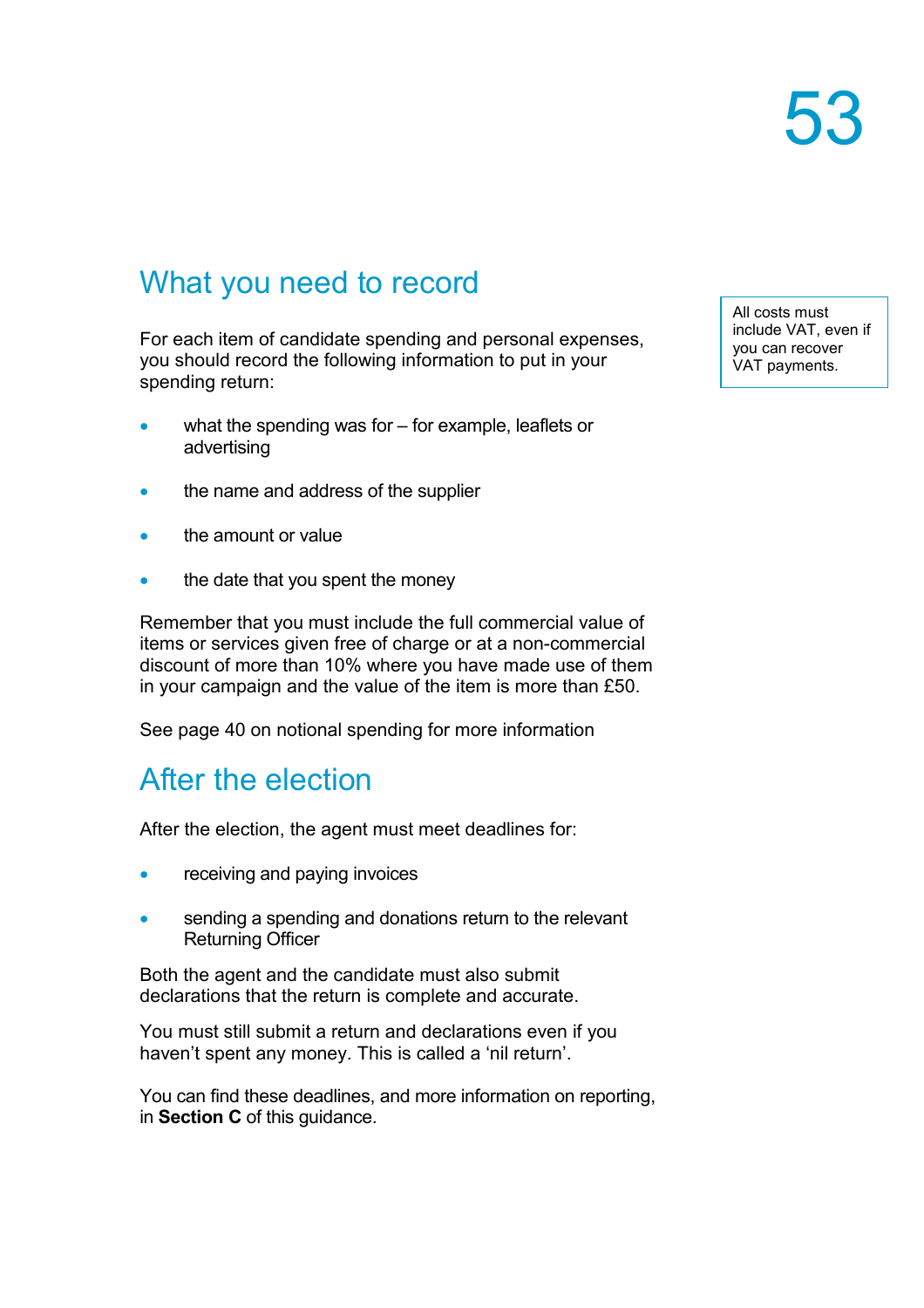# Section B – Your donations

This section explains the rules on donations, how to check if a donation can be accepted and what information needs to be recorded.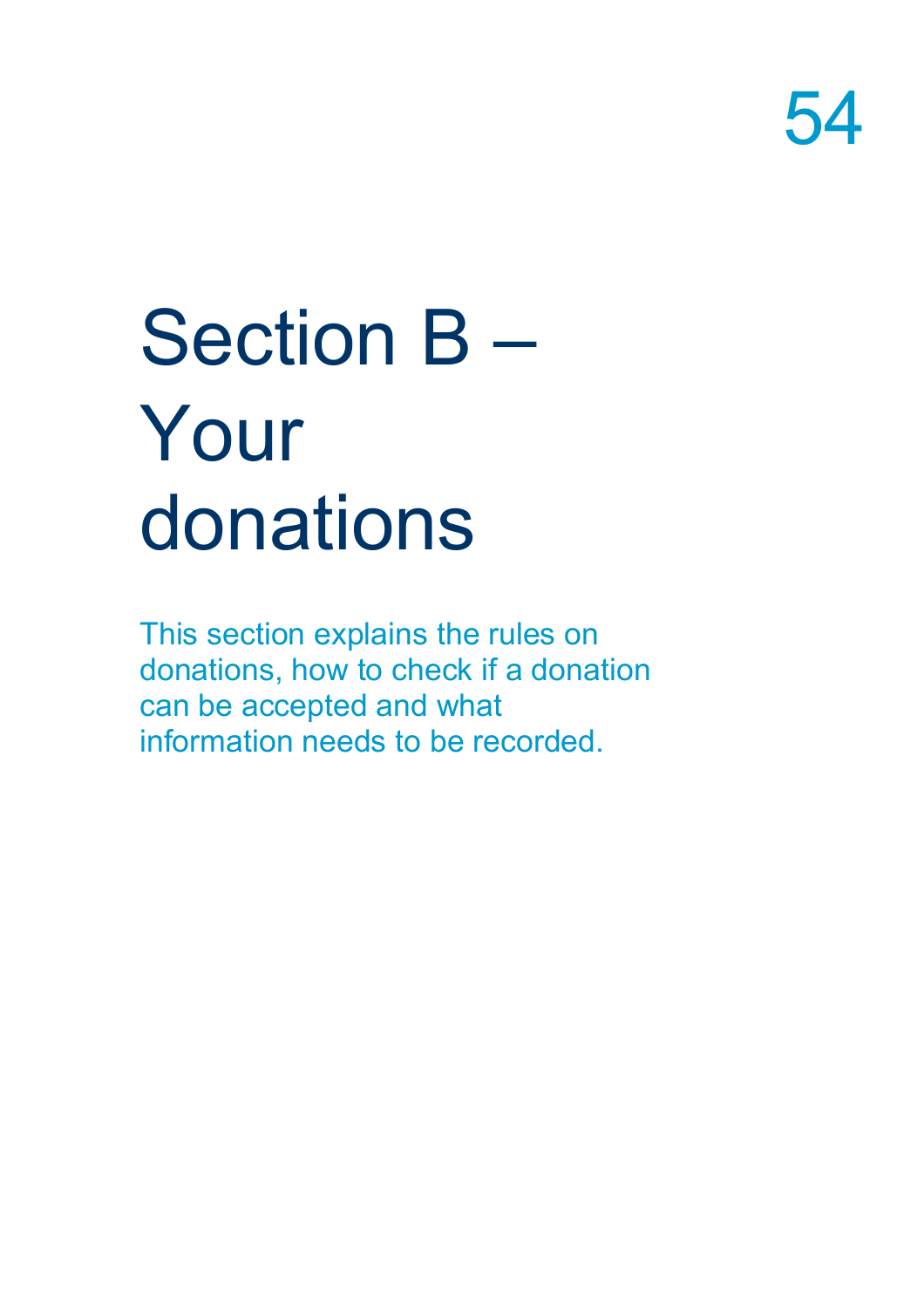## An overview of the rules

Candidates can only accept donations of money, items or services towards their campaign spending from certain mainly UK-based sources, and must report them to the relevant Returning Officer after the election.

This includes donations from your own political party, including from your local party branch.

The candidate and election agent may both receive donations towards candidate spending, but once an election agent is appointed, donations must be passed to them as quickly as possible. The election agent must check whether or not the donation can be accepted.

Both the candidate and agent must sign a declaration on their expenses return to say that the donation return is complete and correct to the best of their knowledge. So the candidate needs to make sure that their agent is following the rules.

If no agent has been appointed, the candidate is responsible for handling and checking donations.

In this section, we use 'you' to refer to the person who is responsible at the time for dealing with donations.

This section of the guidance has two parts:

**Part One** explains the rules on donations, and who you can accept them from.

**Part Two** explains the checks you need to make on different types of donor, and the information you need to record.

You can find out more about reporting donations after the election in **Section C**.

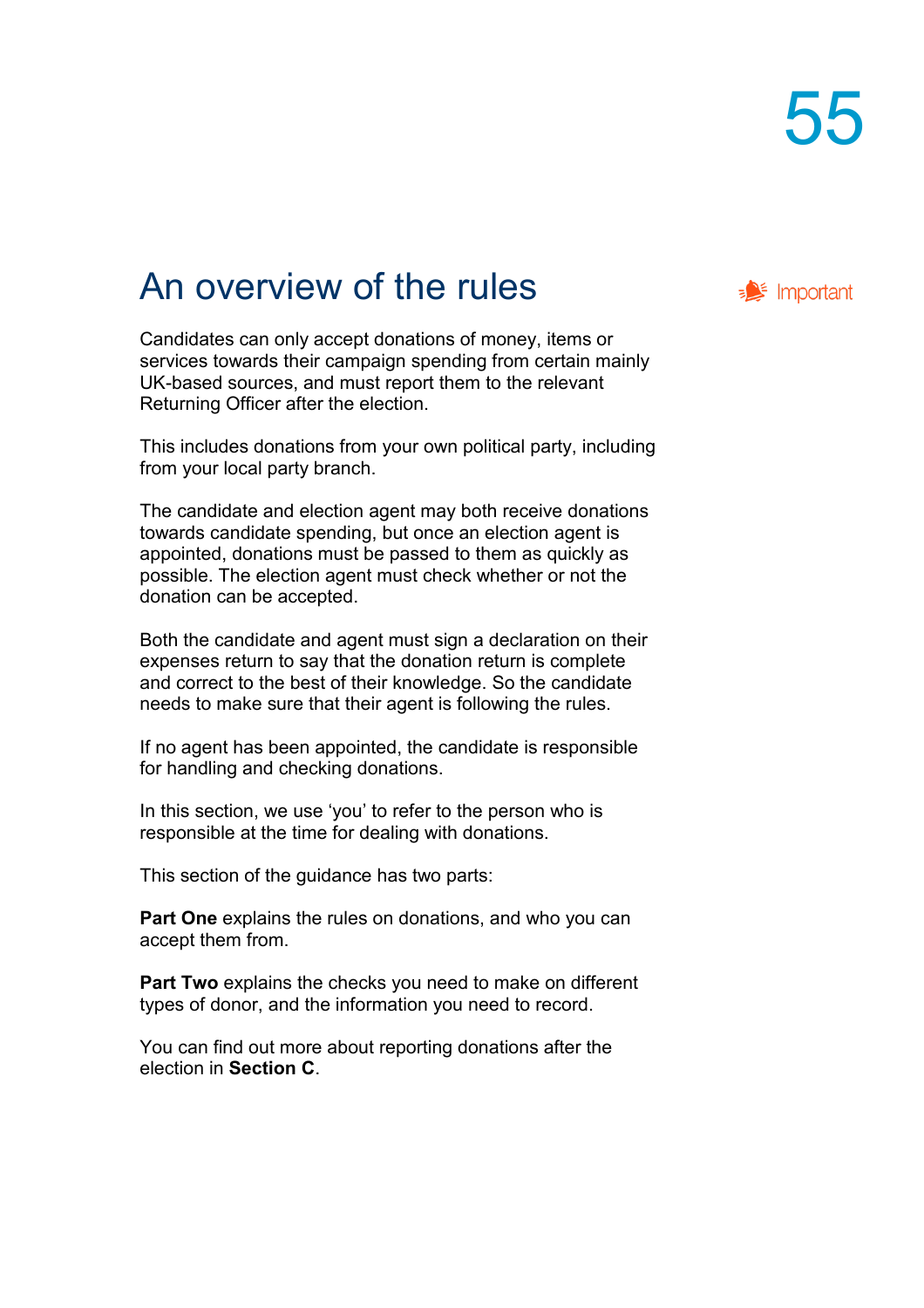# Part One - About donations

## What counts as a donation?

A donation is money, property, goods or services which are given:

- towards your candidate spending in the short campaign
- without charge or on non-commercial terms
- and has a value of over £50. Anything with a value of £50 or less does not count as a donation

Some examples of donations include:

- a gift of money or other property
- payment of an invoice for candidate spending that would otherwise be paid by you
- a loan that is not on commercial terms
- sponsorship of an event or publication
- free or specially discounted use property or facilities, for example the free use of an office

### **Local party fighting funds**

Many political parties run local fighting funds for candidates. If the fund is managed and controlled by the party and not the candidate, donations to the fund are usually treated as made to the party and you do not need to treat them as donations to the candidate, unless the donations are specially made towards your election campaign. However, you will need to report donations from the local party that are made for the purpose of meeting your campaign spending.

Any donations held on your behalf must be made available for your use. This includes donations held on your behalf by your political party or someone else.

Any donation made to party list candidates are regarded as a donation to the party. The party will declare this donation if it falls within the rules on donations, on their quarterly donations and loans return.

For more information on sponsorship, see this document: [Factsheet:](https://www.electoralcommission.org.uk/media/2046)  [Sponsorship](https://www.electoralcommission.org.uk/media/2046)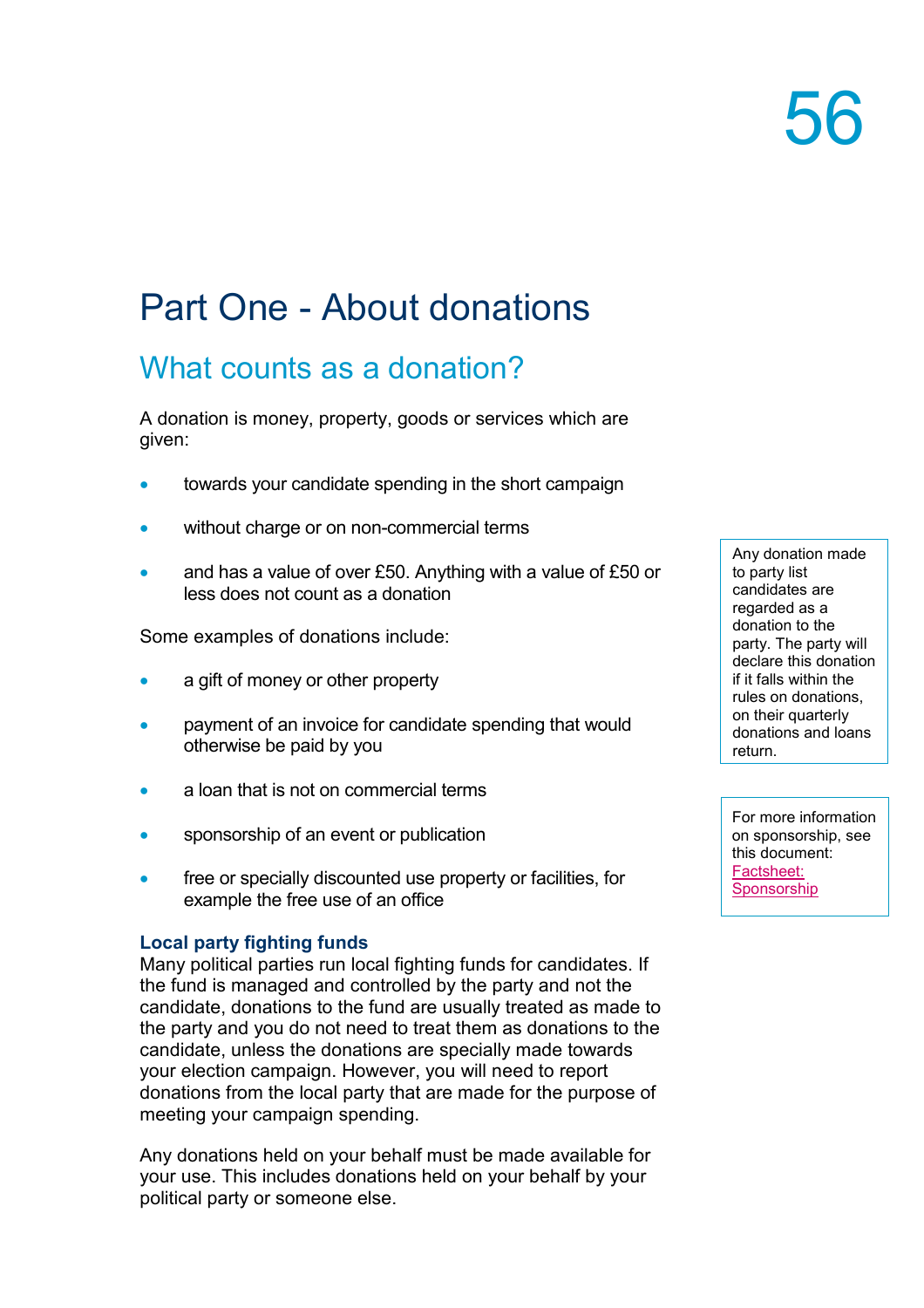### **Crowdfunding**

Candidates can raise donations from crowdfunding websites towards their campaign. The candidate must know who the money comes from so that they can carry out the permissibility checks, and ensure that there are measures in place to return donations that are from impermissible sources. For more information please see our factsheet on [crowdfunding.](https://www.electoralcommission.org.uk/media/4371)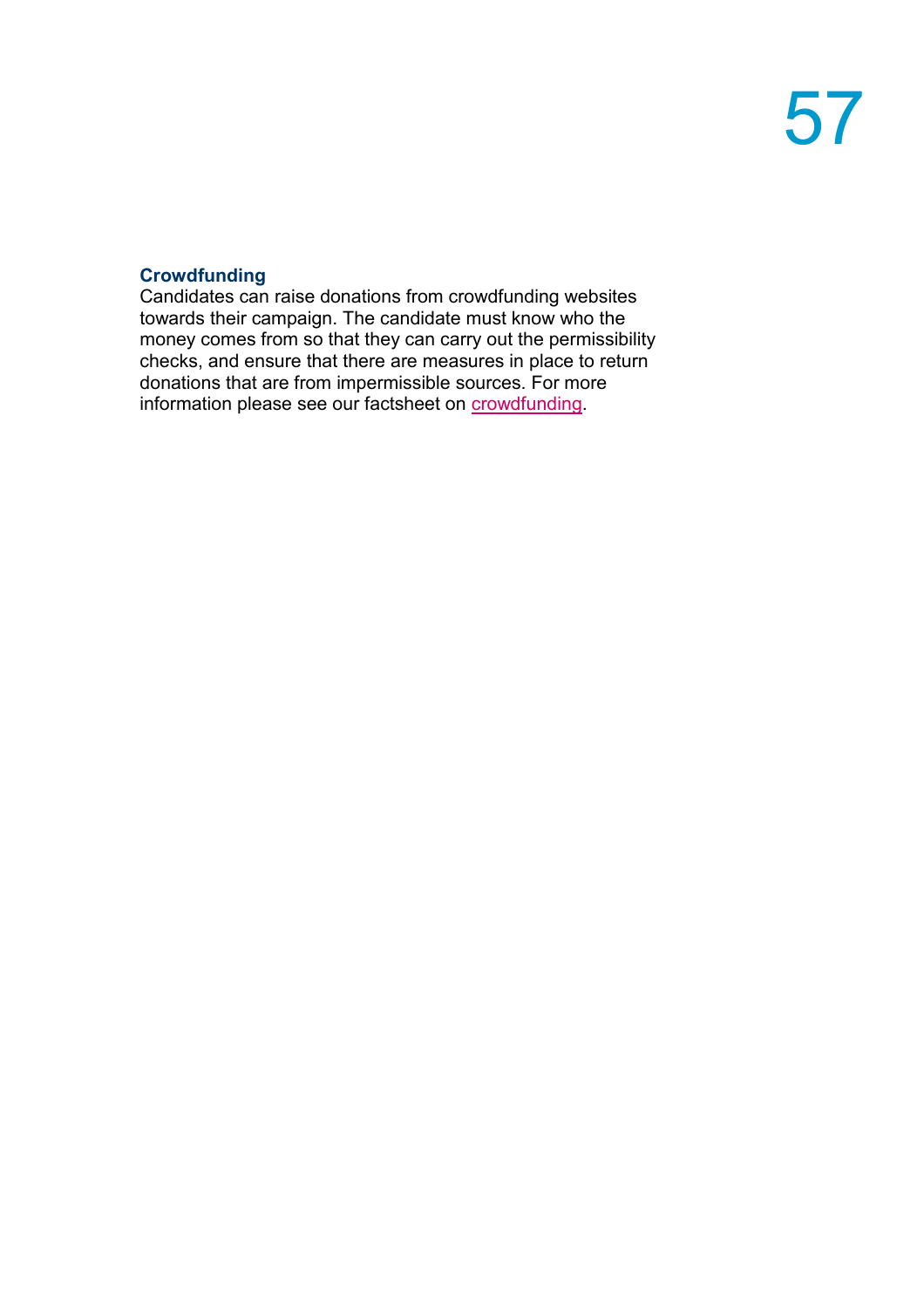## Who can you accept a donation from?

You must only accept donations from a permissible source. A permissible source is:

- an individual registered on a UK electoral register, including overseas electors
- a Great Britain registered political party
- a UK registered company which is incorporated in the UK and carries on business in the UK
- a UK-registered trade union
- a UK-registered building society
- a UK-registered limited liability partnership (LLP) that carries on business in the UK
- a UK-registered friendly society
- a UK-based unincorporated association that is based in and carries on business or other activities in the UK

You can also accept donations from some types of trust and from bequests. The rules on these donations are complicated, so please get in touch with us for more information.

Although you can legally accept donations from charities that are registered companies, charities are not usually allowed to make political donations under charity law. You should check that any charity offering a donation has taken advice from the relevant UK charity regulator before accepting it.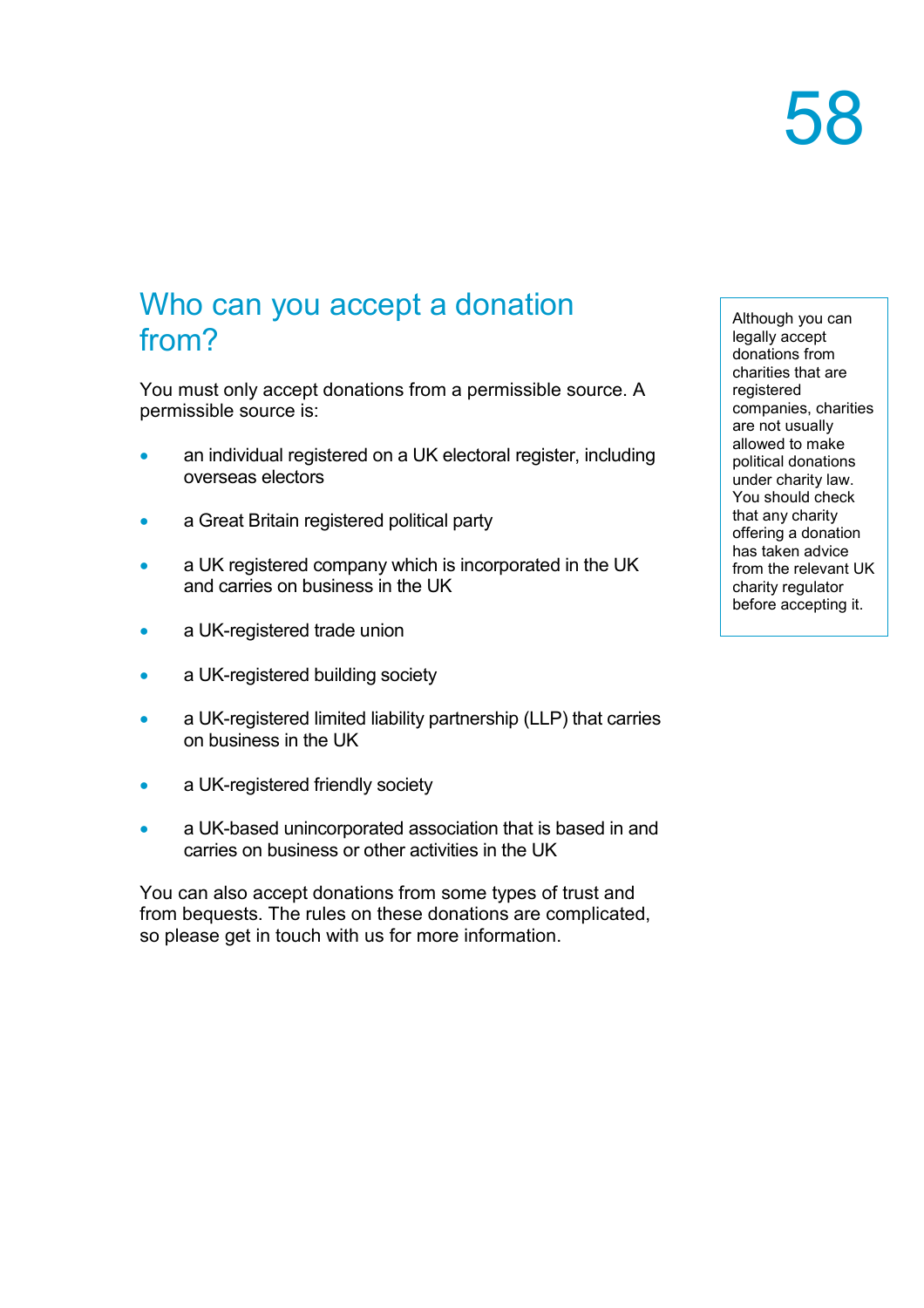## How do you decide if you can accept a donation?

When you receive any donation of more than £50, you must immediately make sure that you know who the donor is and that the donation is from a permissible source.

When you receive a donation, you have 30 days to decide if you can accept it.

You should ask yourself:

- 'am I sure that I know who this donation is from?'
- 'is the donor permissible?'

If

- the donation is not from a permissible donor, or
- for any reason you cannot be sure of the true identity of the source

you must return it within the 30-day period. If you don't, you will be deemed to have accepted it, you may commit a criminal offence and we may apply to the courts to have the donation forfeited.

If you've accepted an impermissible donation, you should tell us as soon as possible

Donations given towards regional party candidates must be reported by the party. It is the responsibility of the party to check that the donation is permissible if the donation received is more than £500.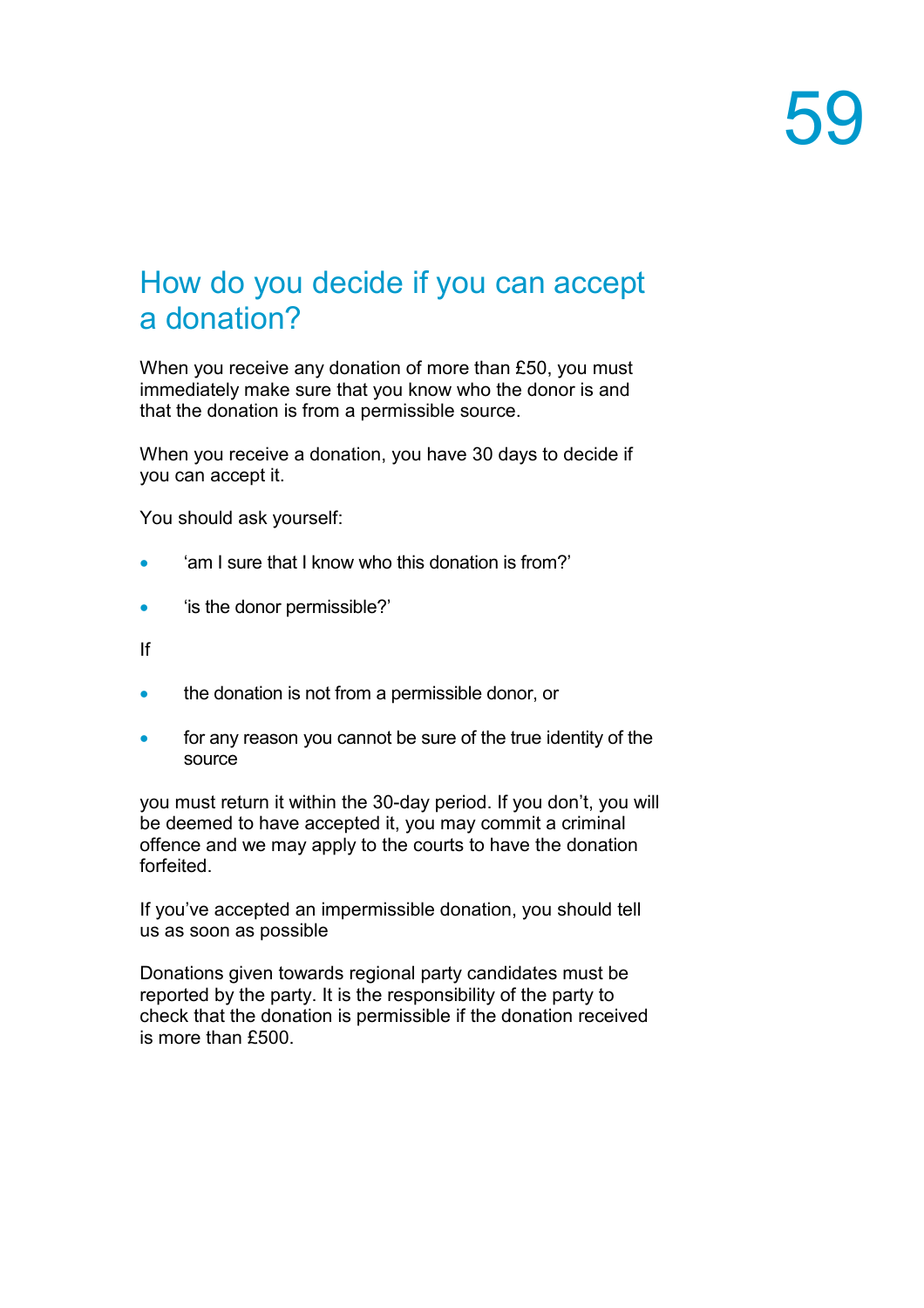## Donations given on behalf of others

If you are given a donation on behalf of someone else, the person giving you the donation (the agent) must tell you:

- that the donation is on behalf of someone else
- the actual donor's details

An example of someone acting as an agent is where an event organiser is handing over the proceeds from a dinner held specifically to raise funds for your organisation.

If you have reason to believe that someone might be acting as an agent but has not told you, you should find out the facts so that you can make the right checks.

If you are uncertain who the actual donor is you must not accept the donation.

If the donation isn't from a permissible donor, or for any reason you can't be sure of the true identity of the source, you must return it within the 30 day period.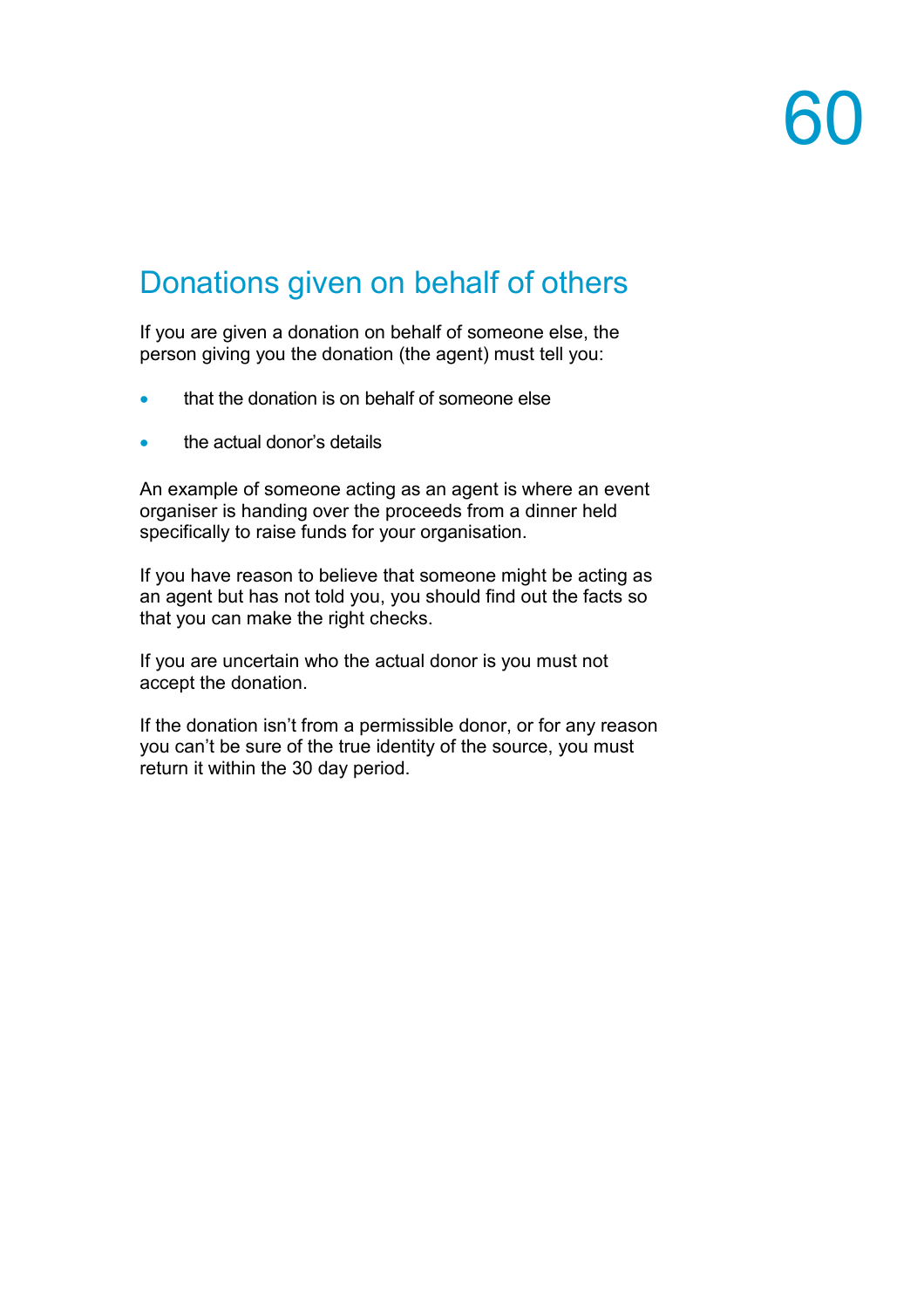## When do you 'receive' a donation?

You usually 'receive' a donation on the day you take ownership of it.

For example:

.

- if you are given free leaflets, you receive the donation when the leaflets are handed over to you
- if you are given a cheque, you receive the donation on the date that the cheque clears
- if a donation is transferred directly into your bank account you receive the donation on the date that it is received into your account

## How do you return a donation?

If you know who the donor is, you must return it to them within 30 days.

If the donation is from an unidentified source (for example, an anonymous £100 cash donation), you must return within 30 days of receiving it to:

- the person who transferred the donation to you; or
- the financial institution used to transfer the donation

If you do not return the donation within the 30 days, you must send the donation to us. We will pay it into the Government's consolidated fund.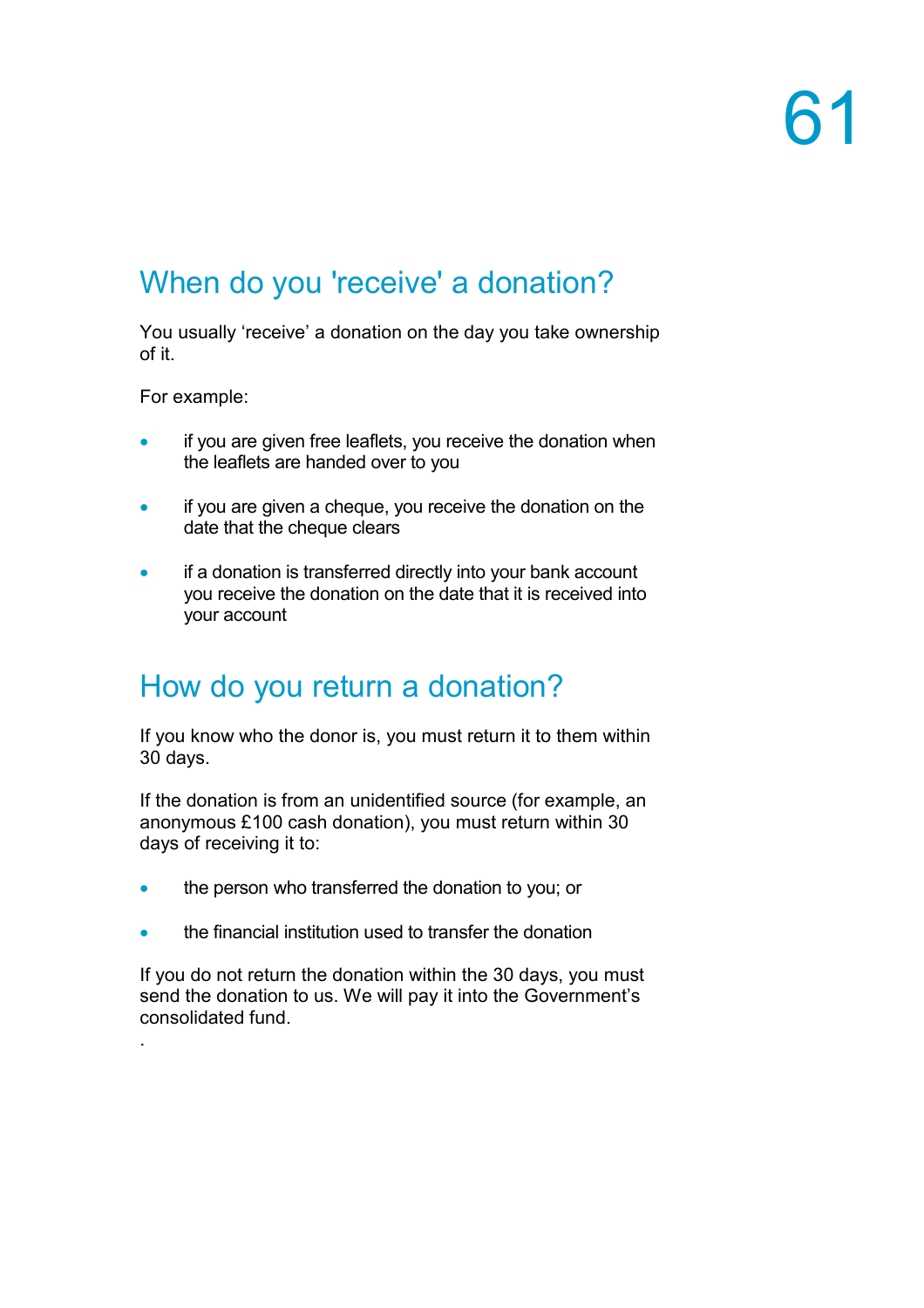## How do you value a donation?

You must put a value on any donation that is not money. The value of a donation is the difference between the value of what you receive and the amount (if any) you pay for it.

If you are given property, goods or services free of charge, or at a non-commercial discount of more than 10%, you must value them at the market rate.

For example:

| Market rate<br>for goods    |                | Price you pay | =   | Value of donation |
|-----------------------------|----------------|---------------|-----|-------------------|
| £200                        | $\overline{a}$ | £100          | =   | £100              |
| Or:                         |                |               |     |                   |
| Market rate<br>for services | -              | Price you pay | $=$ | Value of donation |
| £150                        |                | £0            |     | £150              |

If the donor is a commercial provider, you should use the rates they charge other customers. If this information isn't available, you should find out what similar providers charge for the same property, goods or services and use this as the market rate.

You should keep a record of how you reached your valuation.

**Commercial discounts** are those available to other similar customers, such as discounts for bulk orders or seasonal reductions.

**Non-commercial discounts** are special discounts that you are given by suppliers. This includes any special rate that is not available on the open market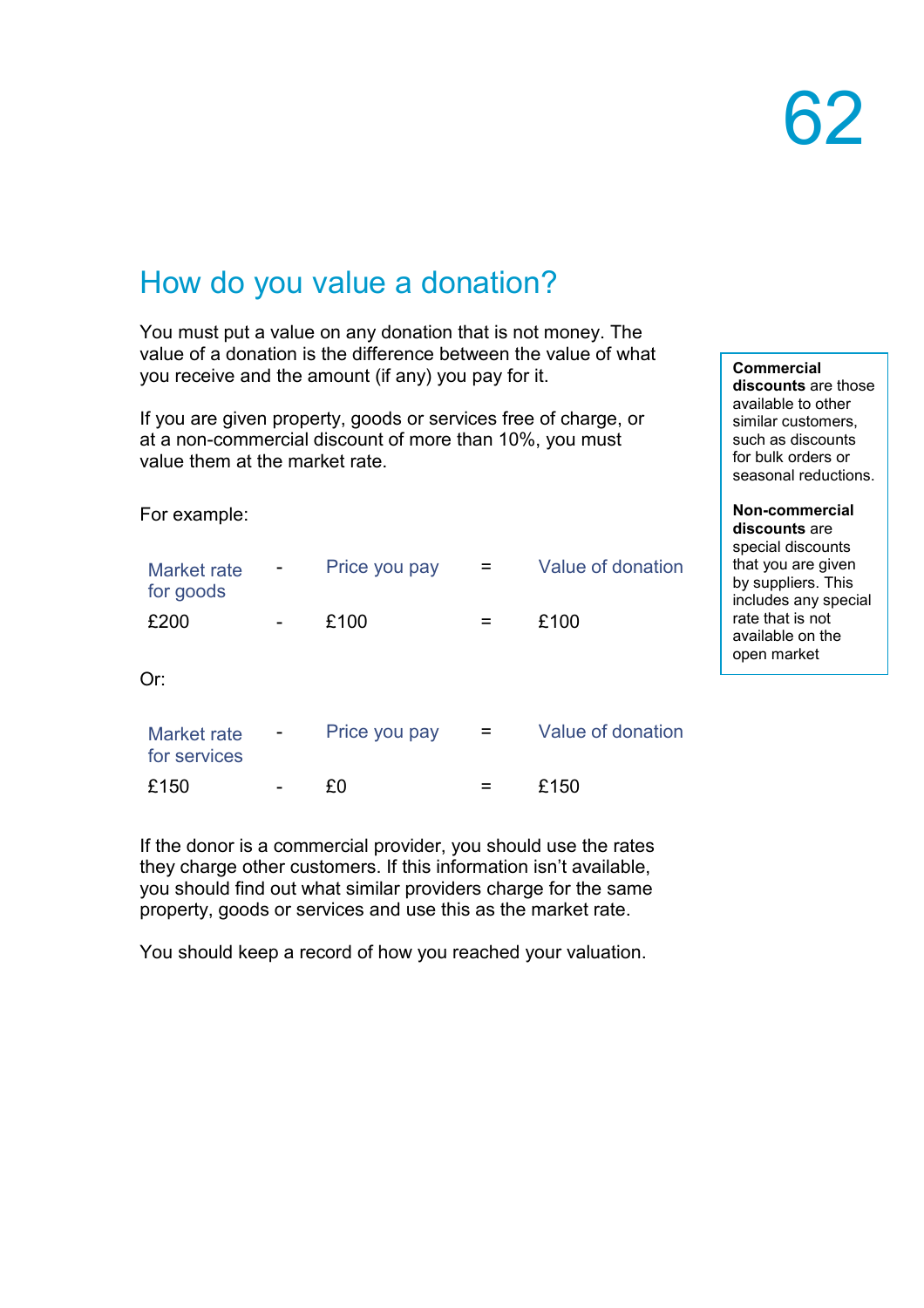### **Valuing a donation by sponsorship**

If someone sponsors a publication or event on the candidate's behalf, the value of the donation is the full amount that they pay.

You must not make any deduction for any benefit that they receive from the sponsorship.

Our factsheet on sponsorship can be found [here.](https://www.electoralcommission.org.uk/media/2046)

### **Valuing other types of donation**

You can find more information on valuing office space and seconded staff in **Expert paper: Splitting party campaign** [spending.](https://www.electoralcommission.org.uk/media/2916)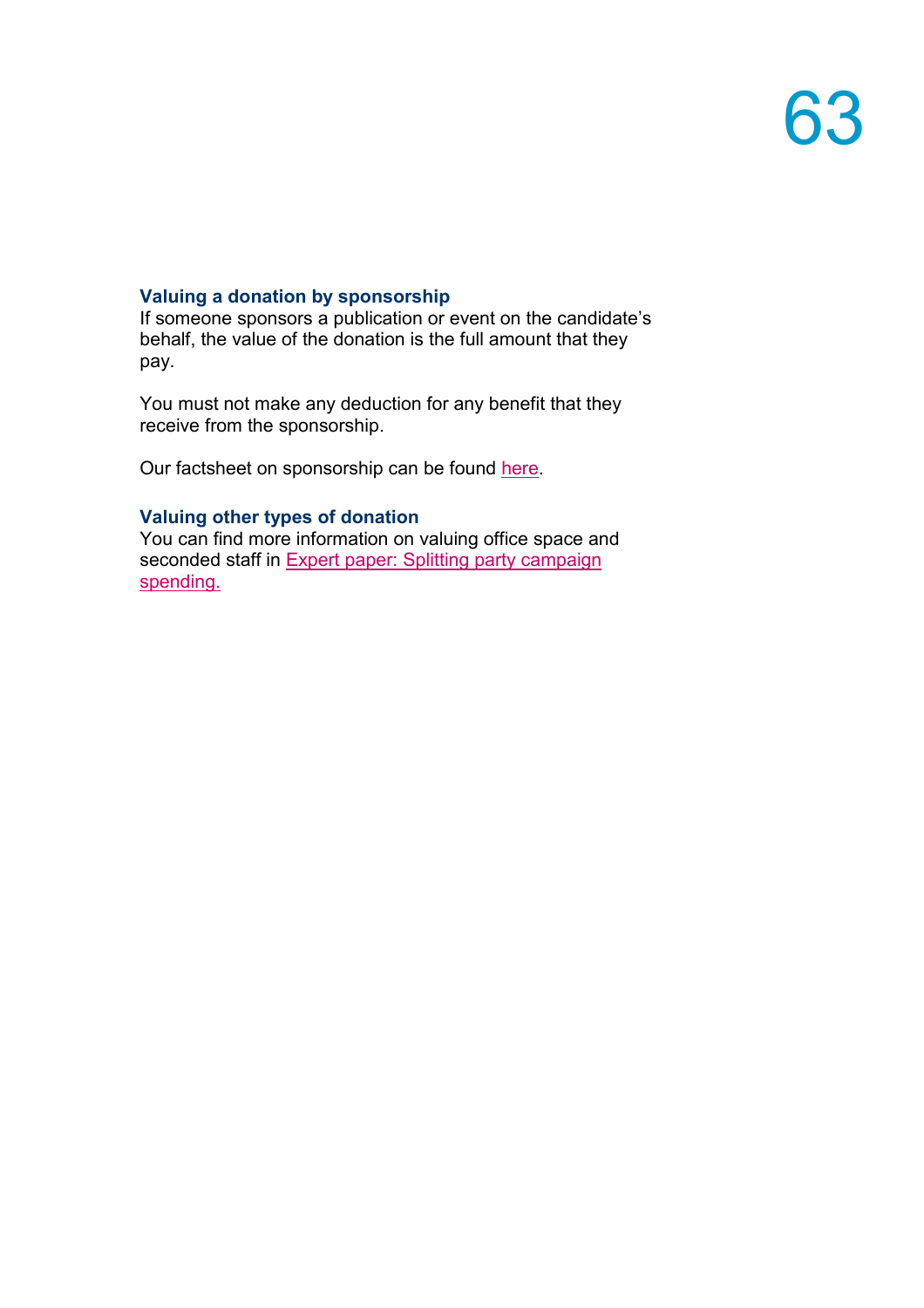## What records do you need to keep?

### **Donations you have accepted**

If you accept a donation over £50, you must record these details:

- the donor's name and address
- if the donor is a company, their registered company number
- the amount (for a monetary donation) or nature and the value of the donation (for a non-monetary donation
- the date on which you received the donation
- the date on which the donation was accepted

If the donor is an individual, you must record their address as it is shown on the relevant electoral register. If the donor is an overseas elector, you must record their home address. This is because no address will appear on the electoral register.

If the donor is a company, you must record the registered address and company number as it is shown on the Companies House register.

If the donor is an unincorporated association, you must record the main office address. This is because there is no register of unincorporated associations to refer to.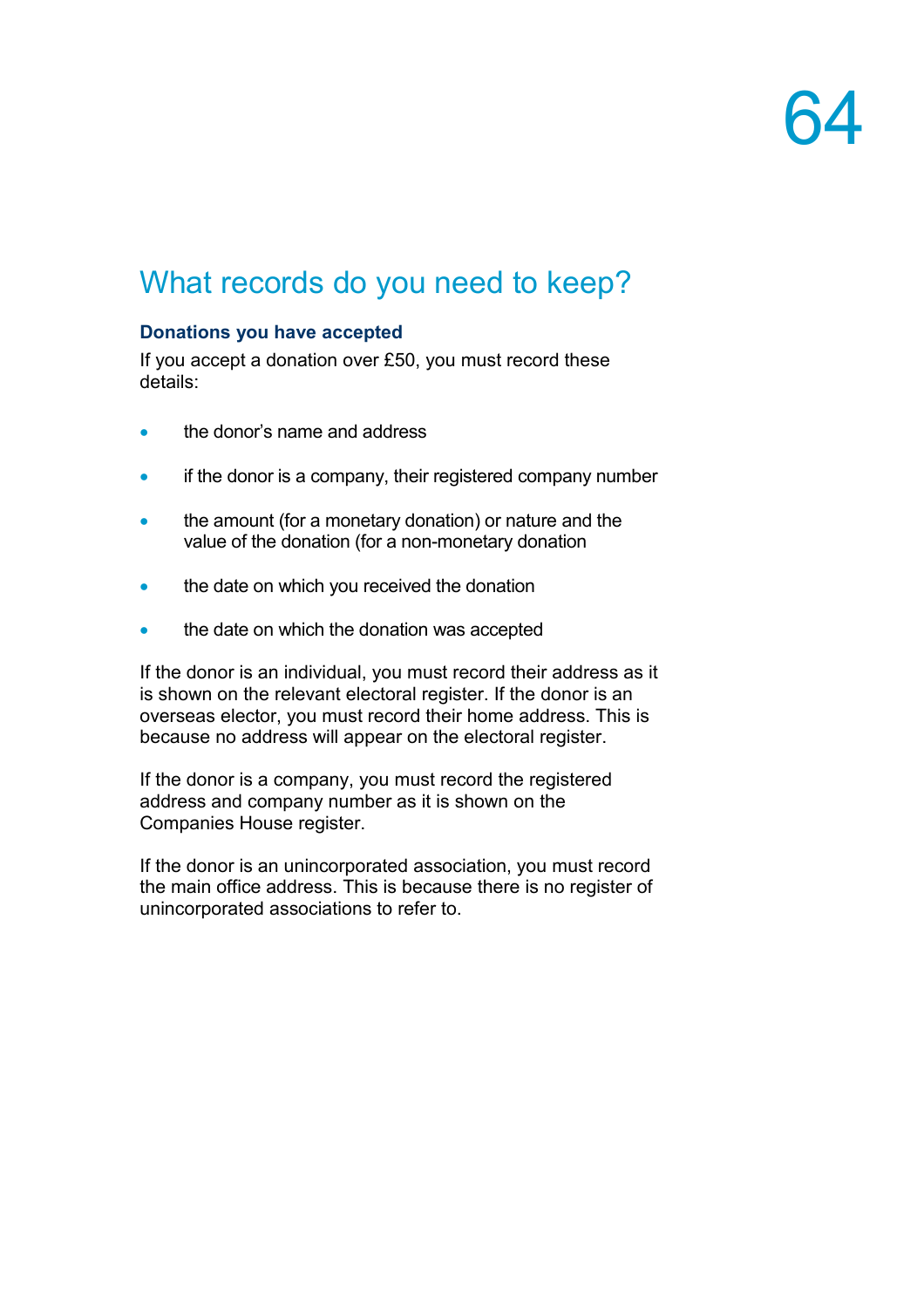### **Donations you have returned**

If you receive a donation from an impermissible source the election agent must return it, or pay it to the Commission and record these details:

- the amount or nature of the donation and its value
- the name and address of the donor (unless the donation was given anonymously)
- if the donation was given anonymously, details of how the donation was made
- the date you received the donation
- the date you returned the donation
- the action you took to return the donation (for example, the person or institution you returned it to)

If you receive a donation from a source which you cannot identify (for example an anonymous cash donation of £100), you must return it to either:

- the person who transferred the donation to you; or
- the financial institution used to transfer the donation

### **After the election**

You will need to report these details in your spending and donations return for the short campaign. You can find more information about the return, and when you need to submit it, in Section C.

If you cannot identify either the person who transferred the donation to you, or the financial institution used to transfer the donation, you must send the donation to us. We will pay it into the Government's consolidated fund.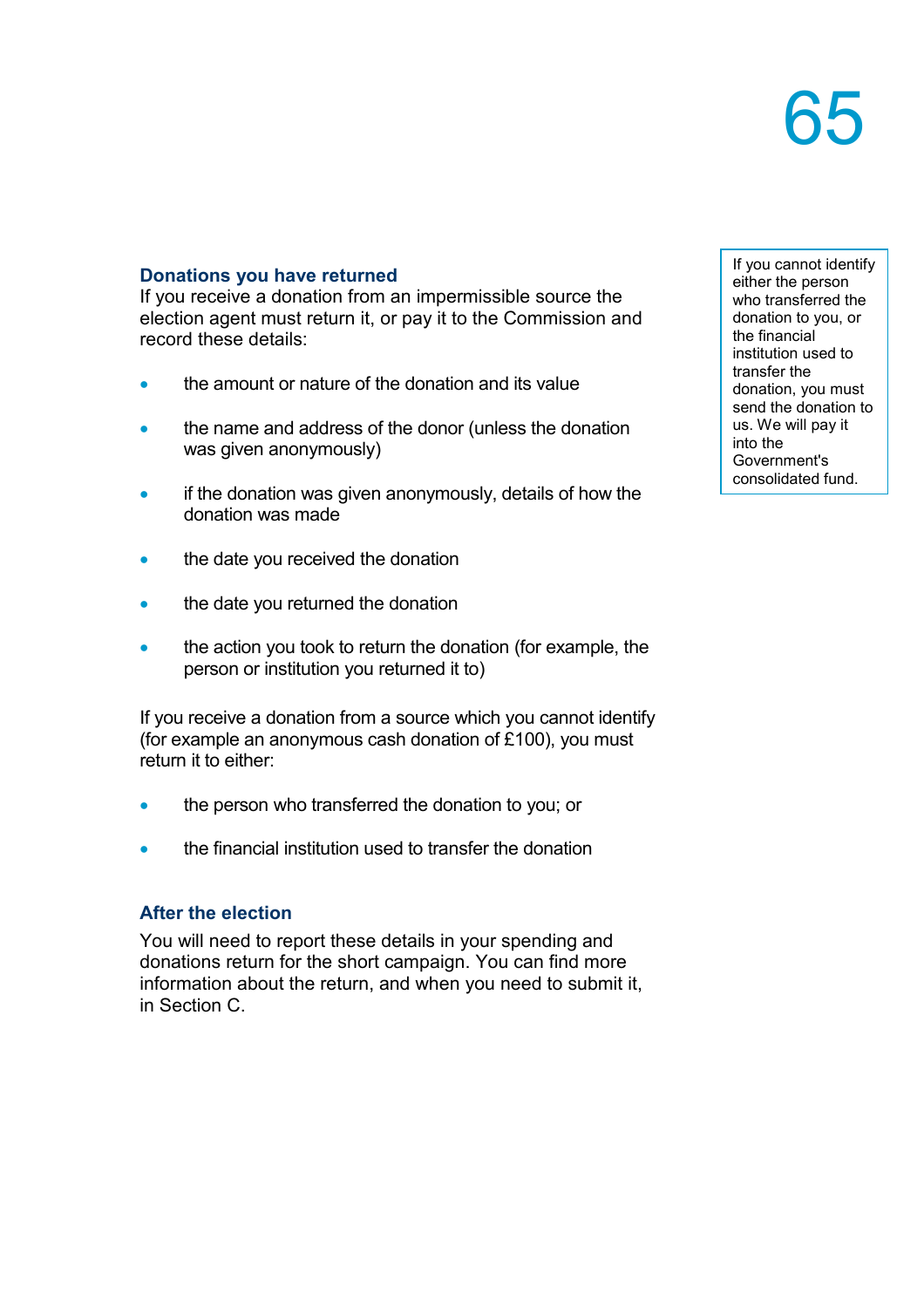## Candidates who are party members or holders of elected office

If you are a member of a registered political party or you already hold some relevant elected office, you need to follow rules about donations and loans to you that relate to political activity before the regulated period. For instance, you may be given donations to help fund your campaign to be selected as a candidate, or to cover campaigning activity before the start of the regulated period.

Holders of elective office are:

- a member of the Scottish Parliament
- a member of the UK Parliament
- a member of the Senedd
- a member of the Northern Ireland Assembly
- a member of any local authority in the UK, excluding parish or community councils
- a member of the Greater London Authority
- the Mayor of London or any other elected mayor, or
- a Police and Crime Commissioner

We call these individuals 'regulated donees'. If you are a regulated donee and you receive certain donations or loans of more than £500, you can only accept them from permissible sources. You have 30 days from receipt to decide whether to accept them.

If you hold one of these elected offices and intend to stand in the Scottish **Parliamentary** election, you should make sure that neither office disqualifies you from holding the other.

More information about disqualifications is available in our guidance on [standing for election](https://www.electoralcommission.org.uk/media/3950)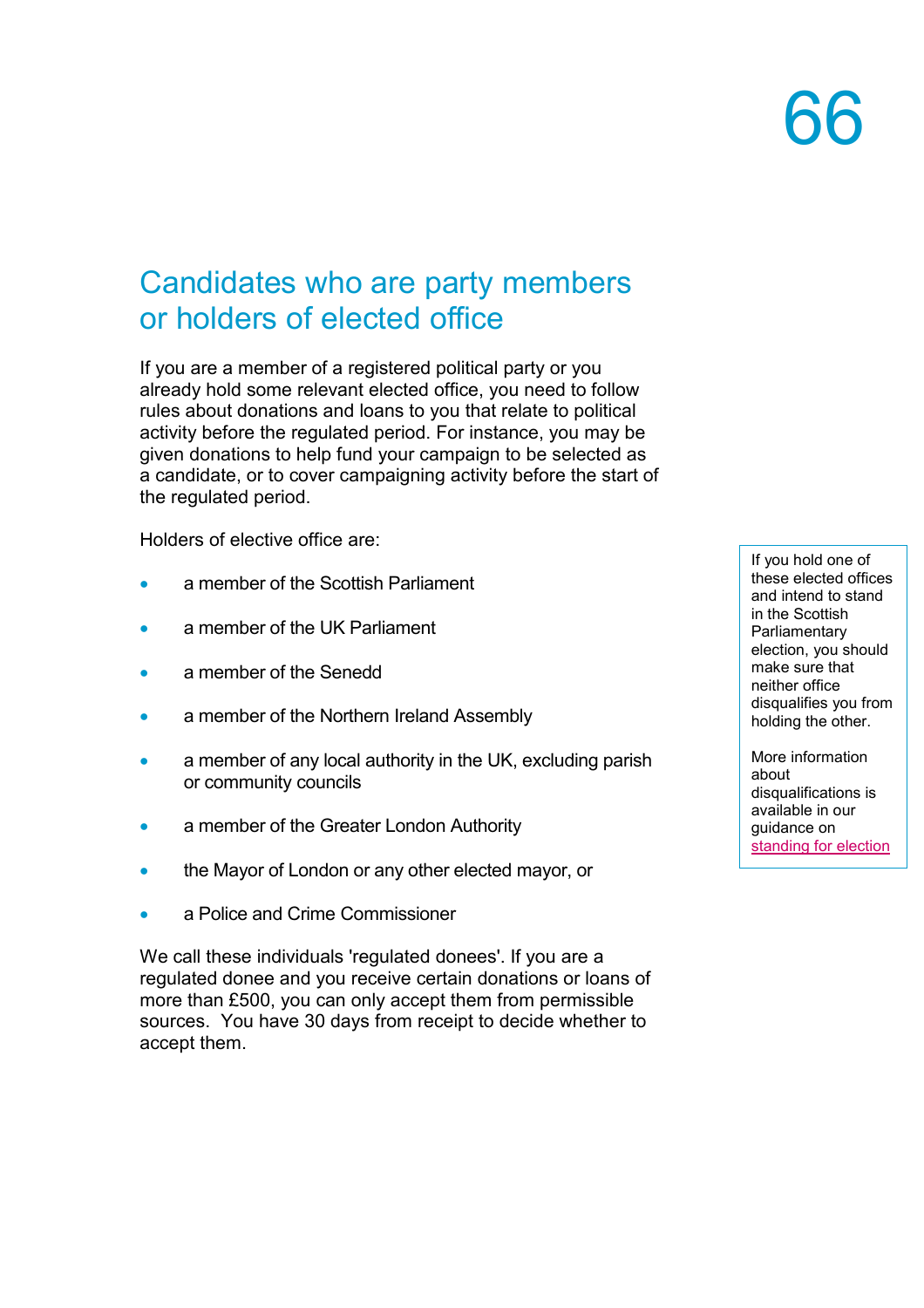If you accept a donation or loan of more than £1,500 (or donations or loans from one source that in aggregate amount to more than £1,500), you must report it to us within 30 days of accepting it. If you are an MSP and you accepted the donation before parliament was dissolved you must also report these donations to the Scottish Parliament.

If you are elected, you will also be covered by these rules after you are elected.

You can find our guidance on these rules on our [website.](https://www.electoralcommission.org.uk/guidance-regulated-individuals)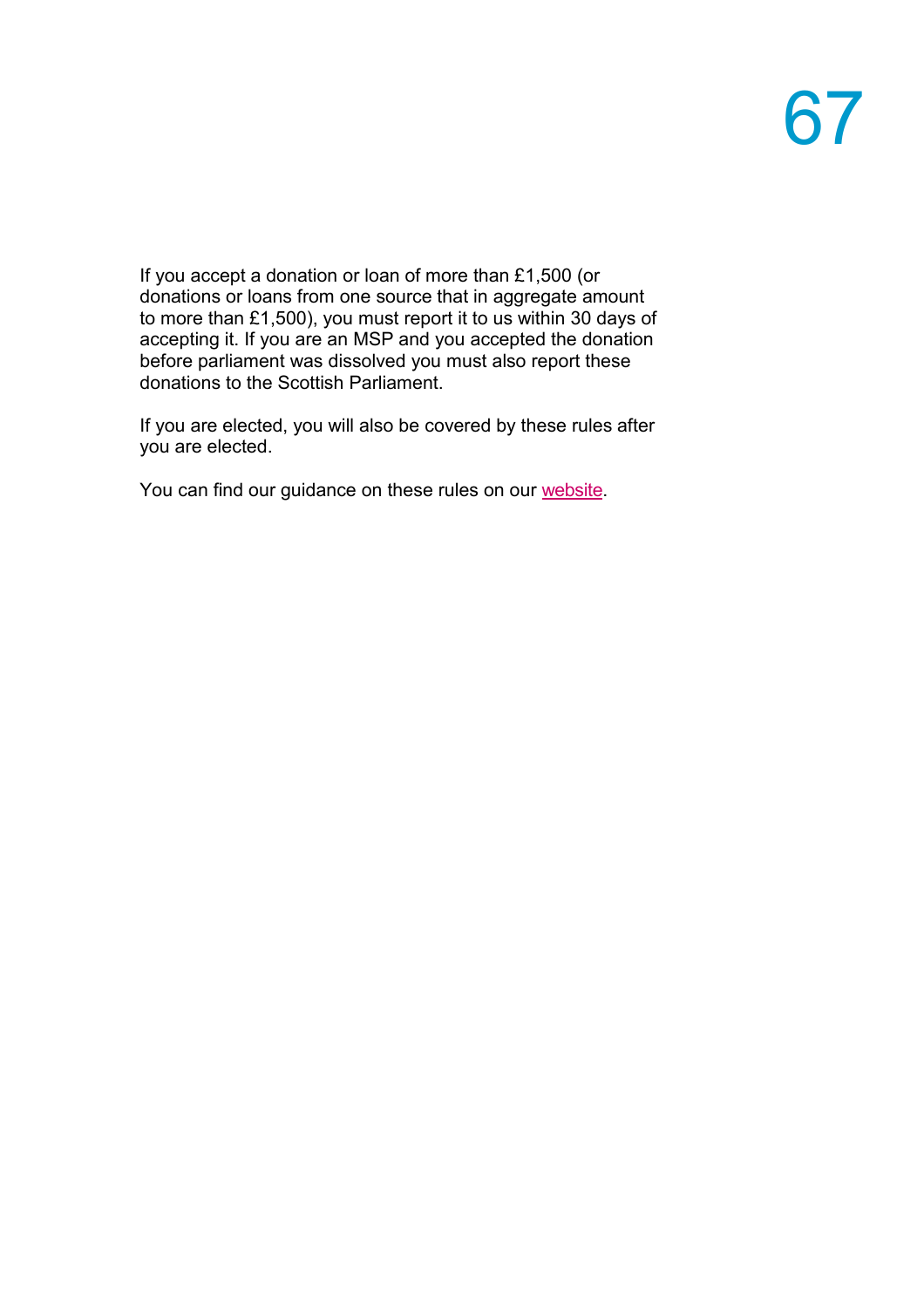## Part Two - How to check permissibility

Before you accept any donation of more than £50 for the purpose of meeting candidate spending, you must take all reasonable steps to:

- make sure you know the identity of the true source
- check that the source is permissible

You have 30 days to do this, and return the donation if you can't accept it. If you keep a donation longer than 30 days, you are deemed to have accepted it. If you keep an impermissible donation after this time, you may commit a criminal offence and we may apply to the courts to have it forfeited to us.

In special circumstances, people have an anonymous registration. If a donor is anonymously registered, please contact us for advice.

You can find the contact details for your local Electoral Registration Officer on [www.aboutmyvote.c](http://www.aboutmyvote.co.uk/) [o.uk](http://www.aboutmyvote.co.uk/)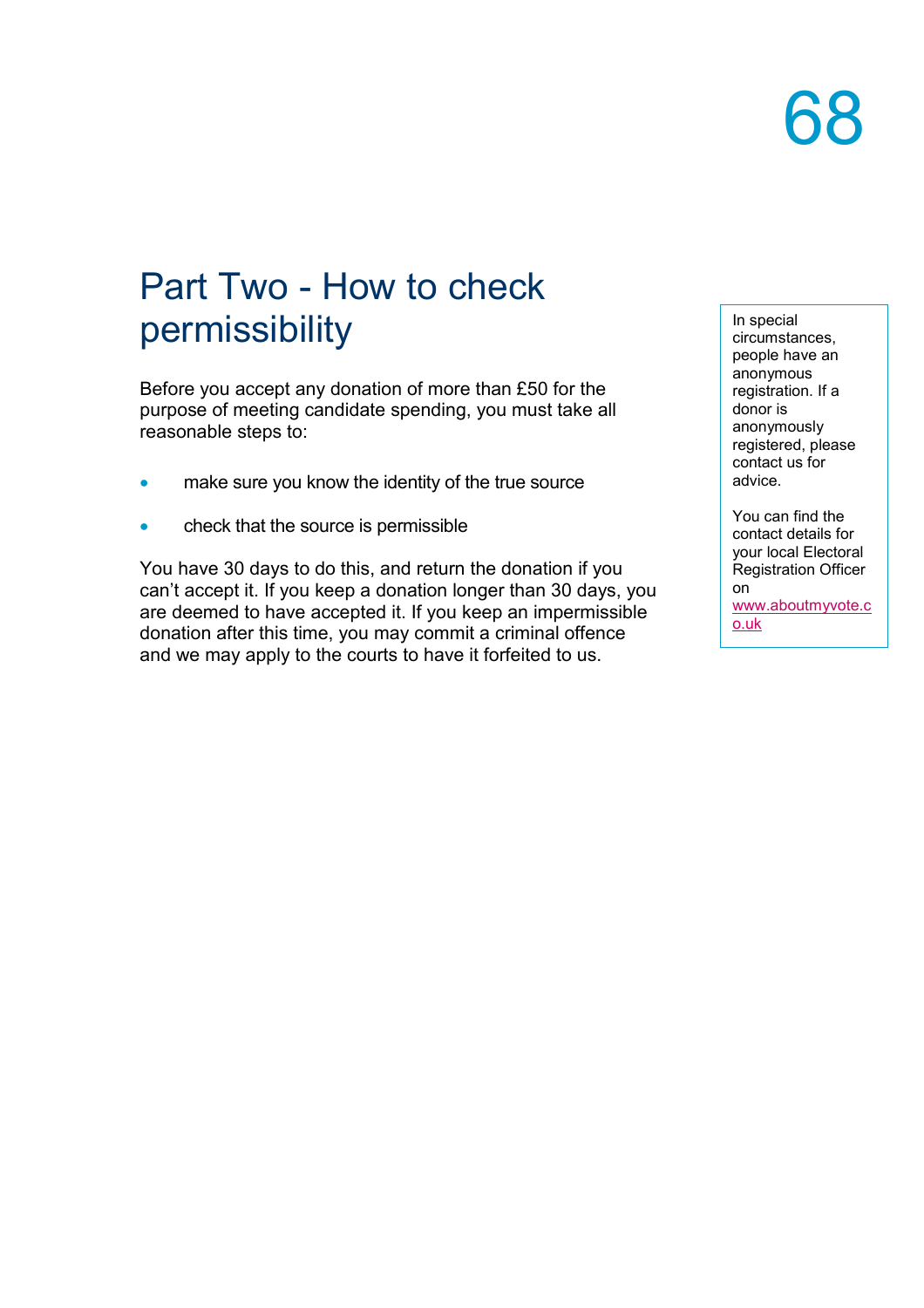## Donations from individuals

### **What makes an individual permissible?**

Individuals must be on a UK electoral register at the time the donation is received. This includes overseas electors.

### **How do you check permissibility?**

You can use the electoral register to check if an individual is permissible. Candidates and their agents are entitled to a free copy of the full electoral register in the run-up to an election. You must only use the register for checking if a donor is permissible or other electoral purposes. You must not pass it on to anyone else.

To obtain a copy of the register, you should contact the Electoral Registration Officer as appropriate, explaining that you are asking for it as a candidate at an election or as the election agent on behalf of the candidate.

You should also ask them to send you all the updates to the register. This is important because an elector may be removed from the registrar and so at the time of making the donation not be a permissible donor.

You must check the register and updates carefully to make sure that the person is on the register on the date you received the donation.

### **What information must you record?**

You must record:

- the full name of the donor
- the address as it is shown on the electoral register, or if the person is an overseas elector, their home address (whether in the UK or elsewhere)

You may find it helpful to note the donor's electoral number as a record of your checks.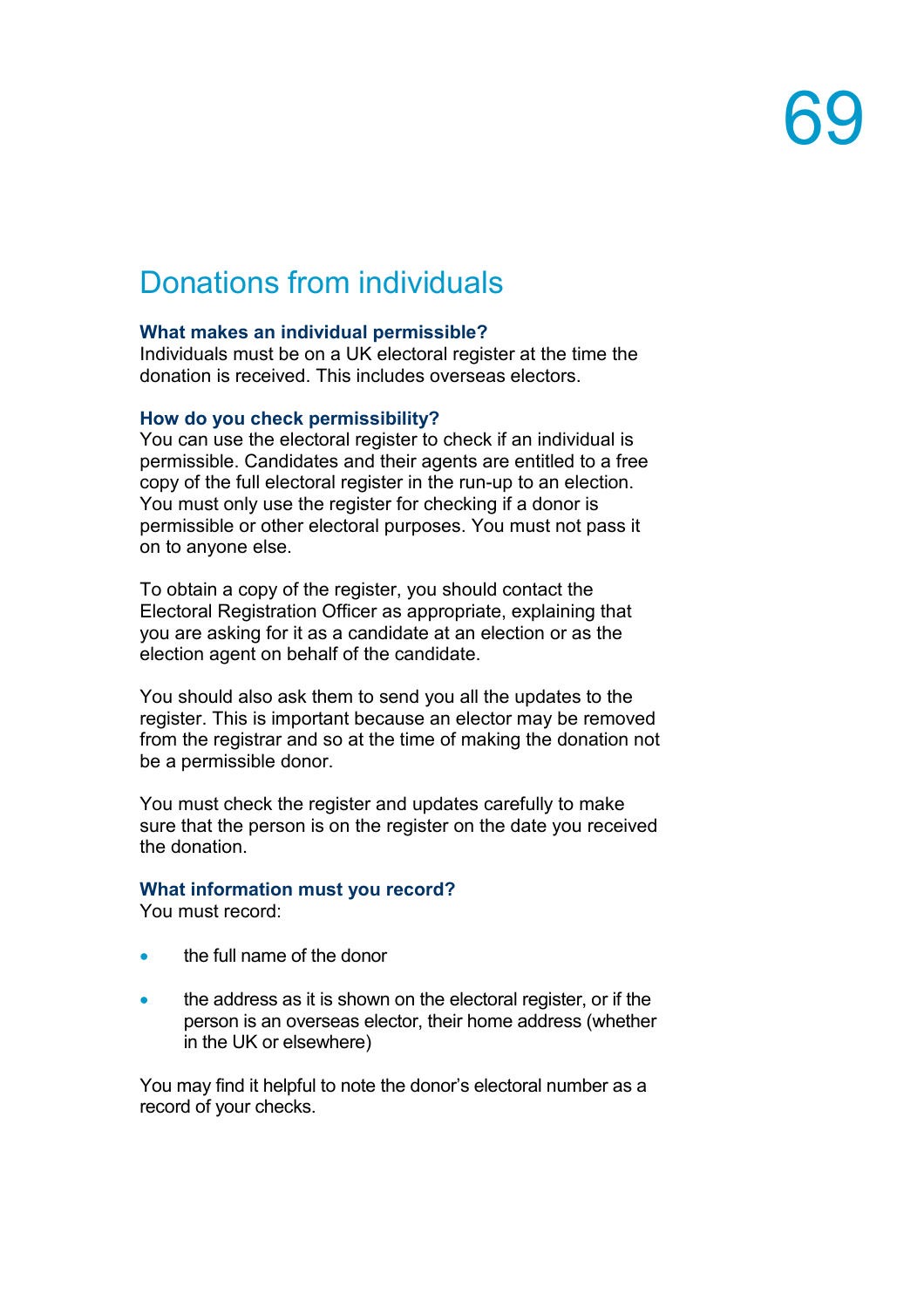# $\sqrt{2}$

## Donations from companies

### **What makes a company a permissible donor?**

A company is permissible if it is:

- registered under the Companies Act 2006
- incorporated in the UK, and
- carrying on business in the UK

You must be sure that the company meets all three criteria.

### **How do I check company registration?**

You should check the register at Companies House, using the free Webcheck service at [www.gov.uk/companies-house.](http://www.gov.uk/companies-house)

You should look at the full register entry for the company.

To check that the company is permissible, you need to look at its registered number. Some companies will have a number only. Other companies have a letter as a prefix to the number.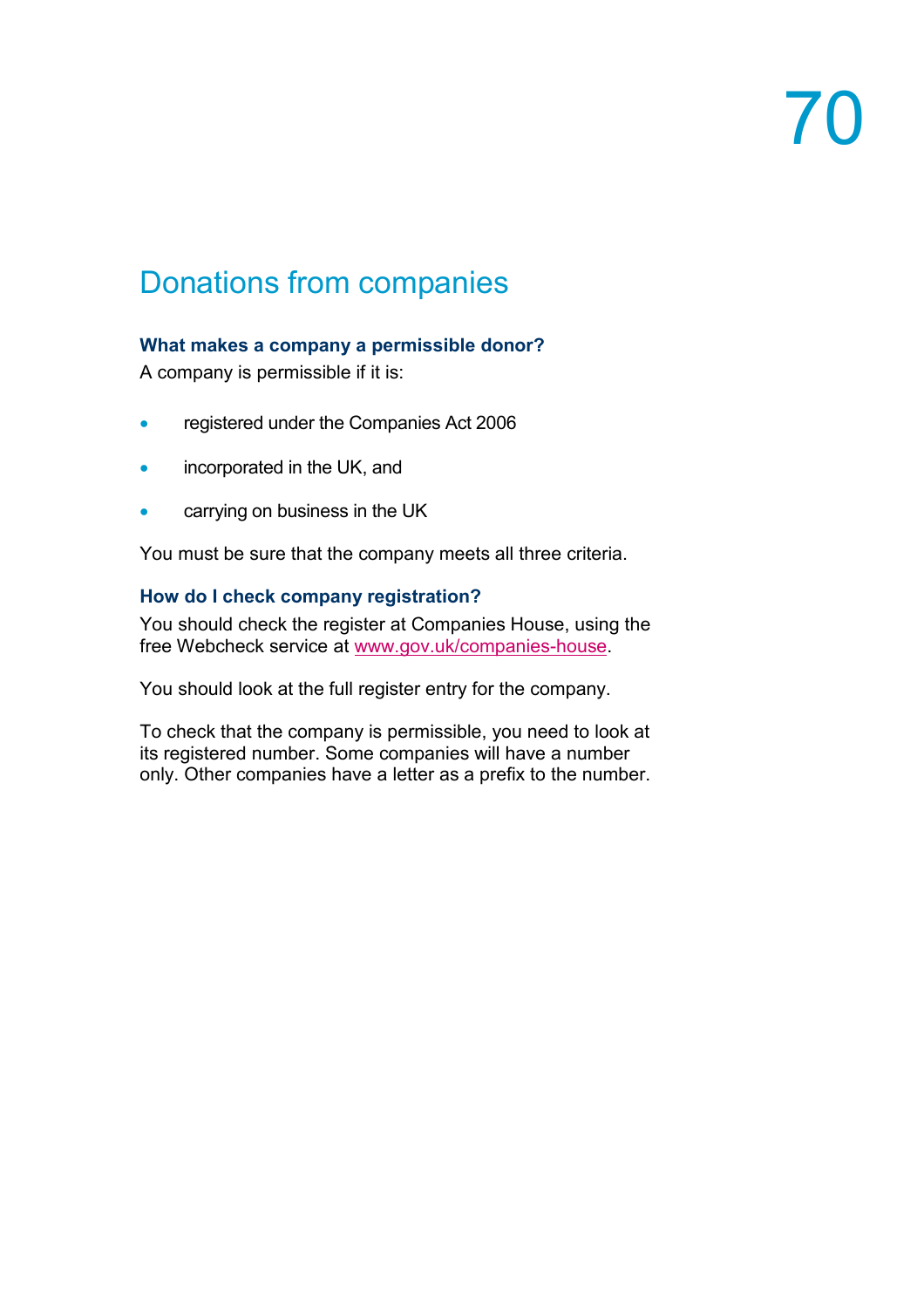The table below shows you if a company with a particular prefix is permissible, as long as it is also carrying on business in the UK.

| <b>Prefix letter</b> | Is it permissible?                                                                                    |
|----------------------|-------------------------------------------------------------------------------------------------------|
| None                 | Yes                                                                                                   |
| NI, SC               | Yes                                                                                                   |
| OC, SO, NC           | Yes, as a limited liability partnership –<br>see separate section below                               |
| IP, SP, NP, NO       | Maybe – see industrial and provident<br>societies in the 'Other types of donor'<br>section on page 41 |
| Any other prefix     | Nο                                                                                                    |

#### **How do you check if the company is carrying out business in the UK?**

You must be satisfied that the company is carrying on business in the UK. The business can be non-profit-making.

Even if you have direct personal knowledge of the company, you should check the Companies House register to see if:

- the company is in liquidation, dormant, or about to be struck off
- the company's accounts and annual return are overdue

A company may still be carrying on business if it is in liquidation, dormant or late in filing documents, but you should make extra checks to satisfy yourself that this is the case.

For any company, you should consider looking at:

- the company's website
- relevant trade, telephone directories or reputable websites
- the latest accounts filed at Companies House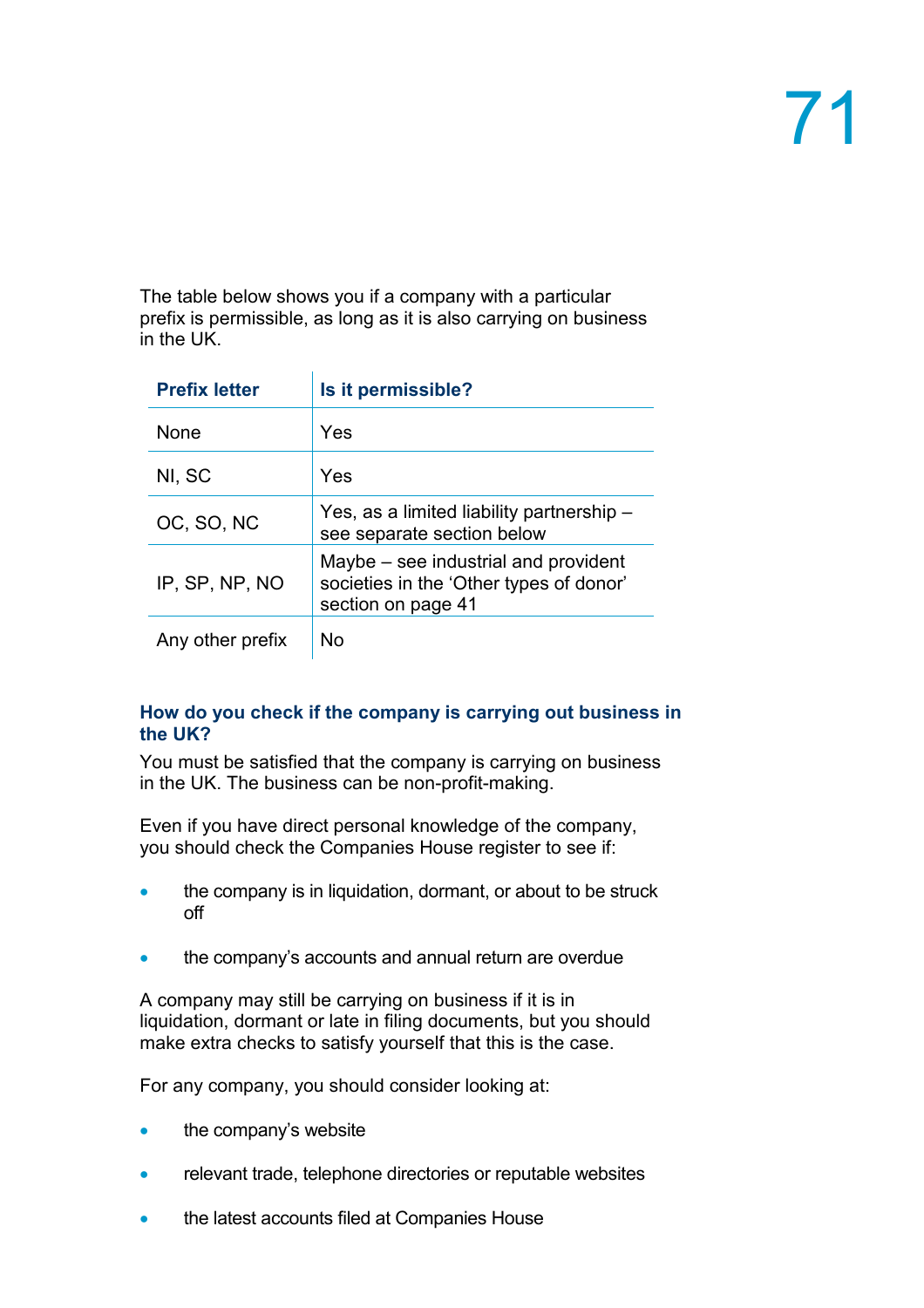If after carrying out your checks you are still uncertain that a company is permissible, please [email](mailto:infoscotland@electoralcommission.org.uk) or call us for advice.

### **What information must you record?**

You must record:

- the name as it is shown on the Companies House register
- the companies registered office address and
- the registered company number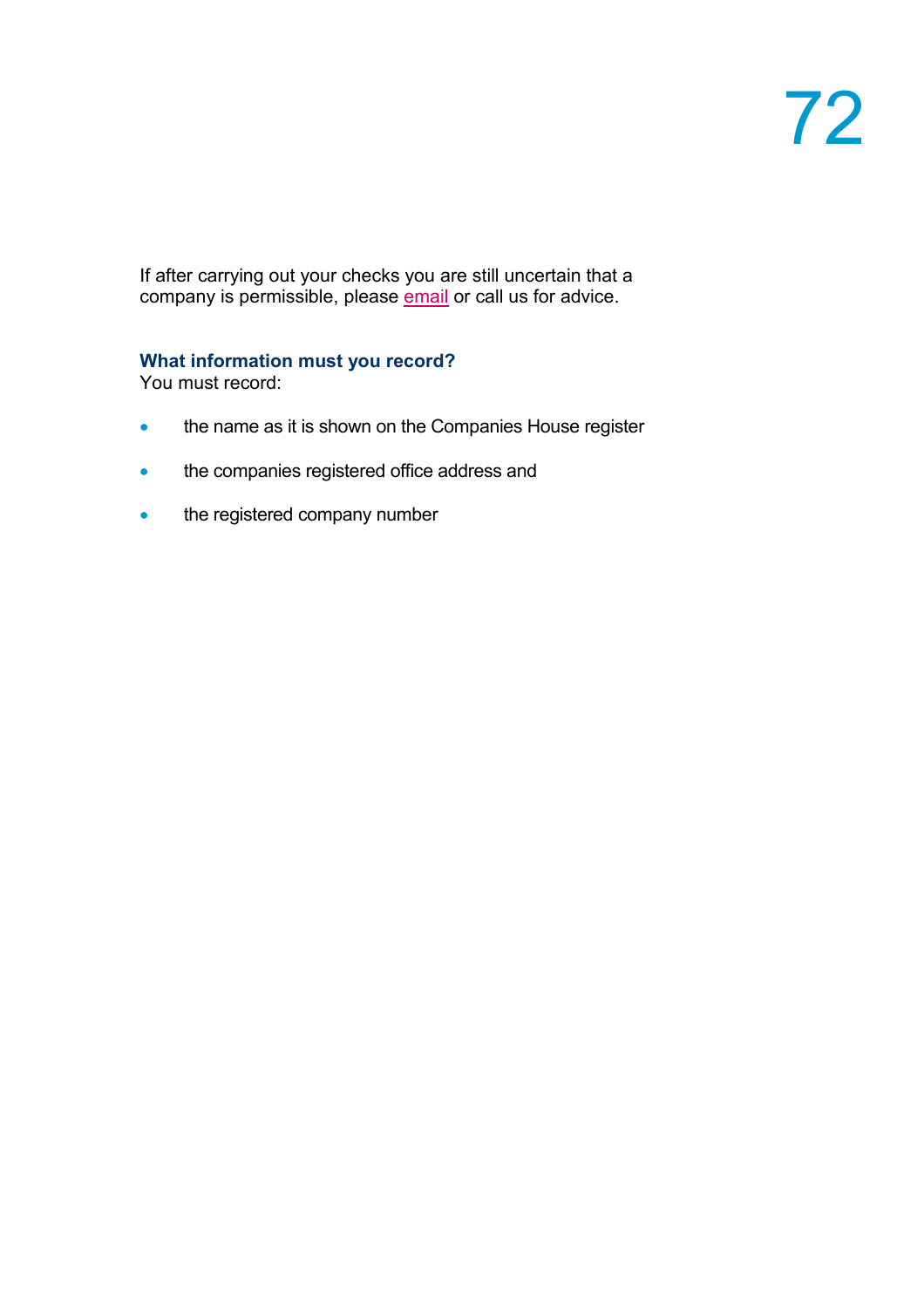## Donations from Limited Liability partnerships

### **What makes a limited liability partnership a permissible donor?**

A limited liability partnership (LLP) is a permissible donor if it is:

- registered as an LLP at Companies House
- carrying on business in the UK

#### **How do you check permissibility?**

You should check the register at Companies House, using the free Webcheck service at [www.gov.uk/companies-house.](http://www.gov.uk/companies-house)

You need to look at the LLP's registered number. Only numbers beginning with OC, SO or NC are permissible LLPs.

As with companies, you must be satisfied that the LLP is carrying on business in the UK. You can find more information in the previous section 'How do you check if the company is carrying on business in the UK?' on page 36.

#### **What information must you record?**

You must record:

- the name as it is shown on the register
- the LLPs registered office address and

You should also record the LLPs registered number.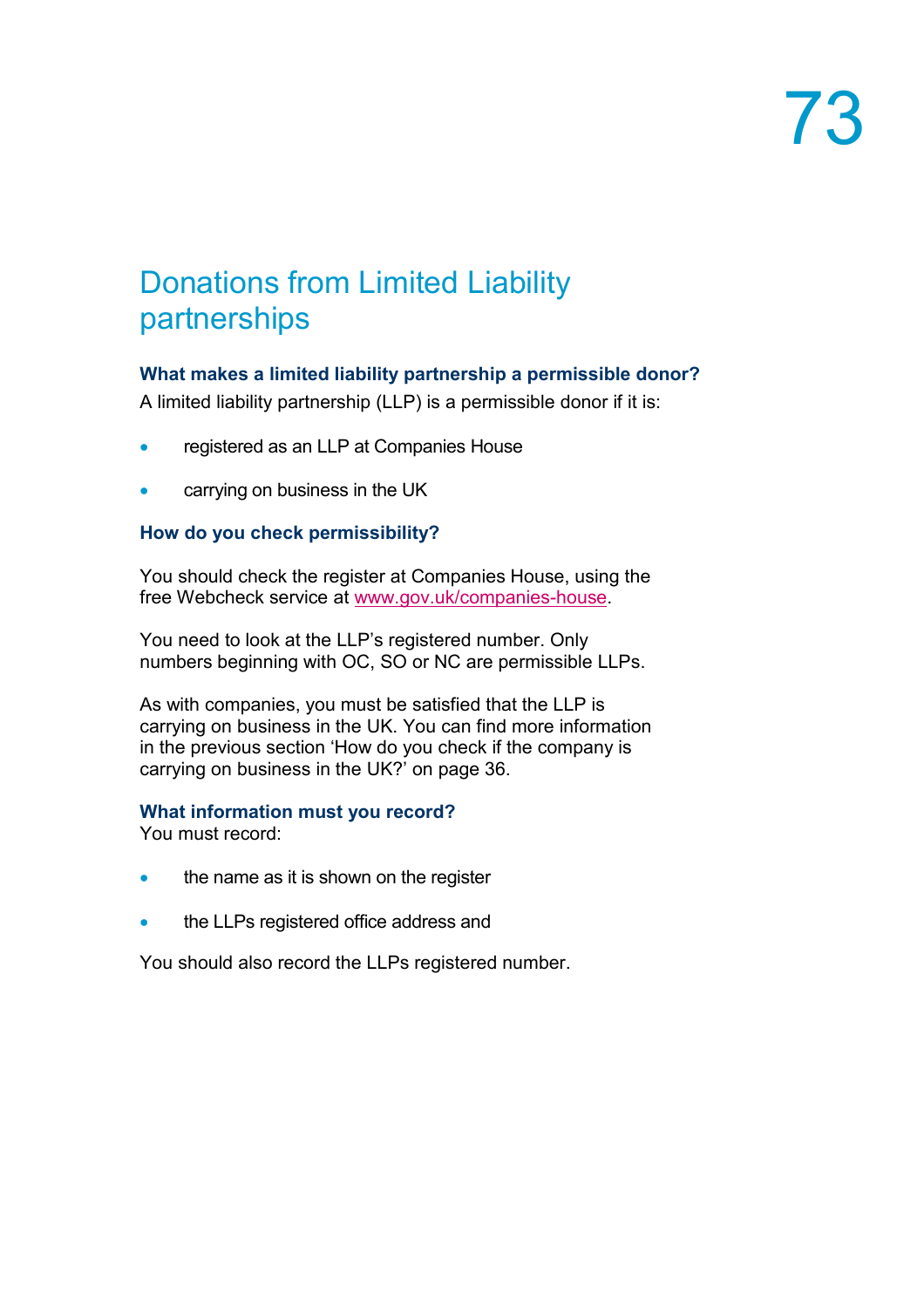## Donations from unincorporated associations

An unincorporated association is a permissible donor if:

- it has more than one member
- the main office is in the UK
- it is carrying on business or other activities wholly or mainly in the UK

#### **How do you check permissibility?**

There is no register of unincorporated associations. Permissibility is a matter of fact in each case.

In general, an unincorporated association should have:

- an identifiable membership
- a separate existence from its members

For example, members' clubs are sometimes unincorporated associations.

If you are not sure that an association meets the criteria, you should consider whether the donation is actually from individuals within it (rather than the association) or if someone within the association is acting as an agent for others.

If you think this is the case, you must check the permissibility of all individuals who have contributed more than £50 and treat them as the donors.

If you are not sure you should make further enquiries and not accept the donation unless you are satisfied who the true donor is.

You must ensure that the unincorporated association has more than one member and has its main office in the UK.

You must check that the unincorporated association is carrying on business or other activities in the UK. You can find more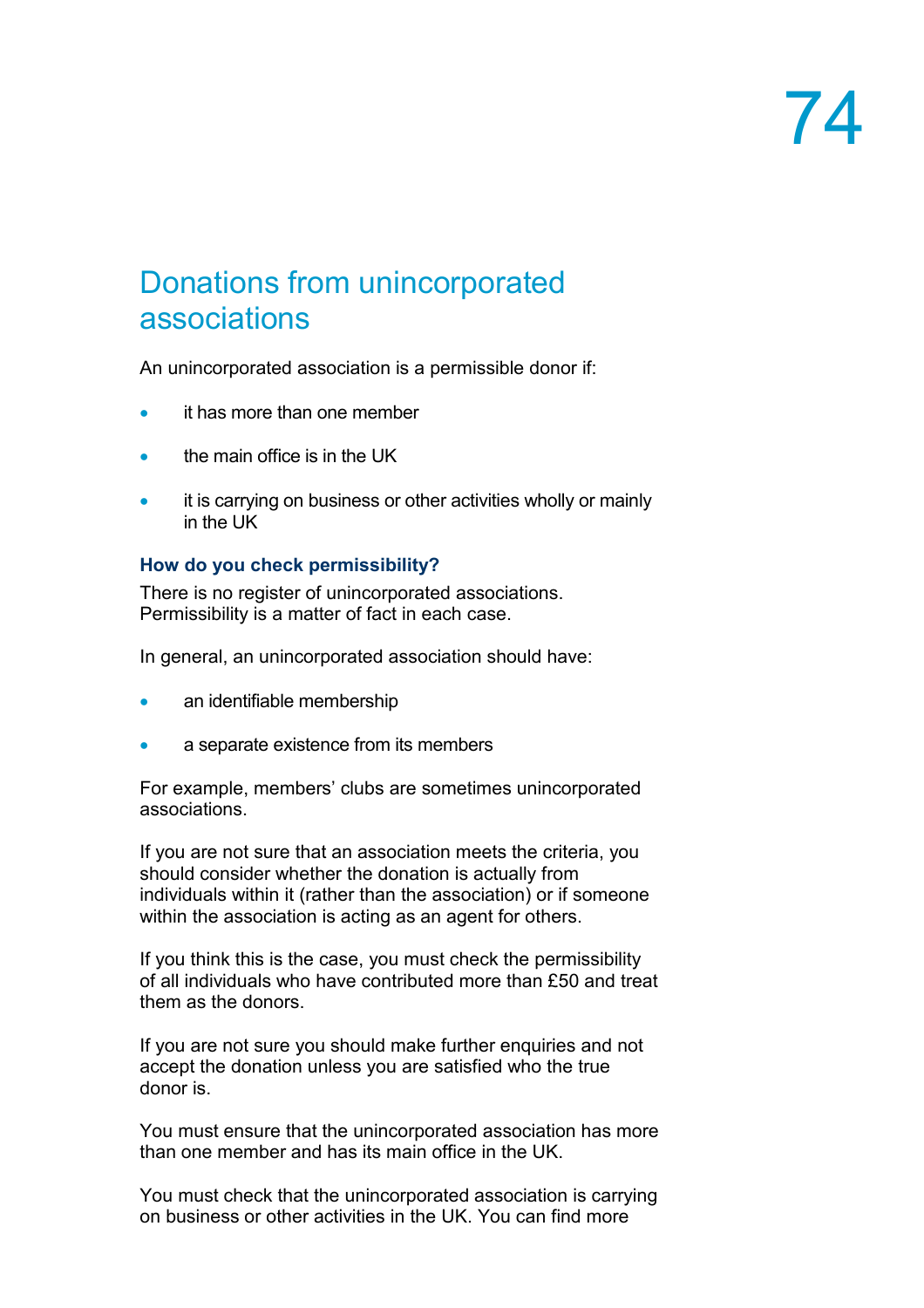information on carrying on business in the previous section 'How do you check if the company is carrying on business in the UK?'.

If you would like further advice on checking the permissibility of unincorporated associations in specific cases, please contact us.

#### **What information must you record?**

You must record:

- the name of the unincorporated association
- the unincorporated association's main address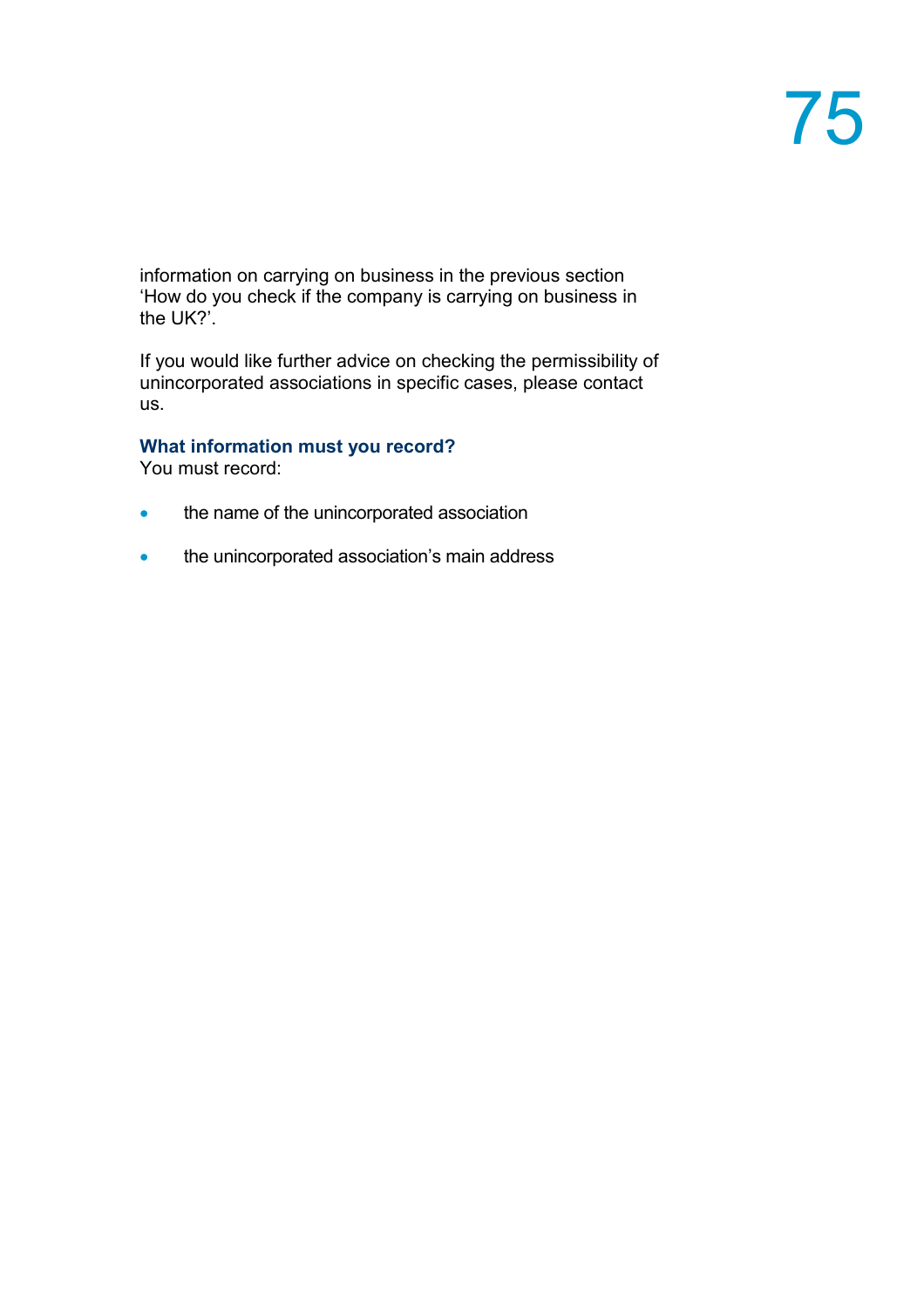## Other types of donor

The table below shows how you check permissibility for other types of donor.

| <b>Type of donor</b>                      | <b>Requirement</b>                                                                                                                          | Where to check                                                               |  |
|-------------------------------------------|---------------------------------------------------------------------------------------------------------------------------------------------|------------------------------------------------------------------------------|--|
| Political party                           | Registered on the<br><b>Great Britain register</b><br>of political parties                                                                  | The Electoral Commission<br>http://www.electoralcommission.<br><u>org.uk</u> |  |
| Trade union                               | Listed as a trade union<br>by the Certification<br>Officer                                                                                  | The Certification Officer<br>www.certoffice.org                              |  |
| <b>Building society</b>                   | A building society<br>within the meaning of<br>the Building Societies<br>Act 1986                                                           | The Financial Services Authority<br>http://mutuals.fsa.gov.uk                |  |
| Friendly/ industrial<br>provident society | Registered under the<br><b>Friendly Societies Act</b><br>1974 or the Co-<br>operative and<br><b>Community Benefit</b><br>Societies Act 2014 | The Financial Services Authority<br>http://mutuals.fsa.gov.uk                |  |

### **What information must you record?**

You must record:

- the name of the donor
- the address of the donor's principal or registered office as shown in the relevant register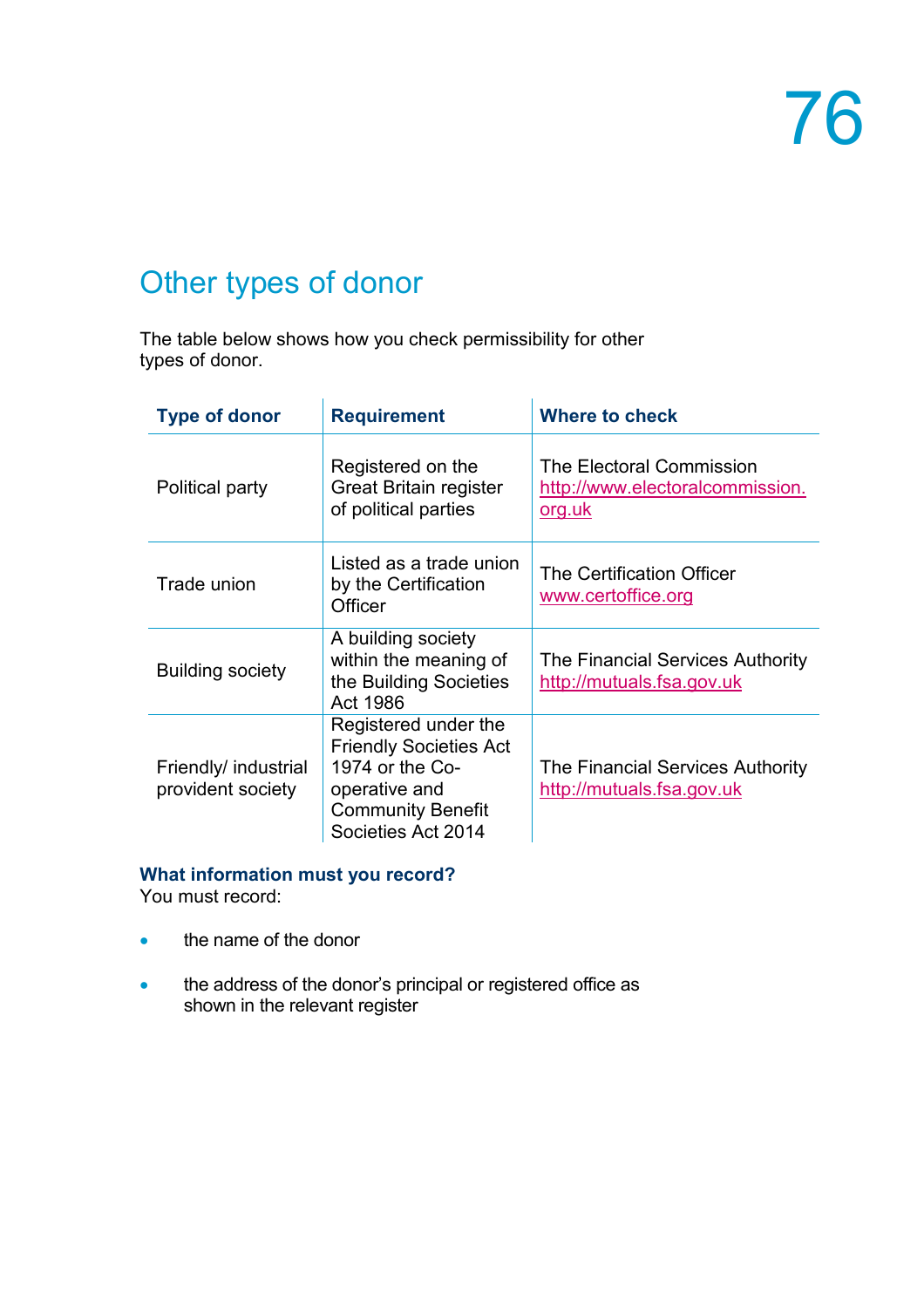# Section C – After the election

This section explains how to report your campaign finances after the election.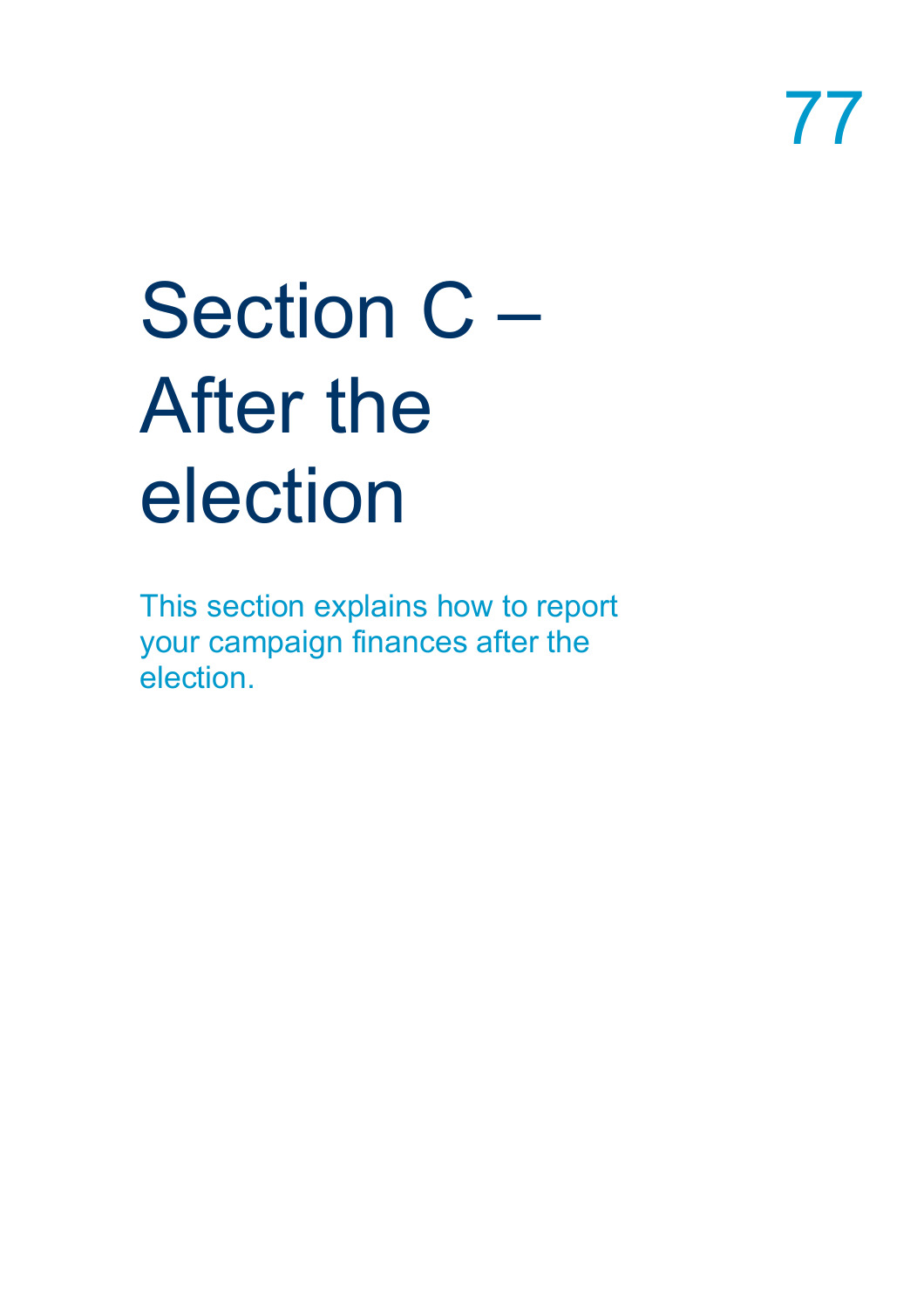## What you must do after the election and the deadlines

After the election the agent must make sure that:

- all invoices are received no later than 21 days after the election result is declared
- all invoices are paid no later than 28 days after the election result is declared
- a return for the long campaign detailing the candidate's spending and a return for the short campaign detailing the candidate's spending and donations are reported to the relevant Returning Officer together with a declaration confirming the returns are complete and correct no later than 35 days after the election result is declared.
- in the case of regional party list candidates the candidate must give a written statement to their agent of personal expenses paid within 21 days of the election result being declared, and complete a declaration of personal expenses to the Regional Returning Officer within 35 days of the election result being declared. Spending and donations for regional list party candidates must be reported by the party.

| Date result is<br>declared | Latest date to                         |                             |                              |  |
|----------------------------|----------------------------------------|-----------------------------|------------------------------|--|
|                            | <b>Receive your</b><br><b>invoices</b> | Pay your<br><b>invoices</b> | <b>Submit your</b><br>return |  |
| 6 May 2021                 | 27 May 2021                            | 3 June 2021                 | 10 June 2021                 |  |
| 7 May 2021                 | 28 May 2021                            | 4 June 2021                 | 11 June 2021                 |  |
| 8, 9 or 10 May<br>2021     | 1 June 2021                            | 7 June 2021                 | 14 June 2021                 |  |
| 11 May 2021                | 1 June 2021                            | 8 June 2021                 | 15 June 2021                 |  |



You must still submit a return even if you haven't spent any money. This is called a 'nil return'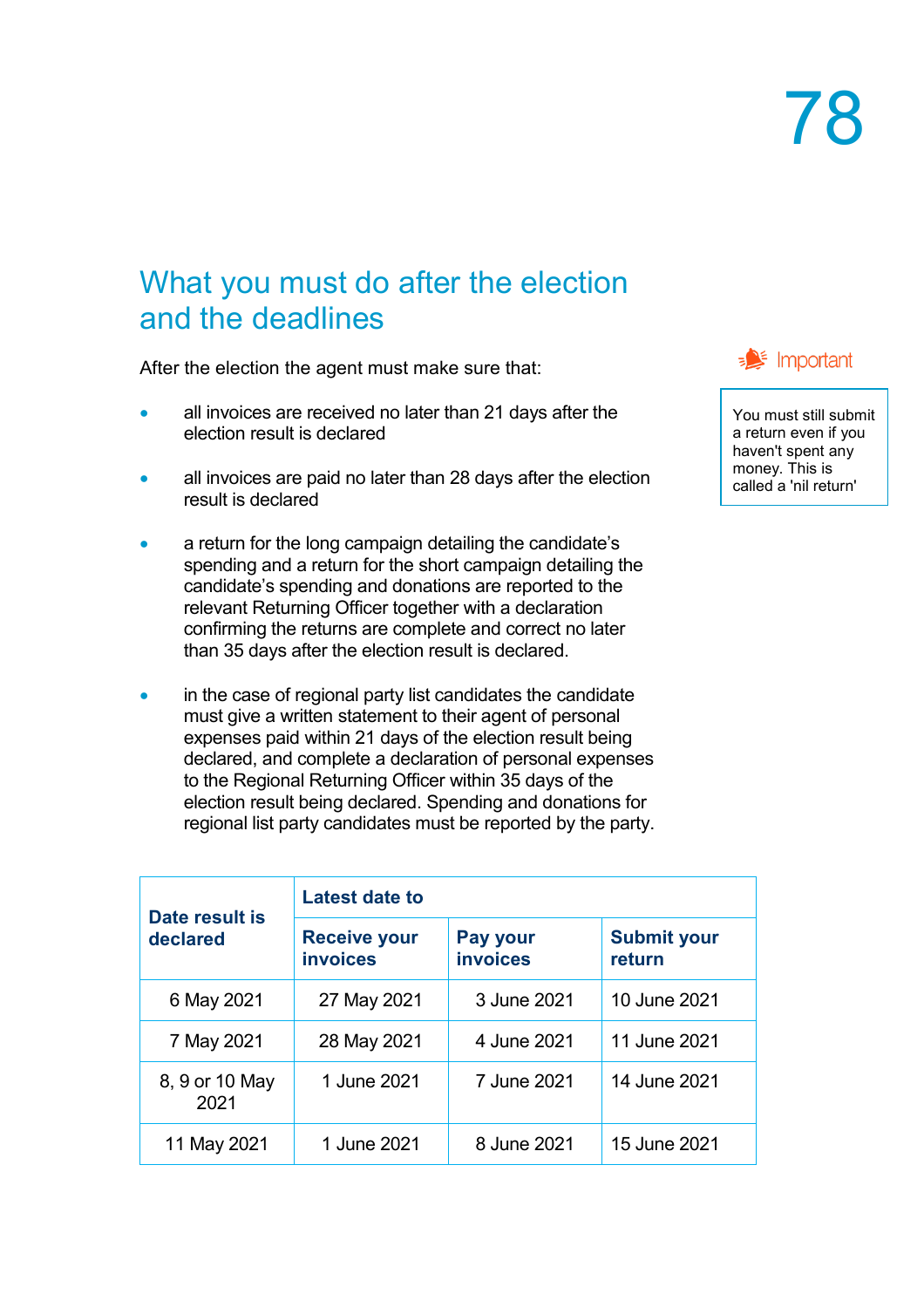Constituency and individual regional candidates must submit a declaration confirming that the return is correct to the relevant Returning Officer within 7 working days of the return being submitted.

If the candidate is outside the United Kingdom when the declaration is due, the deadline is extended to 14 days after they come back.

#### **Invoices received or paid outside of the deadlines**

We call claims (invoices for your candidate spending) that are not received by the election agent within the 21 day deadline, **unpaid claims**.

Unpaid claims cannot legally be paid unless a court order is gained granting leave to pay the claim.

We call claims (invoices) that were submitted within the deadline of 21 days but remain unpaid later than the deadline of 28 days, **disputed claims**.

Disputed claims cannot legally be paid without a court order first being gained granting leave to pay the claim.

Any claim paid:

- after the 21 day deadline for receipt, or
- after the 28- day deadline for payments

following a **successful** application to the court, and **after** the deadline for submission of election spending returns, **must** be reported in writing to the relevant Returning Officer within **seven days** of payment, and be accompanied by a copy of the court order.

You should also forward a copy of the Order to the Electoral Commission.



It is an offence to pay an unpaid claim without a court order.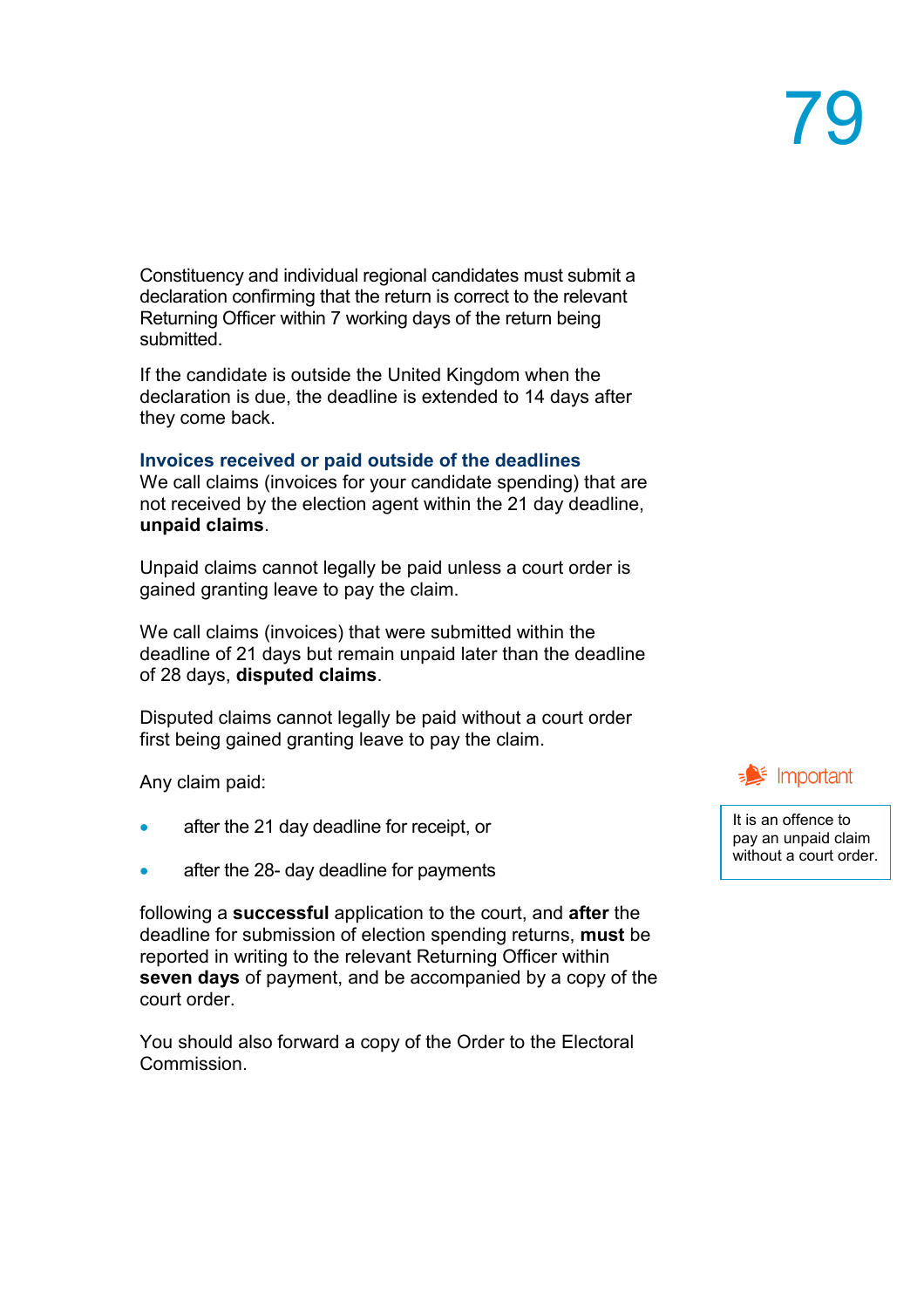## Completing your return

The spending and donations report is known as a 'return'.

**Independent regional candidates** must submit their return to the Regional Returning Officer.

**Constituency candidates** must submit their return to the Consituency Returning Officer.

The return should separately show expenses that have been incurred during the long and short campaign and must include the following for each item of spending:

- what the spending was for for example, leaflets or advertising
- the name and address of the supplier
- the amount or value
- details of when it was incurred and paid
- details of any unpaid or disputed claims
- details of any notional spending, and a declaration of its value
- invoices and receipts for any payment of £20 and above

There are separate sections for:

- personal expenses, including disability expenses for the candidate
- other expenses that do not count towards the spending limit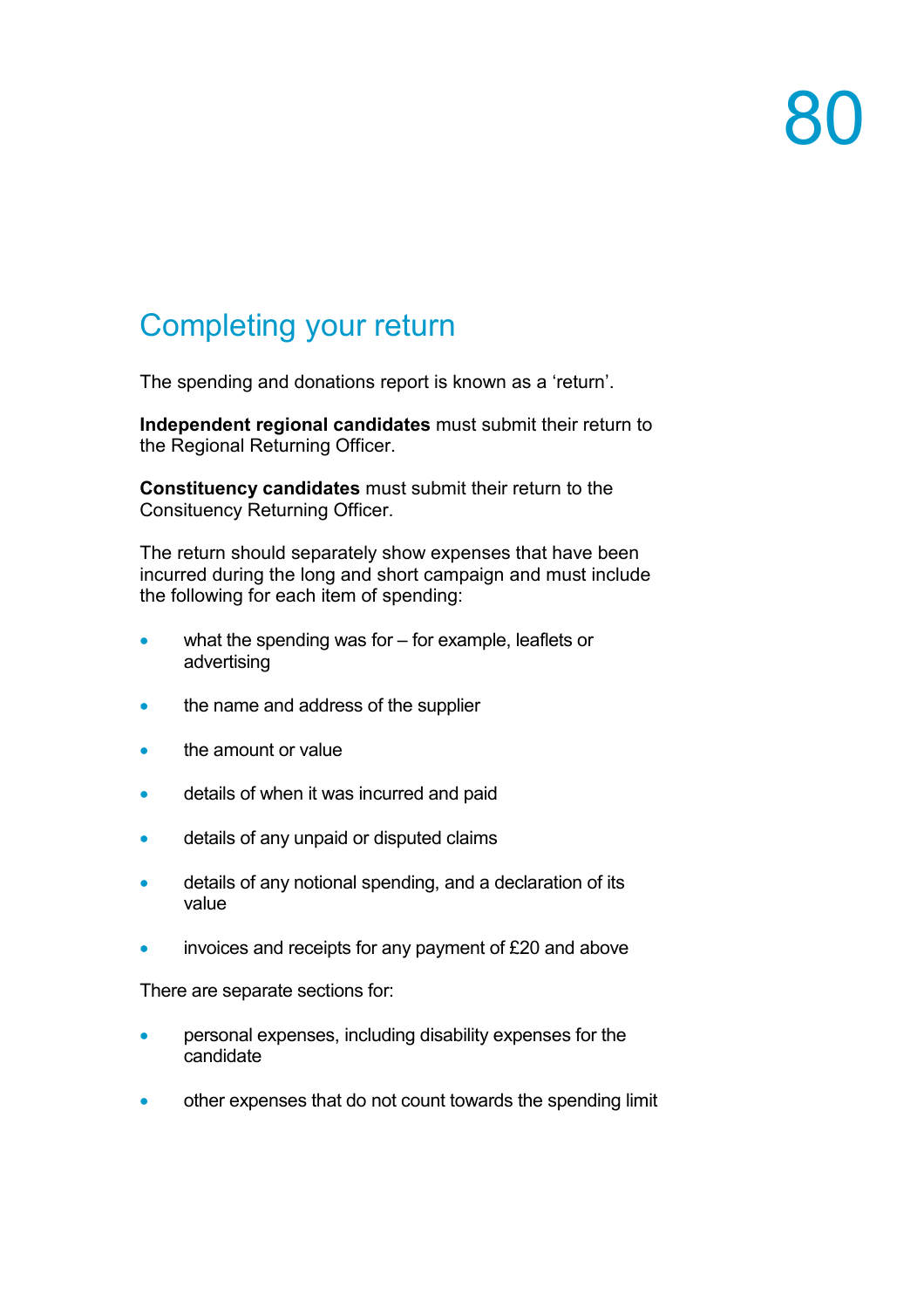The return for the short campaign must also include:

- details of all donations over £50
- the total of donations received under £50

You can find more information on the details you must report for each donation in Section B of this guidance document.

The candidate and agent must also sign a declaration that the return is complete and correct to the best of their knowledge and belief.

It is a criminal offence to make a false declaration knowingly.

For **party list candidates** a return detailing personal expenses during the regulated period must be submitted after the election to the Regional Returning Officer.

### Where you can find the return and declaration forms

We produce forms and explanatory notes you can use for your return and declarations. You can find these on our guidance page for [candidates and agents.](https://www.electoralcommission.org.uk/i-am-a/candidate-or-agent/scottish-parliamentary-elections) They cover all the information you must include.